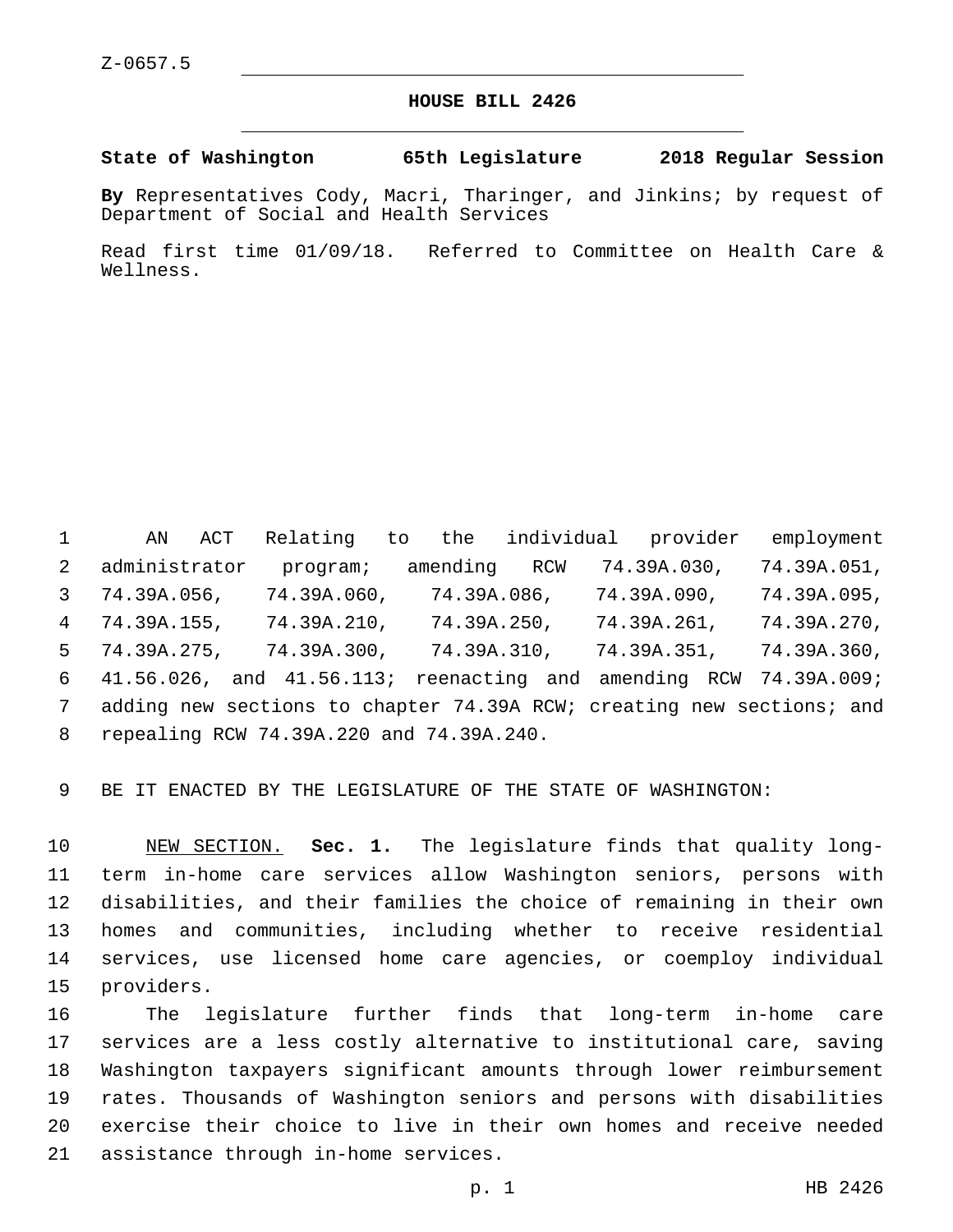The legislature finds that many Washington seniors and persons with disabilities currently receive long-term in-home care services from individual providers hired directly by them under programs authorized through the medicaid state plan or medicaid waiver authorities and similar state-funded in-home care programs.

 The legislature further finds that establishing an individual provider employment administrator program will: (1) Support the state's intent for consumers to direct their own services; (2) allow the state to focus on the provision of case management services to consumers; (3) enhance the efficient and effective delivery of home- based services by using an entity that provides the administrative functions of an employer and supports the consumer to manage the services provided in their own homes; (4) eliminate the possible classification of the state as the joint employer of individual providers; (5) prevent or reduce unnecessary and costly utilization of hospitals and institutions by taking a step toward integration of home care workers into a coordinated delivery system; and (6) support the development of new technology and interventions to enhance the skills of home care workers and services provided to consumers.

 The legislature does not intend for the individual provider employment administrator program to replace the consumers' option to select a qualified home care agency to provide authorized in-home 23 care.

 **Sec. 2.** RCW 74.39A.009 and 2012 c 164 s 202 and 2012 c 10 s 63 are each reenacted and amended to read as follows:

 The definitions in this section apply throughout this chapter 27 unless the context clearly requires otherwise.

 (1) "Adult family home" means a home licensed under chapter 29 70.128 RCW.

 (2) "Adult residential care" means services provided by an assisted living facility that is licensed under chapter 18.20 RCW and that has a contract with the department under RCW 74.39A.020 to 33 provide personal care services.

 (3) "Assisted living facility" means a facility licensed under 35 chapter 18.20 RCW.

 (4) "Assisted living services" means services provided by an assisted living facility that has a contract with the department under RCW 74.39A.010 to provide personal care services, intermittent 39 nursing services, and medication administration services( $(\tau)$ ); and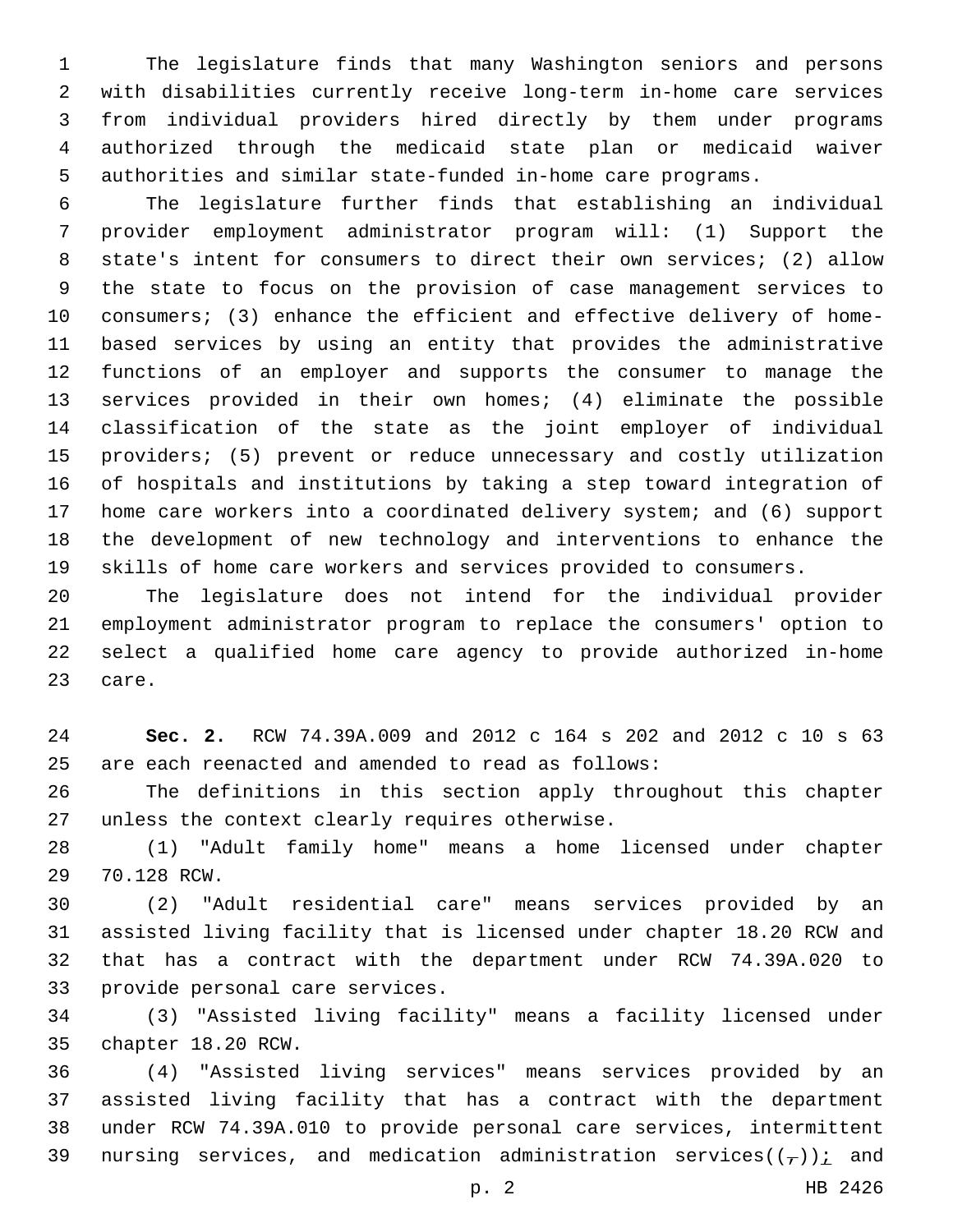1 the ((resident is housed)) facility provides these services to 2 residents who are living in  $((a))$  private apartment-like  $((unit))$ 3 units.

4 (5) "Community residential service business" means a business 5 that:

6 (a) Is certified by the department of social and health services 7 to provide to individuals who have a developmental disability as 8 defined in RCW 71A.10.020( $($  $(4)$ )) $(5)$ :

9 (i) Group home services;

10 (ii) Group training home services;

11 (iii) Supported living services; or

12 (iv) Voluntary placement services provided in a licensed staff 13 residential facility for children;

14 (b) Has a contract with the ((division of)) developmental 15 disabilities administration to provide the services identified in (a) 16 of this subsection; and

17 (c) All of the business's long-term care workers are subject to 18 statutory or regulatory training requirements that are required to 19 provide the services identified in (a) of this subsection.

20 (6) "Consumer" or "client" means a person who is receiving or has 21 applied for services under this chapter, including a person who is 22 receiving services from an individual provider.

 (7) "Core competencies" means basic training topics, including but not limited to, communication skills, worker self-care, problem solving, maintaining dignity, consumer directed care, cultural sensitivity, body mechanics, fall prevention, skin and body care, long-term care worker roles and boundaries, supporting activities of 28 daily living, and food preparation and handling.

 ( $(\overline{+7})$ ) (8) "Cost-effective care" means care provided in a setting of an individual's choice that is necessary to promote the most appropriate level of physical, mental, and psychosocial well- being consistent with client choice, in an environment that is appropriate to the care and safety needs of the individual, and such care cannot be provided at a lower cost in any other setting. But this in no way precludes an individual from choosing a different residential setting to achieve his or her desired quality of life.

37 (( $(48)$ )) (9) "Department" means the department of social and 38 health services.

39  $((+9))$  (10) "Developmental disability" has the same meaning as 40 defined in RCW 71A.10.020.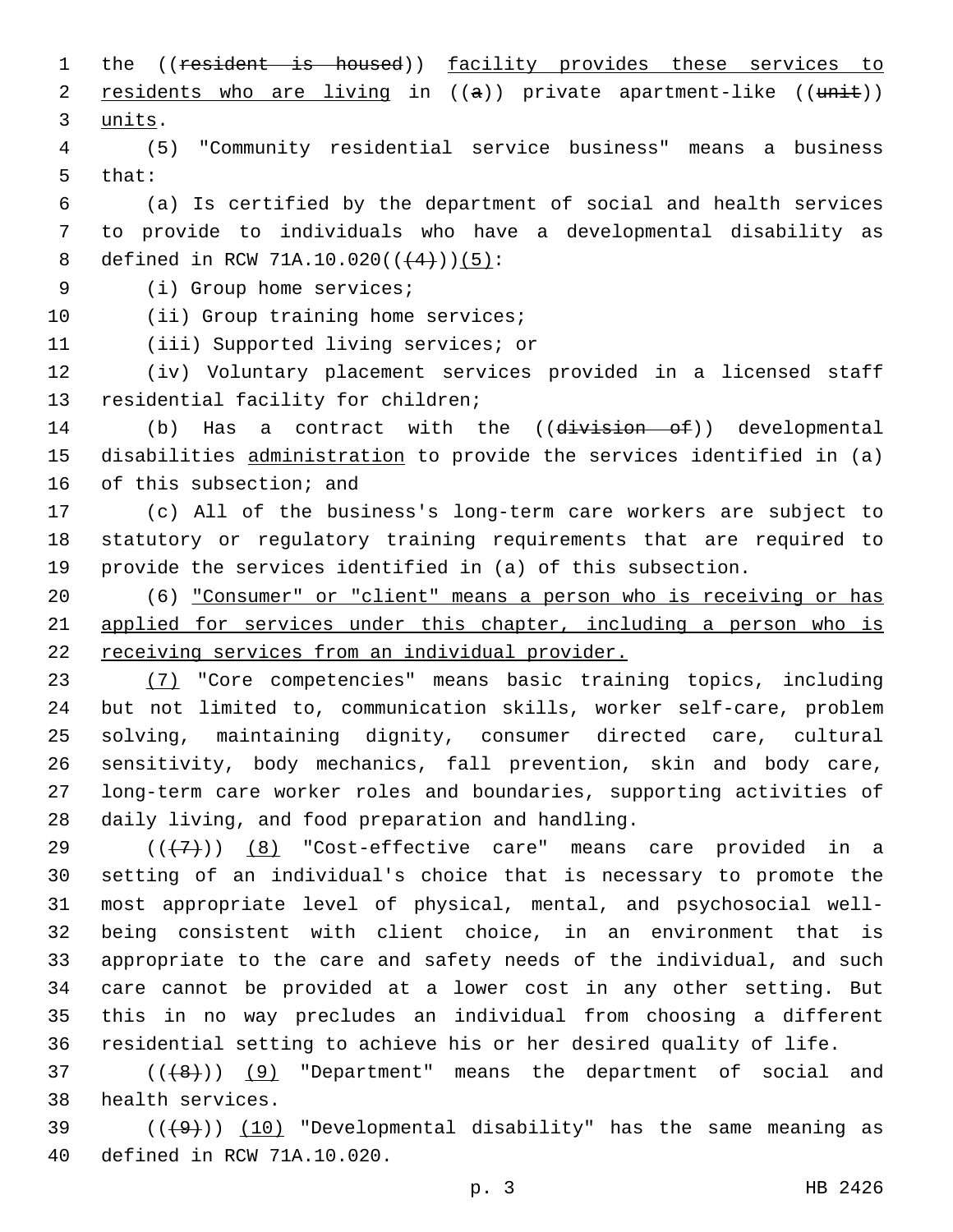1 (( $(10)$ ) (11) "Direct care worker" means a paid caregiver who provides direct, hands-on personal care services to persons with disabilities or the elderly requiring long-term care.

 (((11))) (12) "Enhanced adult residential care" means services provided by an assisted living facility that is licensed under chapter 18.20 RCW and that has a contract with the department under RCW 74.39A.010 to provide personal care services, intermittent nursing services, and medication administration services.

9 (( $\{12\}$  "Functionally disabled person" or "person who is functionally disabled" is synonymous with chronic functionally disabled and means a person who because of a recognized chronic 12 physical or mental condition or disease, or developmental disability, including chemical dependency, is impaired to the extent of being 14 dependent upon others for direct care, support, supervision, or monitoring to perform activities of daily living. "Activities of daily living", in this context, means self-care abilities related to personal care such as bathing, eating, using the toilet, dressing, and transfer. Instrumental activities of daily living may also be used to assess a person's functional abilities as they are related to the mental capacity to perform activities in the home and the community such as cooking, shopping, house cleaning, doing laundry, 22 working, and managing personal finances.))

 (13) "Facility" means an adult family home, an assisted living facility, a nursing home, an enhanced services facility licensed under chapter 70.97 RCW, or a facility certified to provide medicare or medicaid services in nursing facilities or intermediate care facilities for individuals with intellectual disabilities under 42 C.F.R. Part 483.

 (14) "Home and community-based services" means services provided 30 in adult family homes, in-home services, and other services administered or provided by contract by the department directly or through contract with area agencies on aging or similar services 33 provided by facilities and agencies licensed or certified by the 34 department.

 ( $(\overline{+14})$ )  $(15)$  "Home care aide" means a long-term care worker who ((has obtained certification)) is certified as a home care aide by the department of health under chapter 18.88B RCW.

38 (((+15))) (16) "Individual provider" ((is defined according to RCW 74.39A.240)) means an individual, including a personal aide, who is: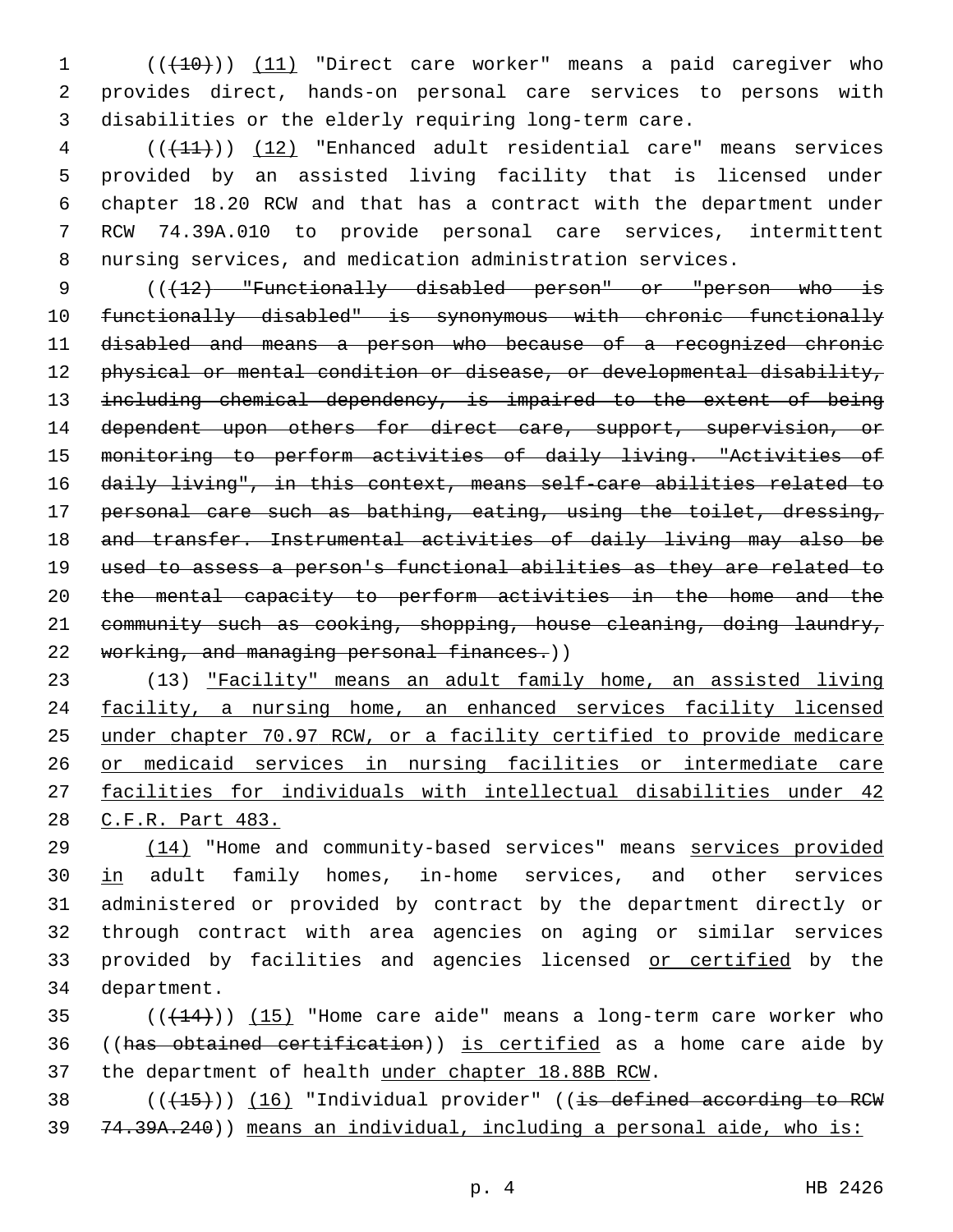(a) Paid to provide personal care or respite care services to a person who is functionally disabled through the medicaid state plan or waiver programs, chapter 71A.12 RCW, RCW 74.13.270, or similar state-funded in-home care programs; and

 (b) An employee of an individual provider employment administrator or provides services under an individual provider contract with the department.

 (17) "Individual provider employment administrator" is an entity that contracts with the department to be the legal employer of individual providers for purposes of performing administrative functions. The entity's responsibilities are described in section 13 of this act and throughout this chapter and include: (a) Coordination 13 with the consumer, who is the individual provider's managing 14 employer; (b) withholding, filing, and paying income and employment taxes for individual providers; (c) verifying an individual provider's qualifications; and (d) providing other administrative and 17 employment-related supports. The individual provider employment administrator is a social service agency and its employees are mandated reporters as defined in RCW 74.34.020.

 (18) "Legal employer" means the individual provider employment administrator, which along with the consumer, coemploys individual 22 providers.

23 (((+16))) (19) "Long-term care" ((is synonymous with chronic care 24 and)) means care and supports delivered indefinitely, intermittently, 25 or over a sustained time to persons of any age who are functionally 26 disabled ( $(byy)$ ) due to chronic mental or physical illness, disease, chemical dependency, or a medical condition that is permanent, not 28 ((reversible or)) curable, or is long-lasting and severely limits their mental or physical capacity for self-care. The use of this definition is not intended to expand the scope of services, care, or assistance provided by any individuals, groups, residential care 32 settings, or professions unless otherwise ((expressed)) required by law.33

 $(1,17)$  ( $(17)$ )) (20)(a) "Long-term care workers" include all persons who provide paid, hands-on personal care services for the elderly or persons with disabilities, including but not limited to individual providers of home care services, direct care workers employed by home care agencies, an individual provider employment administrator, providers of home care services to persons with developmental disabilities under Title 71A RCW, all direct care workers in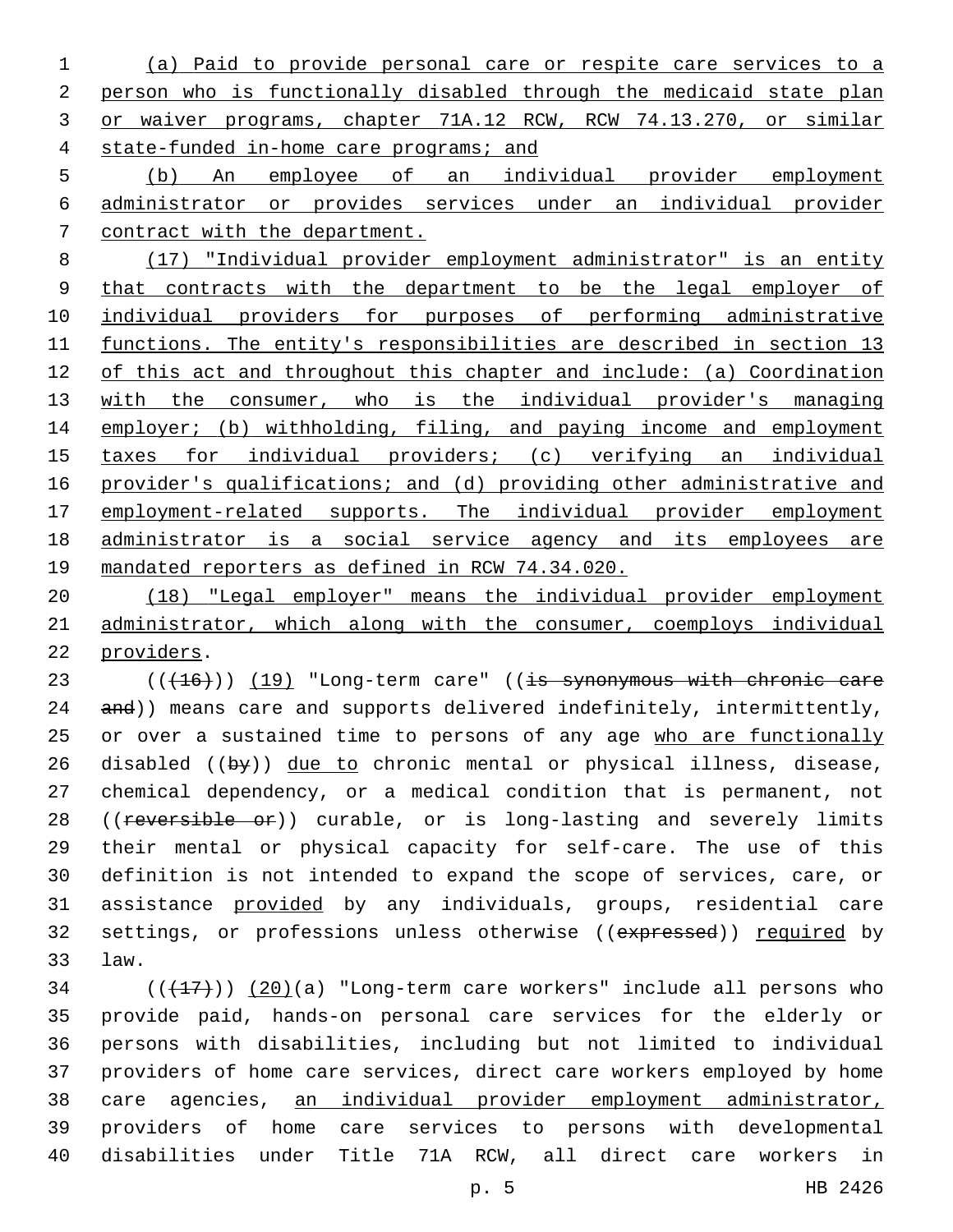state-licensed assisted living facilities, enhanced services 2 facilities, and adult family homes, respite care providers, direct care workers employed by community residential service businesses, and any other direct care worker providing home or community-based services to the elderly or persons with functional disabilities or developmental disabilities.6

 (b) "Long-term care workers" do not include: (i) Persons employed 8 by the following facilities or agencies: Nursing homes ((subject to)) 9 licensed under chapter 18.51 RCW, hospitals or other acute care settings, residential habilitation centers under chapter 71A.20 RCW, facilities certified under 42 C.F.R., Part 483, hospice agencies subject to chapter 70.127 RCW, adult day care centers, and adult day health care centers; or (ii) persons who are not paid by the state or 14 by a private agency or facility licensed or certified by the state to 15 provide personal care services.

16 (( $(18)$ )) (21) "Managing employer" means a consumer who coemploys one or more individual providers and whose responsibilities include (a) choosing potential individual providers and referring them to the 19 individual provider employment administrator; (b) overseeing the day- to-day management and scheduling of the individual provider's tasks consistent with the plan of care; and (c) dismissing the individual provider when desired.

23 (22) "Nursing home" or "nursing facility" means a facility licensed under chapter 18.51 RCW or certified as a medicaid nursing 25 facility under 42 C.F.R. Part 483, or both.

26 (( $(19)$ ) (23) "Person who is functionally disabled" means a person who because of a recognized chronic physical or mental condition or disease, or developmental disability, is dependent upon others for direct care, support, supervision, or monitoring to perform activities of daily living. "Activities of daily living," in this context, means self-care abilities related to personal care such as bathing, eating, using the toilet, dressing, and transfer. Instrumental activities of daily living may also be used to assess a person's functional abilities to perform activities in the home and the community such as cooking, shopping, house cleaning, doing laundry, working, and managing personal finances.

 (24) "Personal care services" means physical or verbal assistance with activities of daily living and instrumental activities of daily living provided because of a person's functional disability.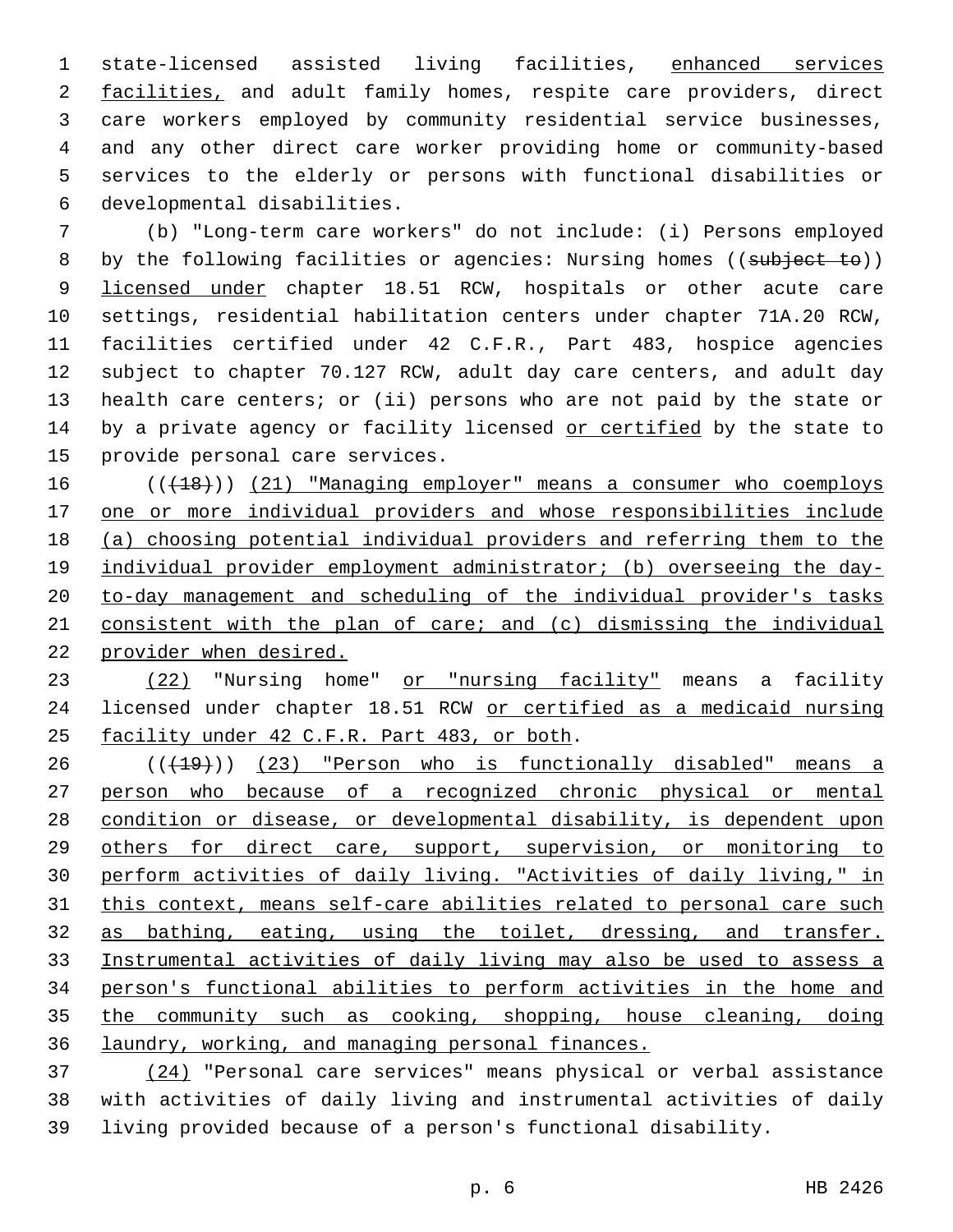(((20))) (25) "Population specific competencies" means basic training topics unique to the care needs of the population the long- term care worker is serving, including but not limited to, mental health, dementia, developmental disabilities, young adults with 5 physical disabilities, and older adults.

 $((+21+))$   $(26)$  "Qualified instructor" means a registered nurse or other person with specific knowledge, training, and work experience in the provision of direct, hands-on personal care and other assistance services to the elderly or persons with disabilities 10 requiring long-term care.

11 (( $(22)$ )) (27) "Secretary" means the secretary of social and 12 health services.

13 (( $(23)$  "Secretary of health" means the secretary of health or the secretary's designee.

 (24))) (28) "Training partnership" means a joint partnership or 16 trust ((that includes the office of the governor and the exclusive bargaining representative of individual providers under RCW 18 74.39A.270)) with the capacity to provide training, peer mentoring, and workforce development, or other services to individual providers.

20 (( $\left(\frac{25}{1}\right)$ ) (29) "Tribally licensed assisted living facility" means an assisted living facility licensed by a federally recognized Indian tribe in which a facility provides services similar to services provided by assisted living facilities licensed under chapter 18.20 24 RCW.

 NEW SECTION. **Sec. 3.** A new section is added to chapter 74.39A 26 RCW to read as follows:

 (1) The department may establish and implement an individual provider employment administrator program to provide personal care, respite care, and similar services to individuals with functional impairments under programs authorized through the medicaid state plan or medicaid waiver authorities and similar state-funded in-home care 32 programs.

 (a) The individual provider employment administrator program is a consumer-directed program and must be operated in a manner consistent with federal medicaid requirements. The individual provider employment administrator is the legal employer of individual 37 providers for administrative purposes.

 (b) Under the individual provider employment administrator, the consumer is the managing employer of individual providers and retains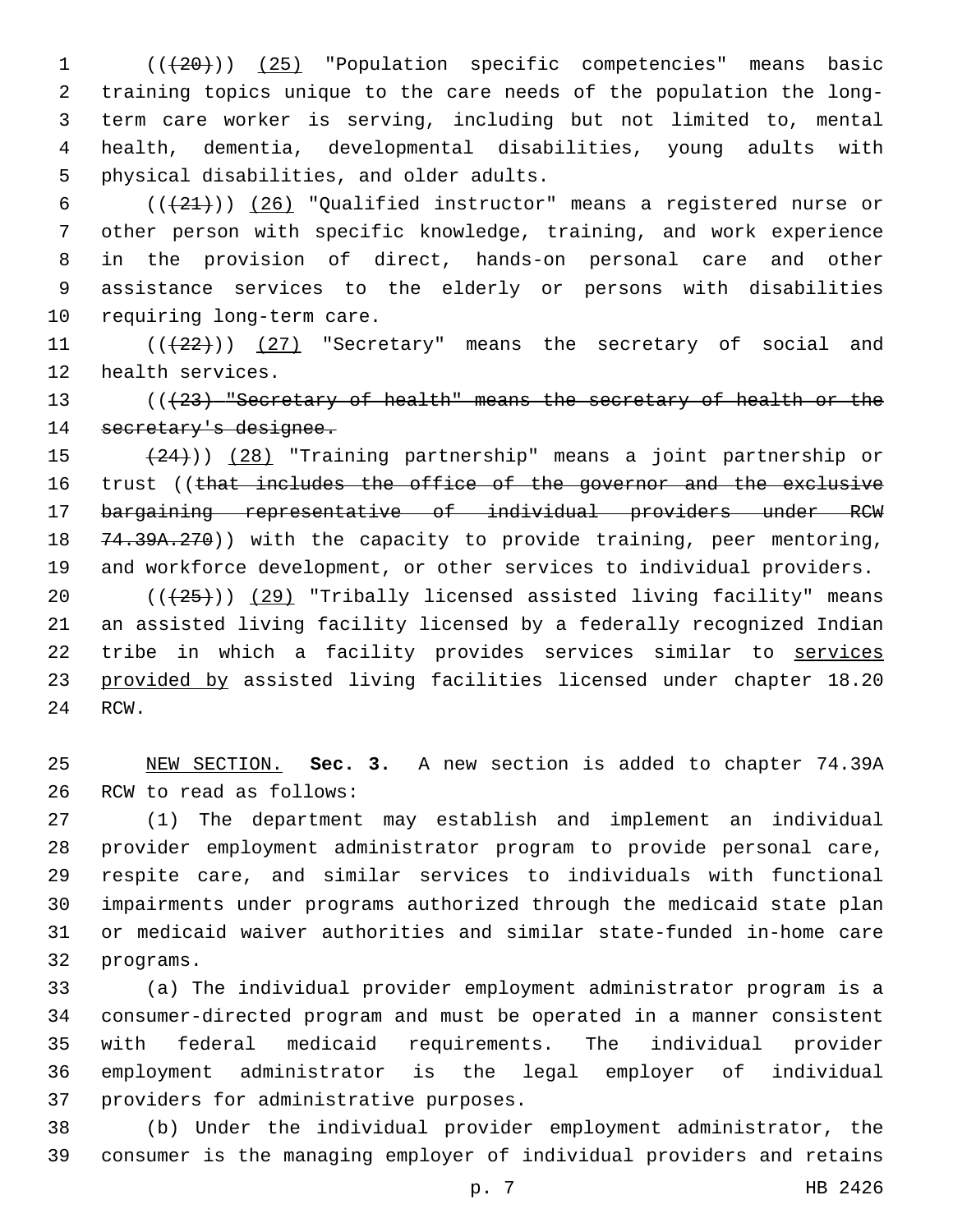the primary right to select, dismiss, assign hours, and supervise the work of one or more individual providers, as long as the consumer's actions are consistent with the consumer's plan of care, this chapter, and state and federal law.

 (2) The department shall endeavor to select and contract with one individual provider employment administrator to be a medicaid provider that will coemploy individual providers. The department shall make every effort to select a single qualified vendor. In the event it is not possible to contract with a single vendor, the department is authorized to contract with up to two vendors. The department's activities to identify, select, and contract with an individual provider employment administrator are exempt from the 13 requirements of chapter 39.26 RCW.

 (a) When contracting with an individual provider employment administrator, the department should seek to contract with a vendor 16 that demonstrates:

 (i) A strong commitment to consumer choice, self-direction, and maximizing consumer autonomy and control over daily decisions; and

 (ii) A commitment to recruiting and retaining a high quality and diverse workforce and working with a broad coalition of stakeholders in an effort to understand the changing needs of the workforce and 22 consumer needs and preferences.

 (b) Additional factors the department should consider in selecting a vendor include, but are not limited to, the vendor's:

 (i) Ability to provide maximum support to consumers to focus on directing their own services through a model that recognizes that the provision of employer responsibility and human resource administration support is integral to successful self-directed home 29 care programs;

 (ii) Commitment to engage and work closely with consumers in design, implementation, and on-going operations through an advisory board, focus group, or other methods as approved by the department;

 (iii) Focus on workforce retention and creating incentives for qualified and trained providers to meet the growing needs of state 35 long-term care consumers;

 (iv) Ability to meet the state's interest in preventing or 37 mitigating disruptions to consumer services;

 (v) Ability to deliver high quality training, health care, and retirement, which may include participation in existing trusts that 40 deliver those benefits;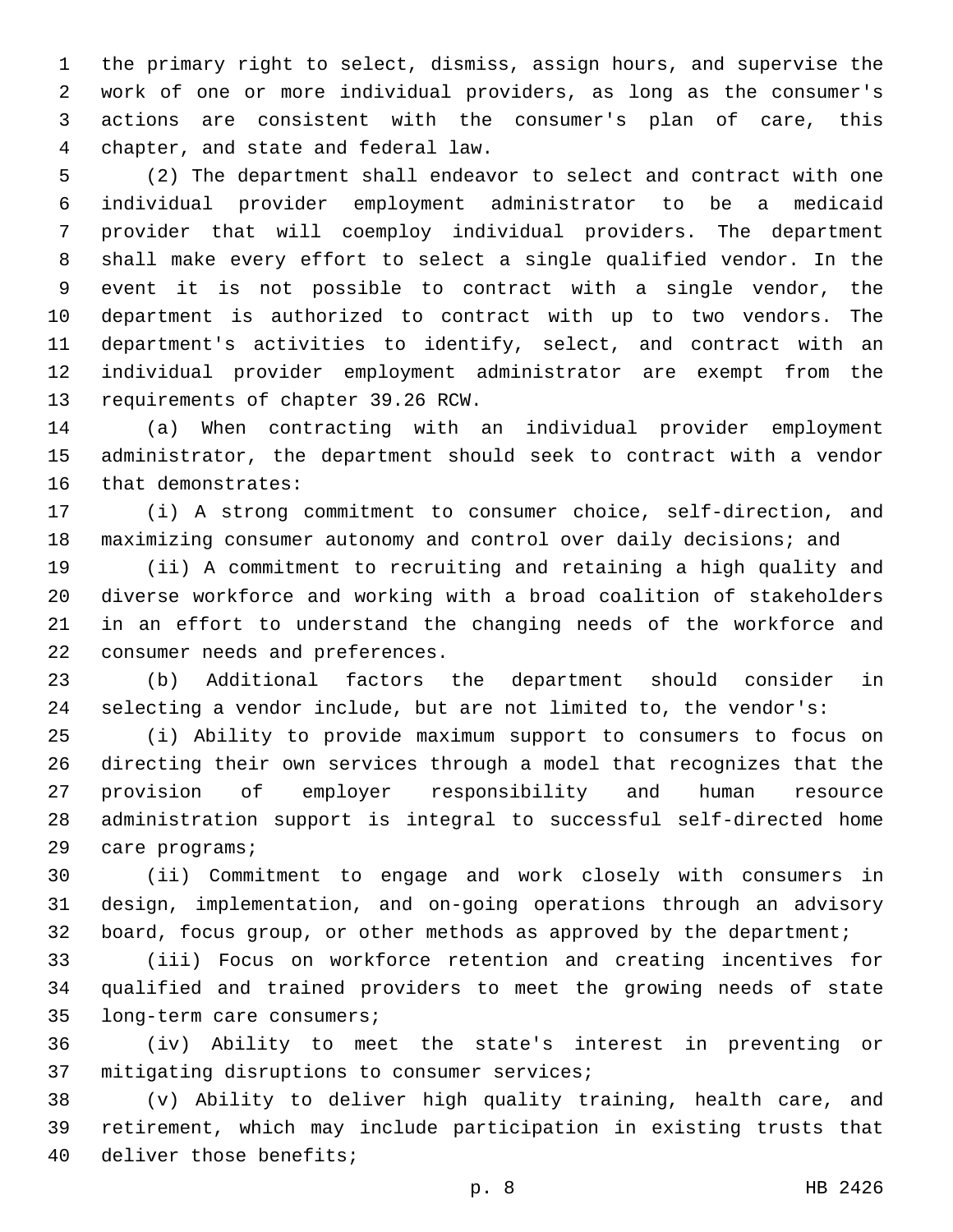(vi) Ability to comply with the terms and conditions of employment of individual providers at the time of the transition;

 (vii) Commitment to involving its home care workforce in decision making;4

 (viii) Vision for including and enhancing home care workers as a valued member of the consumer's care team, as desired and authorized by the consumer and reflected in the consumer's plan of care; and

 (ix) Ability to build and adapt technology tools that can enhance 9 efficiency and provide better quality of services.

 (c) In order to be qualified as an individual provider employment administrator, an entity must meet the requirements in: (i) Its contract with the department; (ii) the medicaid state plan; (iii) rules adopted under this chapter, if any; and (iv) this section.

 (d) Any qualified and willing individual may apply to become an employee of an individual provider employment administrator and may work as an individual provider when selected by a consumer.

 (e) An individual provider employment administrator that holds a contract with the department to provide medicaid services through the employment of individual providers is deemed to be a certified 20 medicaid provider.

 (f) An individual provider employment administrator is not a home 22 care agency under chapter 70.127 RCW.

 (g) An individual provider employment administrator that also provides home care services under chapter 70.127 RCW must demonstrate to the department's satisfaction that it operates the programs under separate business units, and that its business structures, policies, and procedures will prevent any conflicts of interest.

 (3) If the department selects and contracts with an individual provider employment administrator, the department shall determine when to terminate the department's contracts with individual 31 providers.

 (a) Until the department determines the transition to the individual provider employment administrator is complete, the state shall continue to administer the individual provider program for the remaining contracted individual providers and to act as the public employer solely for the purpose of collective bargaining under RCW 74.39A.270 for those directly contracted individual providers.

 (b) Once the department determines that the transition to the individual provider employment administrator is complete, the department may no longer contract with individual providers, unless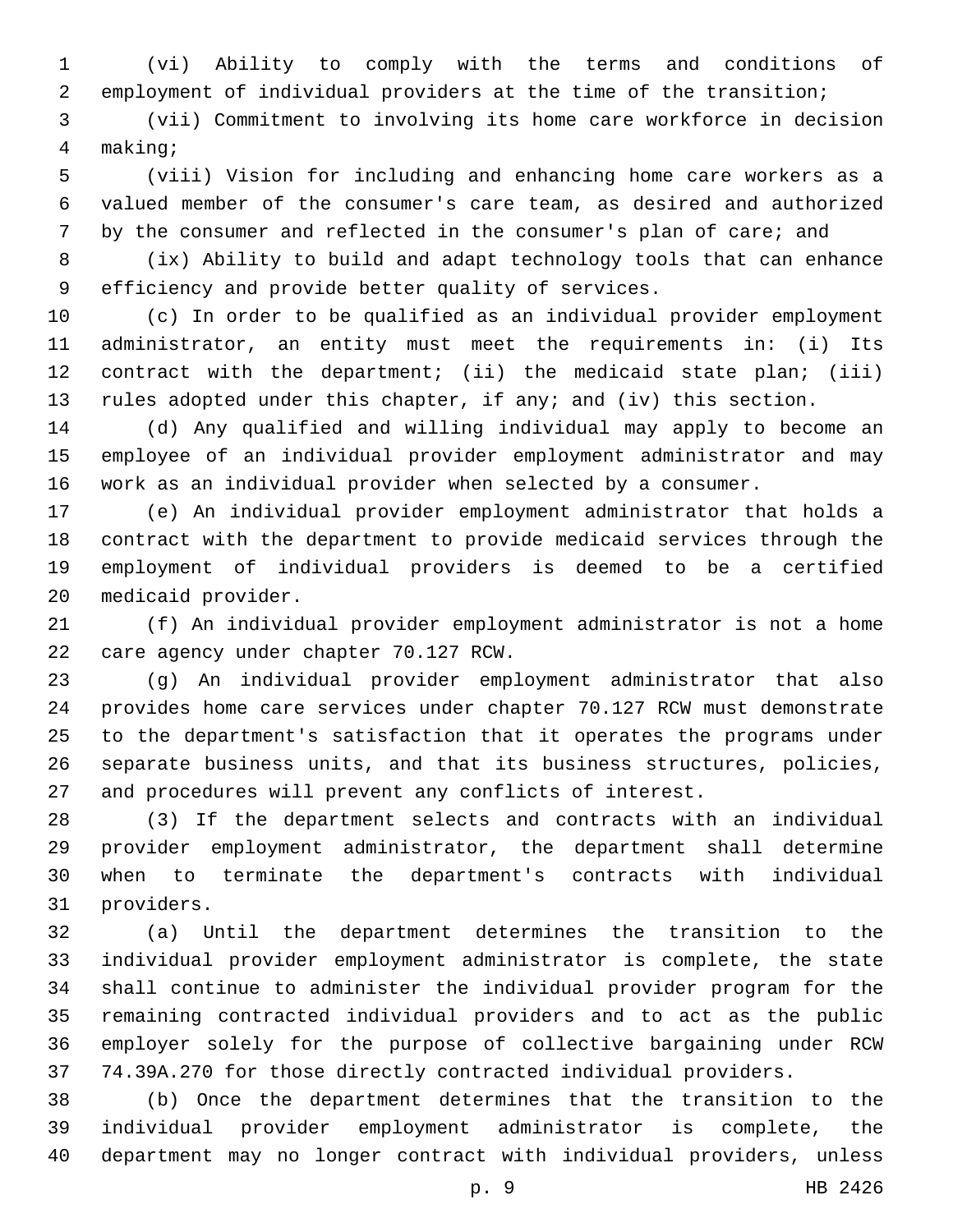there are not any contracted individual provider employment 2 administrators available.

 (4) The department shall convene a stakeholder group to make recommendations to the legislature on the establishment of a separate licensure or certification category for an individual provider employment administrator. The stakeholder group shall make their 7 recommendations by October 1, 2018.

 (5) The department of labor and industries shall initially place individual providers employed by an individual provider employment administrator in the classification for the home care services and home care referral registry. After the department determines that the transition to the individual provider employment administrator model is complete, the department of labor and industries may, if necessary, adjust the classification and rate in accordance with 15 chapter 51.16 RCW.

 (6) After the date on which the department enters into a contract with the individual provider employment administrator and determines the transition to the individual provider employment administrator model is complete, biennial funding in the next ensuing biennium for case management and social work shall be reduced by no more than: Two million nine hundred eight thousand dollars for area agencies on aging; one million three hundred sixty-one thousand dollars for home and community services; and one million two hundred eighty-nine 24 thousand dollars for developmental disabilities.

 NEW SECTION. **Sec. 4.** A new section is added to chapter 74.39A 26 RCW to read as follows:

 The department may adopt any rules as it deems necessary to 28 implement the provisions of this act.

 NEW SECTION. **Sec. 5.** A new section is added to chapter 74.39A 30 RCW to read as follows:

(1) Nothing in this act modifies the department's:

 (a) Authority to establish a plan of care for each consumer, including establishing the number of hours in a week a consumer may assign to any one provider consistent with section 25 of this act;

 (b) Core responsibility to manage long-term in-home care services under this chapter, including determination of the level of care that 37 each consumer is eligible to receive;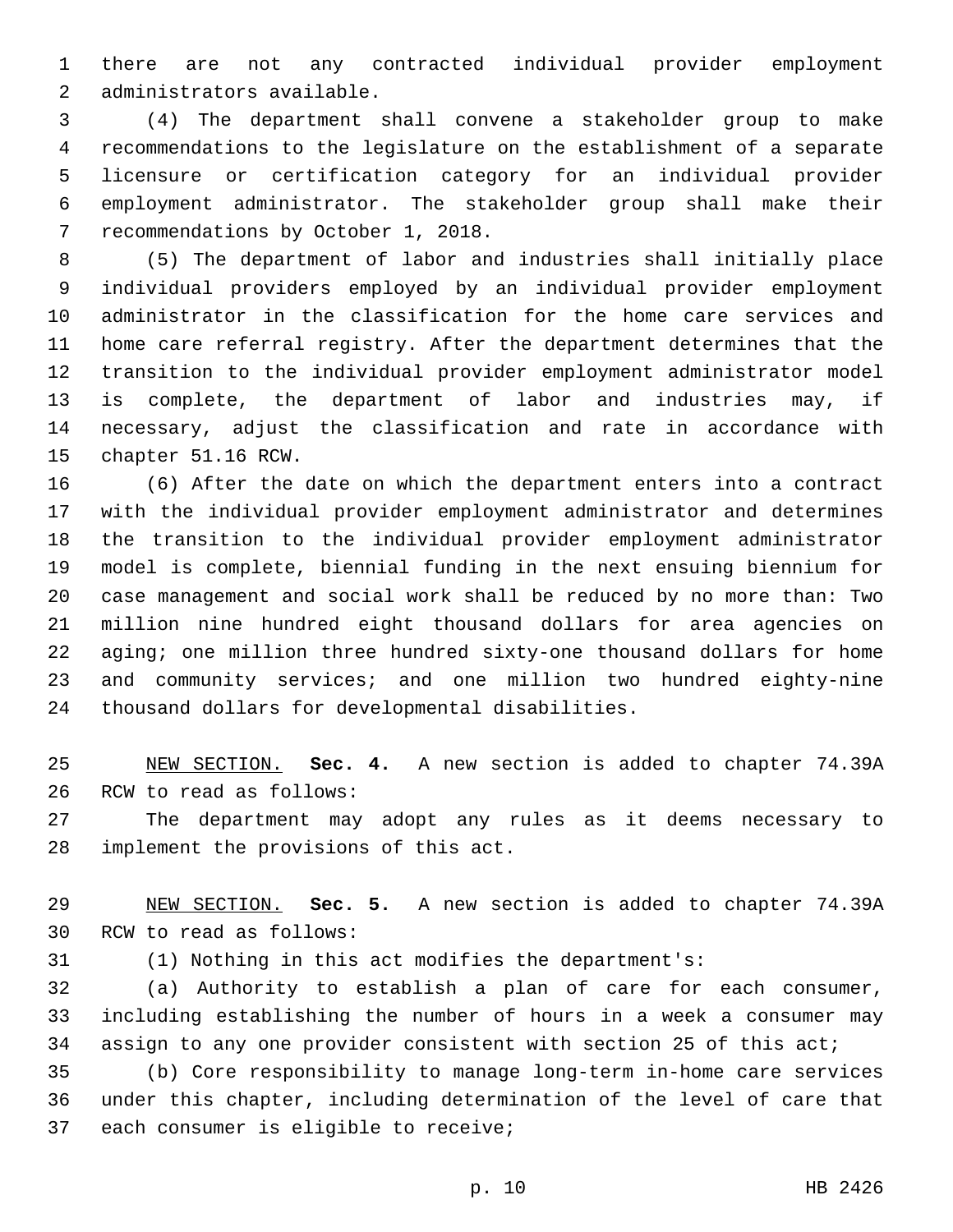(c) Obligation to comply with the federal medicaid laws and regulations, the state medicaid plan, or any waiver granted by the federal department of health and human services; and to ensure federal financial participation in the provision of services.

 (2) Nothing in this act modifies the legislature's right to make programmatic modifications to the delivery of state services under this title, including eligibility standards for consumers, standards for individual providers, and the nature of services provided.

 (3) Nothing in this chapter shall cause individuals who were hired as long-term care workers prior to January 7, 2012, to lose their exemption from certification requirements under RCW 18.88B.041 solely because they became employees of an individual provider 13 employment administrator.

 **Sec. 6.** RCW 74.39A.030 and 2012 c 10 s 66 are each amended to 15 read as follows:

 (1) To the extent of available funding, the department shall expand cost-effective options for home and community services for consumers for whom the state participates in the cost of their care.

 (2) In expanding home and community services, the department 20 shall( $\left(\div(a)\right)$ ) take full advantage of federal funding available under Title XVIII and Title XIX of the federal social security act, including home health, adult day care, waiver options, and state plan 23 services( $(\div)$ ) and ( $(\div)$  be authorized to use funds available under 24 its community options program entry system waiver granted under 25 section 1915(c) of the federal social security act to)) expand the 26 availability of in-home( $(-$ adult)) services and residential ((eare)) 27 services, including services in adult family homes, ((enhanced adult 28 residential care, and)) assisted living facilities, and enhanced 29 services facilities. ((By June 30, 1997, the department shall undertake to reduce the nursing home medicaid census by at least one thousand six hundred by assisting individuals who would otherwise require nursing facility services to obtain services of their choice, including assisted living services, enhanced adult residential care, and other home and community services. If a resident, or his or her legal representative, objects to a discharge decision initiated by the department, the resident shall not be discharged if the resident has been assessed and determined to require nursing facility services. In contracting with nursing homes and assisted living facilities for enhanced adult residential care placements, the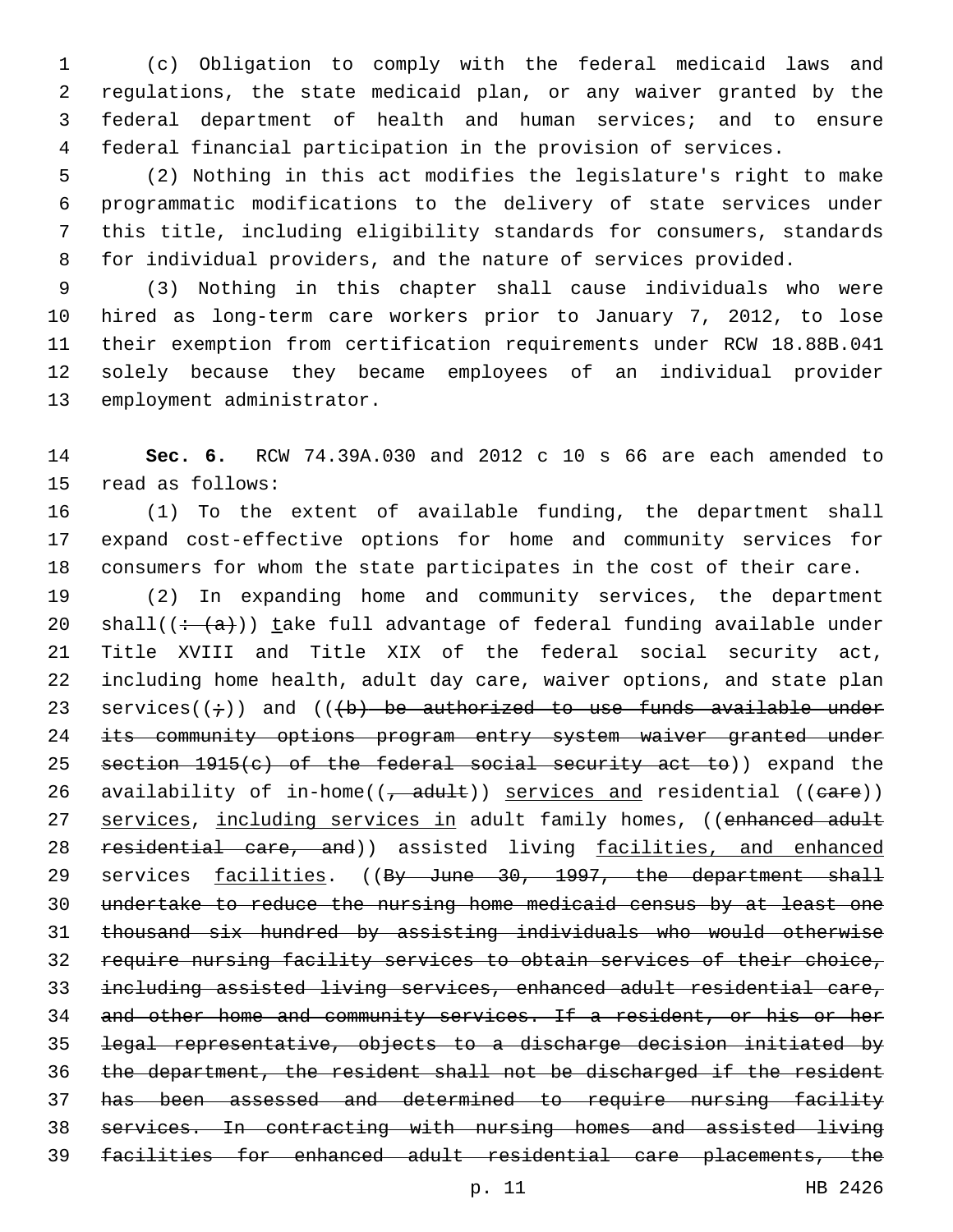1 department shall not require, by contract or through other means,

structural modifications to existing building construction.))

 (3)(a) The department shall by rule establish payment rates for home and community services that support the provision of cost-5 effective care. ((In the event of any conflict between any such rule and a collective bargaining agreement entered into under RCW 74.39A.270 and 74.39A.300, the collective bargaining agreement prevails.))

 (b) The department may authorize an enhanced adult residential care rate for nursing homes that temporarily or permanently convert their bed use for the purpose of providing enhanced adult residential care under chapter 70.38 RCW, when the department determines that payment of an enhanced rate is cost-effective and necessary to foster expansion of contracted enhanced adult residential care services. As an incentive for nursing homes to permanently convert a portion of its nursing home bed capacity for the purpose of providing enhanced adult residential care, the department may authorize a supplemental add-on to the enhanced adult residential care rate.

 (c) The department may authorize a supplemental assisted living services rate for up to four years for facilities that convert from nursing home use and do not retain rights to the converted nursing home beds under chapter 70.38 RCW, if the department determines that payment of a supplemental rate is cost-effective and necessary to foster expansion of contracted assisted living services.

 **Sec. 7.** RCW 74.39A.051 and 2012 c 164 s 701 are each amended to 26 read as follows:

 The department's system of quality improvement for long-term care services shall use the following principles, consistent with 29 applicable federal laws and regulations:

 (1) The system shall be client-centered and promote privacy, independence, dignity, choice, and a home or home-like environment for consumers consistent with chapter 392, Laws of 1997.

 (2) The goal of the system is continuous quality improvement with the focus on consumer satisfaction and outcomes for consumers. This includes that when conducting licensing or contract inspections, the department shall interview an appropriate percentage of residents, family members, resident case managers, and advocates in addition to 38 interviewing providers and staff.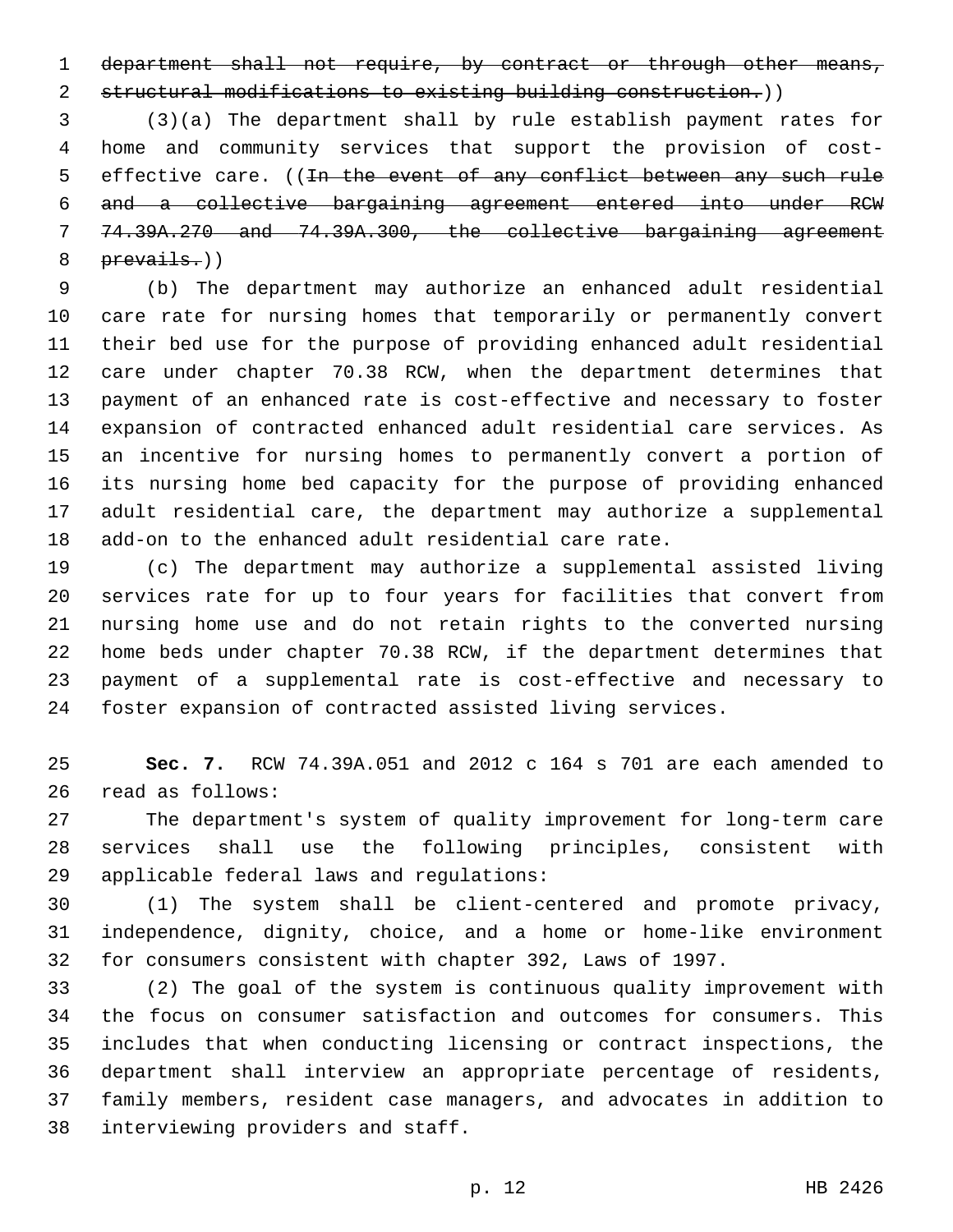(3) Providers should be supported in their efforts to improve quality and address identified problems initially through training, consultation, technical assistance, and case management.

 (4) The emphasis should be on problem prevention both in monitoring and in screening potential providers of service.

 (5) Monitoring should be outcome based and responsive to consumer complaints and based on a clear set of health, quality of care, and safety standards that are easily understandable and have been made available to providers, residents, and other interested parties.

 (6) Prompt and specific enforcement remedies shall also be implemented without delay, pursuant to RCW 70.97.110, 71A.12.300, 74.39A.080, or 70.128.160, or chapter 18.51 or 74.42 RCW, for providers found to have delivered care or failed to deliver care resulting in problems that are serious, recurring, or uncorrected, or that create a hazard that is causing or likely to cause death or serious harm to one or more residents. These enforcement remedies may also include, when appropriate, reasonable conditions on a contract or license. In the selection of remedies, the safety, health, and well-being of residents shall be of paramount importance.

 (7) Background checks of long-term care workers must be conducted 21 as provided in RCW 74.39A.056.

 (8) Except as provided in RCW 74.39A.074 and 74.39A.076, individual providers and home care agency providers must satisfactorily complete department-approved orientation, basic training, and continuing education within the time period specified 26 by the department in rule. The department shall adopt rules ((for the 27 implementation of)) to implement this section. The department shall deny payment to an individual provider employment administrator or a 29 home care ((provider)) agency for services provided by employees who 30 ((does)) have not ((complete)) completed the training requirements 31 within the time limit specified by  $((the + b)$  department  $((by - rule))$  rules. The department shall deny payment to any individual providers who provide services under a contract with the department if they have been notified that they are no longer permitted to work because they have not completed the training requirements within the time 36 period required by department rules.

 (9) Under existing funds the department shall establish internally a quality improvement standards committee to monitor the development of standards and to suggest modifications.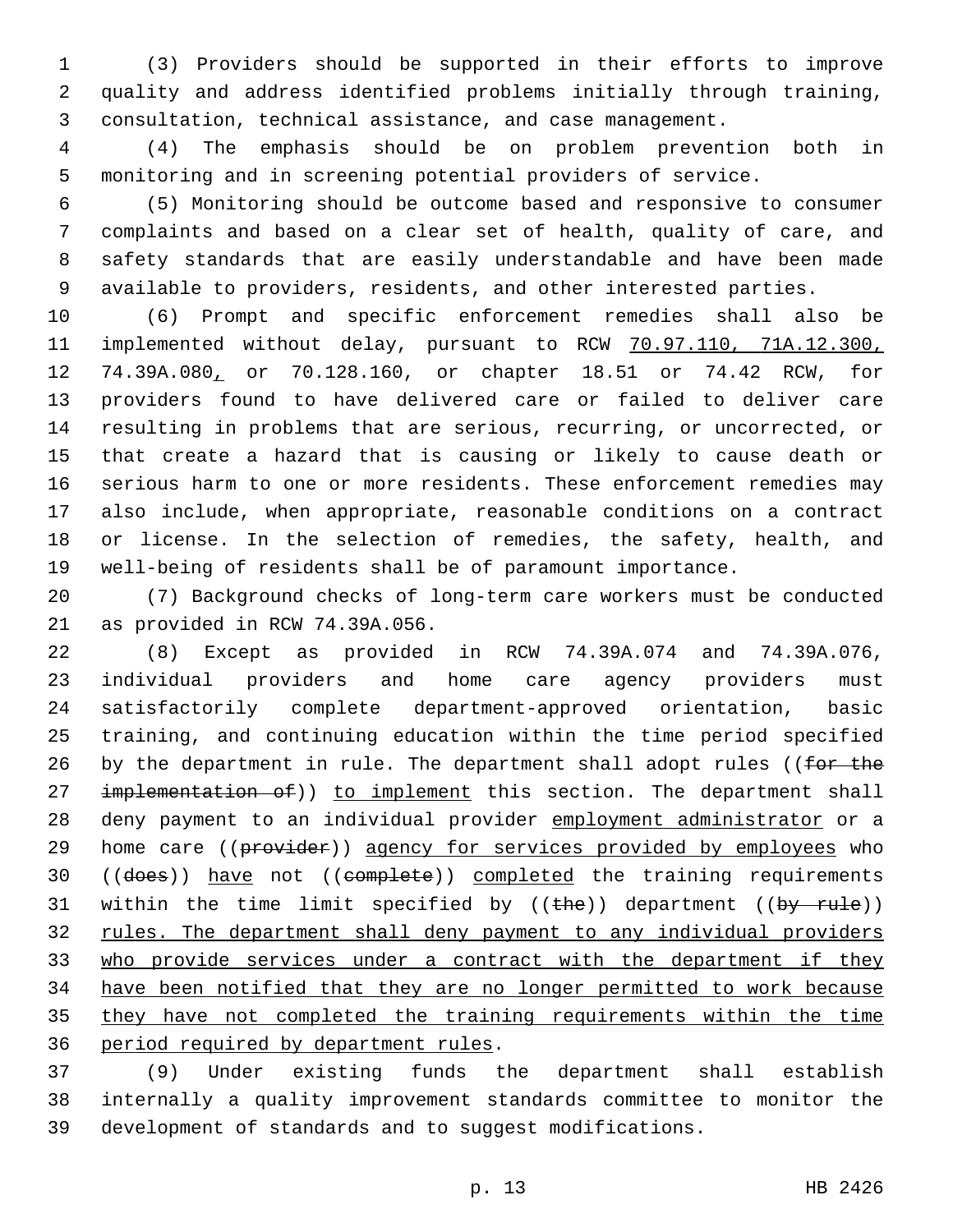**Sec. 8.** RCW 74.39A.056 and 2012 c 164 s 503 are each amended to 2 read as follows:

 (1)(a) All long-term care workers shall be screened through state and federal background checks in a uniform and timely manner to 5 verify that they do not have a ((eriminal)) history that would disqualify them from working with vulnerable persons. The department 7 must ((perform criminal)) process background checks for ((individual providers and prospective individual providers)) long-term care 9 workers and make the information available to employers, prospective 10 employers, and others as ((provided)) authorized by law.

 (b)(i) Except as provided in (b)(ii) of this subsection, for 12 long-term care workers hired on or after January 7, 2012, the background checks required under this section shall include checking against the federal bureau of investigation fingerprint identification records system and against the national sex offenders registry or their successor programs. The department shall require these long-term care workers to submit fingerprints for the purpose of investigating conviction records through both the Washington state patrol and the federal bureau of investigation. The department shall not pass on the cost of these criminal background checks to the 21 workers or their employers.

 (ii) This subsection does not apply to long-term care workers employed by community residential service businesses until January 1, 2016.

 (c) The department shall share state and federal background check results with the department of health in accordance with RCW 27 18.88B.080.

 (d) Background check screening required under this section and department rules is not required for an individual provider employment administrator employee if all of the following circumstances apply:

 (i) The individual has an individual provider contract with the department;

 (ii) The last background check on the contracted individual provider is still valid under department rules and did not disqualify 36 the individual from providing personal care services;

 (iii) Employment by the individual provider employment 38 administrator is the only reason a new background check would be required; and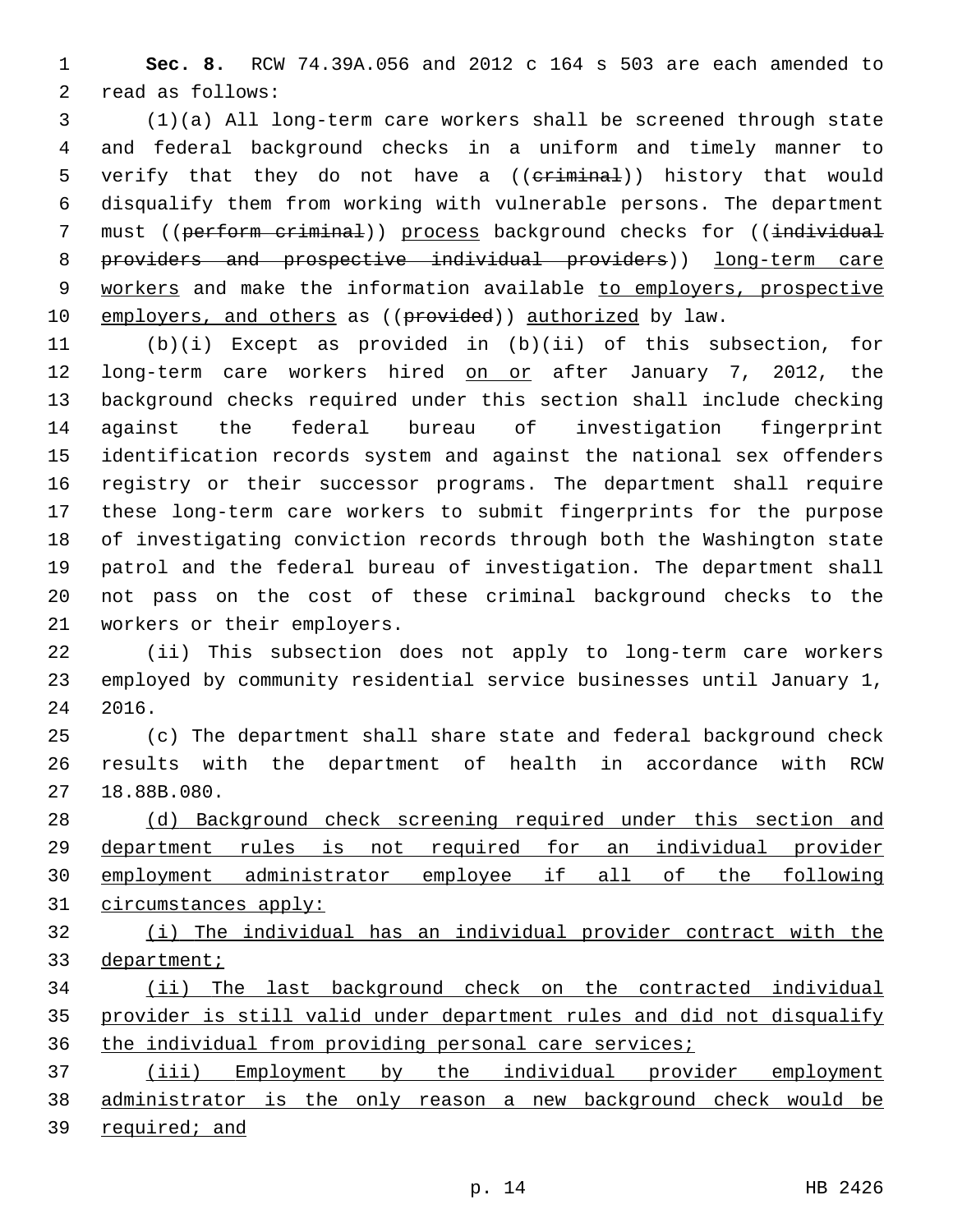(iv) The department's background check results have been shared with the individual provider employment administrator.

 (2) No provider, or its staff, or long-term care worker, or prospective provider or long-term care worker, with a stipulated finding of fact, conclusion of law, an agreed order, or finding of fact, conclusion of law, or final order issued by a disciplining authority or a court of law or entered into a state registry with a final substantiated finding of abuse, neglect, exploitation, or abandonment of a minor or a vulnerable adult as defined in chapter 74.34 RCW shall be employed in the care of and have unsupervised 11 access to vulnerable adults.

 (3) The department shall establish, by rule, a state registry which contains identifying information about long-term care workers identified under this chapter who have final substantiated findings of abuse, neglect, financial exploitation, or abandonment of a vulnerable adult as defined in RCW 74.34.020. The rule must include disclosure, disposition of findings, notification, findings of fact, appeal rights, and fair hearing requirements. The department shall disclose, upon request, final substantiated findings of abuse, neglect, financial exploitation, or abandonment to any person so requesting this information. This information must also be shared with the department of health to advance the purposes of chapter 23 18.88B RCW.

(4) The department shall adopt rules to implement this section.

 **Sec. 9.** RCW 74.39A.060 and 2013 c 23 s 227 are each amended to read as follows:26

27 (1) The aging and ((adult services)) long-term support administration of the department shall establish and maintain a toll-29 free telephone number for receiving complaints regarding ((a facility that the administration licenses or with which it contracts for long- term care services)) facilities and community residential services 32 businesses as defined in this chapter.

 (2) ((All facilities that are licensed by, or that contract with the aging and adult services administration to provide chronic long-35 term care services)) Each facility shall post in a place and manner clearly visible to residents and visitors the department's toll-free complaint telephone number and the toll-free number and program 38 description of the long-term care ombuds as ((provided)) required by 39 RCW 43.190.050.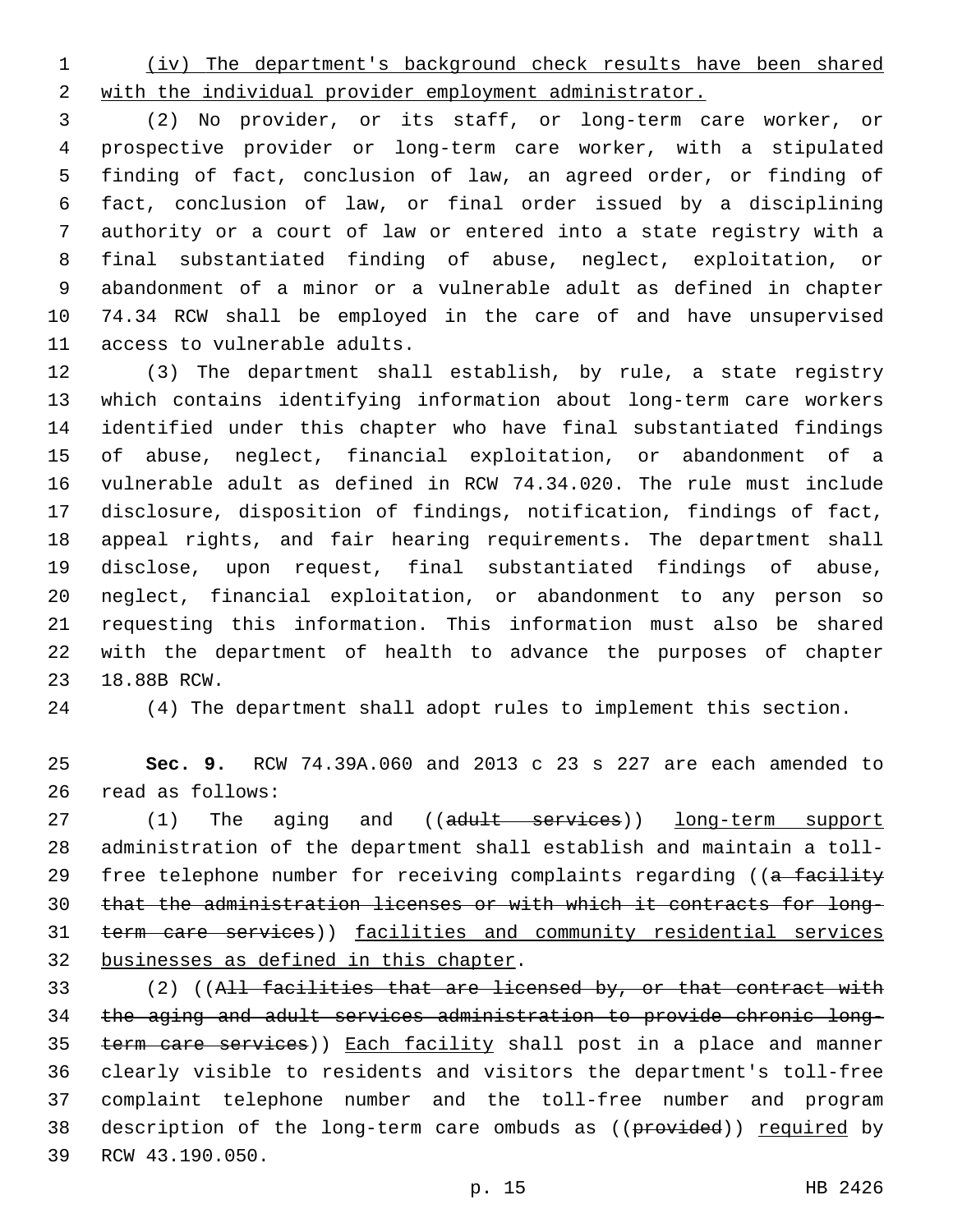(3) The aging and ((adult services)) long-term support 2 administration shall investigate complaints ((if the subject of the complaint is within its authority)) it receives about facilities and community residential services businesses unless the department determines that: (a) The complaint is intended to willfully harass ((a licensee or employee of the licensee)) the provider or the provider's employee; or (b) there is no reasonable basis for investigation; or (c) corrective action has been taken as determined 9 by the ombuds or the department.

10 (4) The aging and ((adult services)) long-term support administration shall refer complaints to appropriate state agencies, law enforcement agencies, the attorney general, the long-term care ombuds, or other entities if the department lacks authority to investigate or if its investigation reveals that a follow-up referral 15 to one or more of these entities is appropriate.

 (5) The department shall adopt rules that include the following 17 complaint investigation protocols:

 (a) Upon receipt of a complaint, the department shall make a preliminary review of the complaint, assess the severity of the complaint, and assign an appropriate response time. Complaints involving imminent danger to the health, safety, or well-being of a resident must be responded to within two days. When appropriate, the department shall make an on-site investigation within a reasonable time after receipt of the complaint or otherwise ensure that 25 complaints are responded to.

 (b) The complainant must be: Promptly contacted by the department, unless anonymous or unavailable despite several attempts by the department, and informed of the right to discuss the alleged violations with the inspector and to provide other information the complainant believes will assist the inspector; informed of the department's course of action; and informed of the right to receive a 32 written copy of the investigation report.

 (c) In conducting the investigation, the department shall interview the complainant, unless anonymous, and shall use its best efforts to interview the vulnerable adult or adults allegedly harmed, and, consistent with the protection of the vulnerable adult shall interview facility staff, any available independent sources of relevant information, including if appropriate the family members of 39 the vulnerable adult.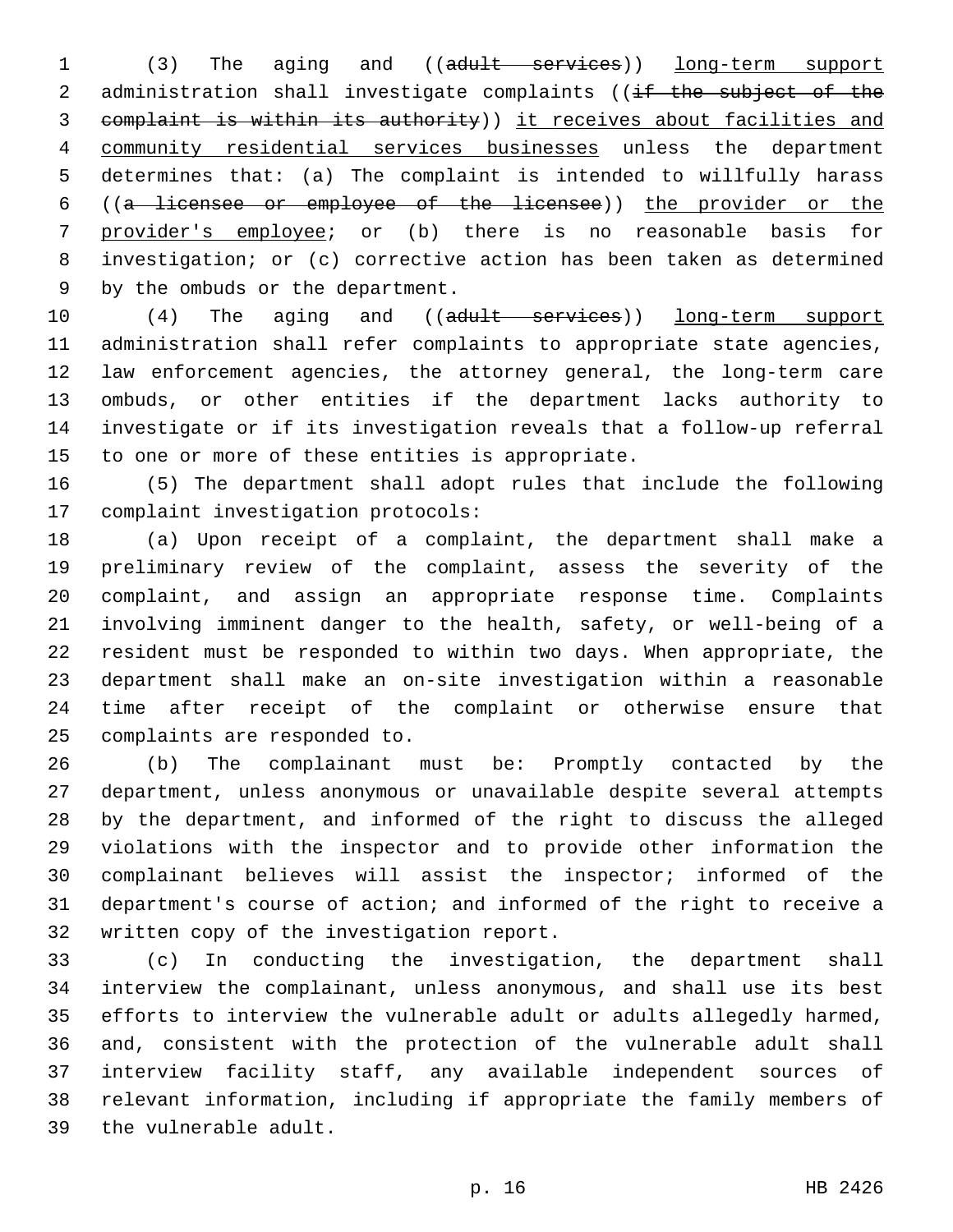(d) Substantiated complaints involving harm to a resident, if an applicable law or rule has been violated, shall be subject to one or more of the actions provided in RCW 74.39A.080 or 70.128.160. Whenever appropriate, the department shall also give consultation and 5 technical assistance to the provider.

 (e) After a department finding of a violation for which a stop placement has been imposed, the department shall make an on-site revisit of the provider within fifteen working days from the request for revisit, to ensure correction of the violation. For violations that are serious or recurring or uncorrected following a previous citation, and create actual or threatened harm to one or more residents' well-being, including violations of residents' rights, the department shall make an on-site revisit as soon as appropriate to ensure correction of the violation. Verification of correction of all other violations may be made by either a department on-site revisit or by written or photographic documentation found by the department to be credible. This subsection does not prevent the department from enforcing license or contract suspensions or revocations. Nothing in this subsection shall interfere with or diminish the department's authority and duty to ensure that the provider adequately cares for residents, including to make departmental on-site revisits as needed to ensure that the provider protects residents and to enforce 23 compliance with this chapter.

 (f) Substantiated complaints of neglect, abuse, exploitation, or abandonment of residents, or suspected criminal violations, shall also be referred by the department to the appropriate law enforcement agencies, the attorney general, and appropriate professional 28 disciplining authority.

 (6) The department may provide the substance of the complaint to the licensee or contractor before the completion of the investigation by the department unless such disclosure would reveal the identity of a complainant, witness, or resident who chooses to remain anonymous. Neither the substance of the complaint provided to the licensee or contractor nor any copy of the complaint or related report published, released, or made otherwise available shall disclose, or reasonably lead to the disclosure of, the name, title, or identity of any complainant, or other person mentioned in the complaint, except that the name of the provider and the name or names of any officer, employee, or agent of the department conducting the investigation shall be disclosed after the investigation has been closed and the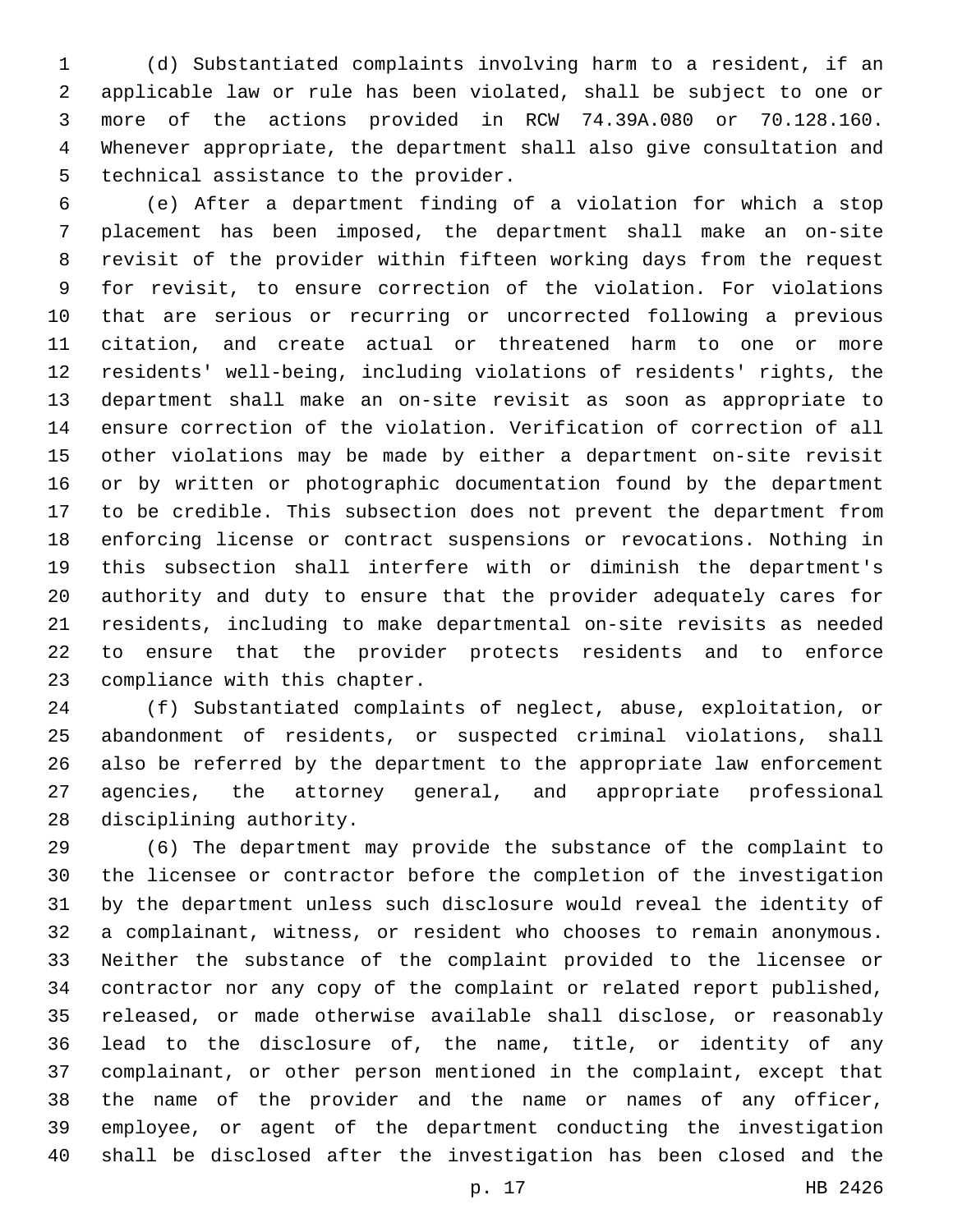complaint has been substantiated. The department may disclose the identity of the complainant if such disclosure is requested in writing by the complainant. Nothing in this subsection shall be construed to interfere with the obligation of the long-term care ombuds program or department staff to monitor the department's licensing, contract, and complaint investigation files for long-term 7 care facilities.

 (7) The resident has the right to be free of interference, coercion, discrimination, and reprisal from a facility in exercising his or her rights, including the right to voice grievances about treatment furnished or not furnished. A facility that provides long- term care services shall not discriminate or retaliate in any manner against a resident, employee, or any other person on the basis or for the reason that such resident or any other person made a complaint to the department, the attorney general, law enforcement agencies, or the long-term care ombuds, provided information, or otherwise cooperated with the investigation of such a complaint. Any attempt to discharge a resident against the resident's wishes, or any type of retaliatory treatment of a resident by whom or upon whose behalf a complaint substantiated by the department has been made to the department, the attorney general, law enforcement agencies, or the long-term care ombuds, within one year of the filing of the complaint, raises a rebuttable presumption that such action was in retaliation for the filing of the complaint. "Retaliatory treatment" means, but is not limited to, monitoring a resident's phone, mail, or visits; involuntary seclusion or isolation; transferring a resident to a different room unless requested or based upon legitimate management reasons; withholding or threatening to withhold food or treatment unless authorized by a terminally ill resident or his or her representative pursuant to law; or persistently delaying responses to a resident's request for service or assistance. A facility that provides long-term care services shall not willfully interfere with the performance of official duties by a long-term care ombuds. The department shall sanction and may impose a civil penalty of not more than three thousand dollars for a violation of this 36 subsection.

 **Sec. 10.** RCW 74.39A.086 and 2012 c 164 s 602 are each amended to read as follows:38

39 (1) ((The department: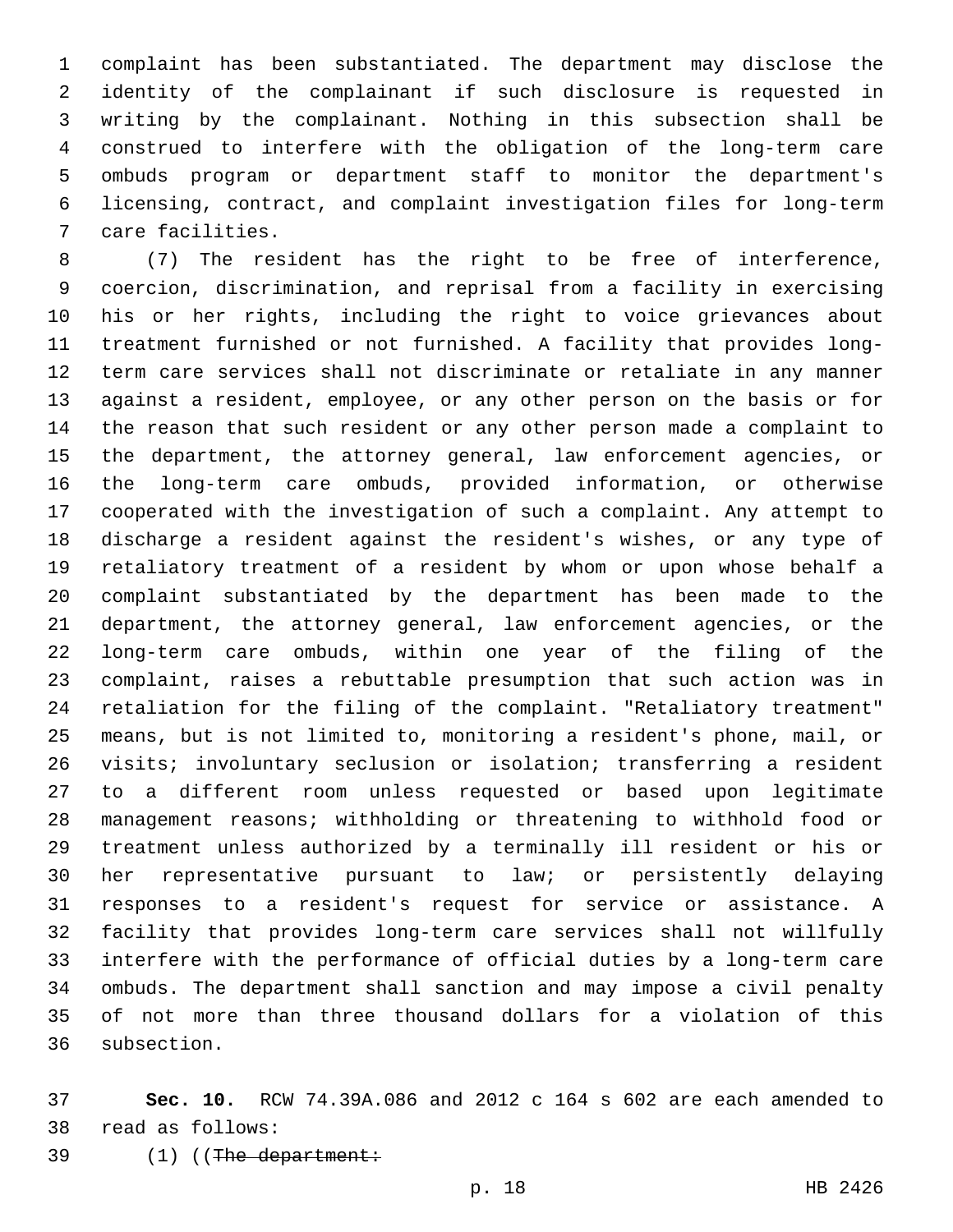(a) Shall deny payment to any individual provider of home care services who has not been certified as a home care aide as required under chapter 18.88B RCW or whose certification is revoked or, if exempted from certification under RCW 18.88B.041, who has not completed his or her required training pursuant to RCW 74.39A.074.

 (b) May terminate the contract of any individual provider of home care services, or take any other enforcement measure deemed appropriate by the department if the individual provider has not been certified or the individual provider's certification is revoked under 10 chapter 18.88B RCW or, if exempted from certification by RCW 18.88B.041, the individual provider has not completed his or her 12 required training pursuant to RCW 74.39A.074.

13  $(2)$ )) The department shall take appropriate enforcement action 14 related to the contract of  $((a))$  an individual provider employment 15 administrator or a licensed or certified private agency or facility 16 ((licensed by the state to provide personal care)) that provides 17 long-term care services((, other than an individual provider, who)) 18 and knowingly employs a long-term care worker who is not a certified 19 home care aide as required under chapter 18.88B RCW ((or whose 20 eertification is revoked)) or, if exempted from certification under 21 RCW 18.88B.041, who has not completed his or her required training 22 ((pursuant to)) under RCW 74.39A.074.

 (2) The department shall deny payment to individual providers who provided services under a contract with the department if they have 25 been notified that they are no longer permitted to work because they: (a) Were not certified as home care aides as required under

27 chapter 18.88B RCW; or

28 (b) Had not completed the training required under RCW 74.39A.074.

29 (3) The department may terminate the contract of any individual 30 provider under contract with the department who:

31 (a) Is not certified as a home care aide as required under 32 chapter 18.88B RCW; or

33 (b) Has not completed the training required under RCW 74.39A.074.

34 (4) Chapter 34.05 RCW shall govern actions by the department under this section.35

 $36$  ( $(44)$ )) (5) The department shall adopt rules to implement this 37 section.

38 **Sec. 11.** RCW 74.39A.090 and 2013 c 320 s 10 are each amended to read as follows:39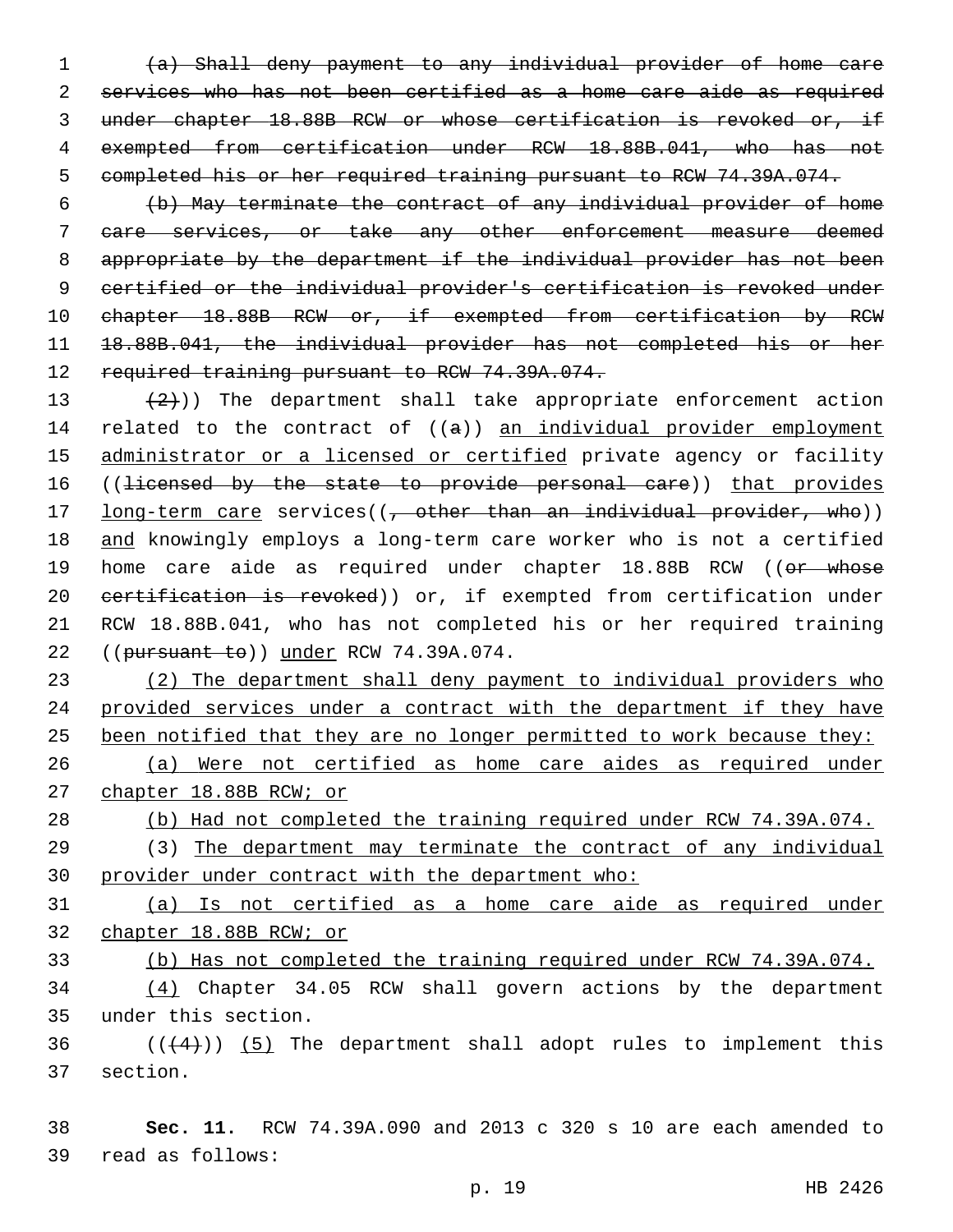(1) ((The legislature intends that any staff reassigned by the department as a result of shifting of the reauthorization responsibilities by contract outlined in this section shall be dedicated for discharge planning and assisting with discharge planning and information on existing discharge planning cases.)) Discharge planning, as directed in this section, is intended for 7 residents and patients identified for discharge to long-term ((eare 8 pursuant to)) services under RCW 70.41.320, 74.39A.040, ((and)) or 74.42.058. The purpose of discharge planning is to protect residents and patients from the financial incentives inherent in keeping residents or patients in a more expensive higher level of care and shall focus on care options that are in the best interest of the 13 patient or resident.

14 (2) The department shall, consistent with the intent of this 15 section, contract with area agencies on aging:

 (a) To provide case management services to consumers receiving 17 home and community services in their own home; and

 (b) To reassess and reauthorize home and community services in 19 home or in other settings for consumers ((consistent with the intent 20 of this section)):

 (i) Who have been initially authorized by the department to 22 receive home and community services; and

 (ii) Who, at the time of reassessment and reauthorization, are receiving home and community services in their own home.

 (3) In the event that an area agency on aging is unwilling to enter into or satisfactorily fulfill a contract or an individual consumer's need for case management services will be met through an alternative delivery system, the department is authorized to:

(a) Obtain the services through competitive bid; and

 (b) Provide the services directly until a qualified contractor 31 can be found.

 (4)(a) The department shall include, in its oversight and monitoring of area agency on aging performance, assessment of case management roles undertaken by area agencies on aging in this section. The scope of oversight and monitoring includes, but is not limited to, assessing the degree and quality of the case management performed by area agency on aging staff for elderly and persons with 38 disabilities in the community.

 (b) The department shall incorporate the expected outcomes and criteria to measure the performance of service coordination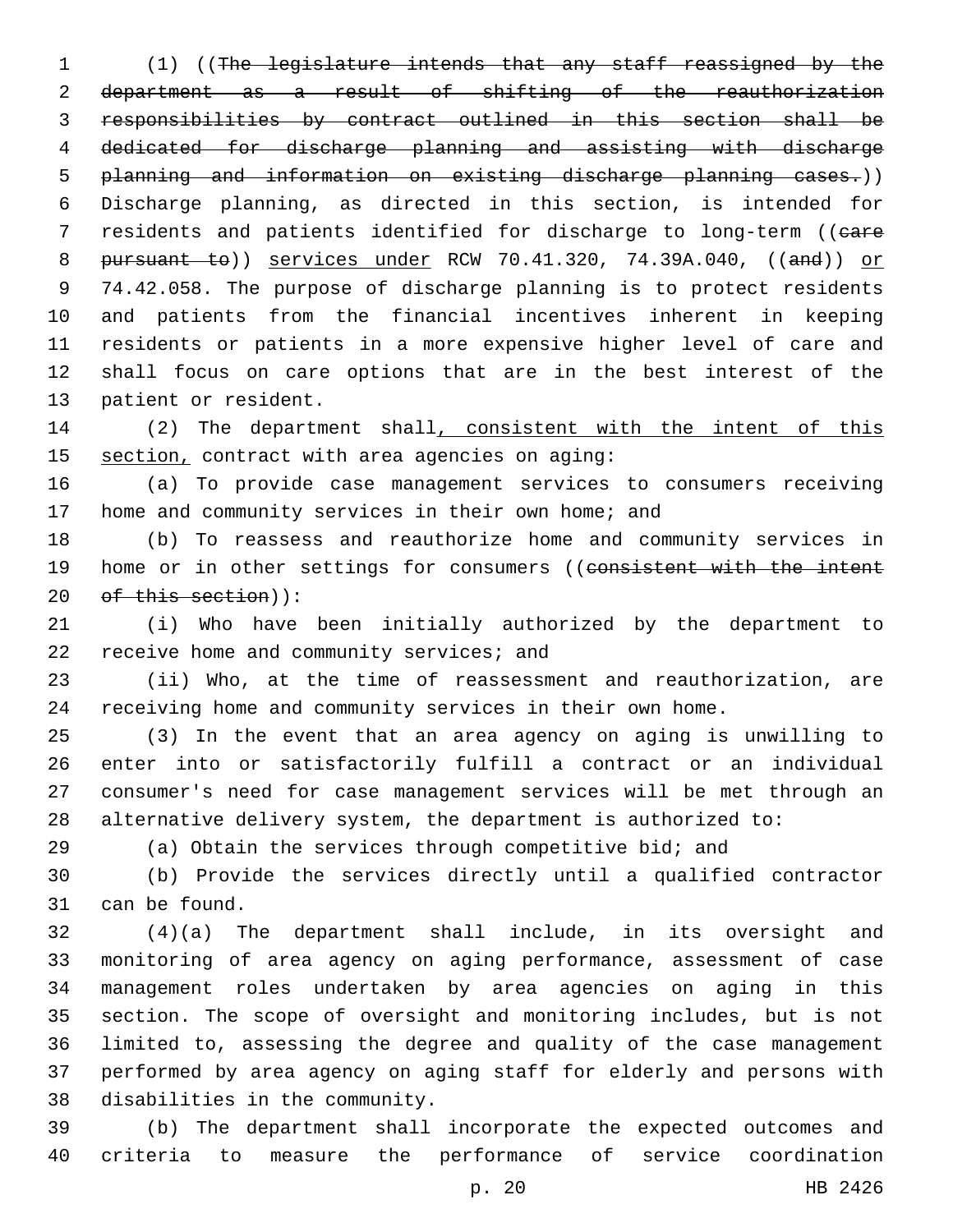organizations into contracts with area agencies on aging as provided 2 in chapter 70.320 RCW.

 (5) Area agencies on aging shall assess the quality of the in- home care services provided to consumers who are receiving services 5 under ((the medicaid personal care, community options programs entry system or chore services program)) programs authorized through the medicaid state plan, medicaid waiver authorities, or similar state- funded in-home care programs through an individual provider or home care agency. Quality indicators may include, but are not limited to, home care consumers satisfaction surveys, how quickly home care consumers are linked with home care workers, and whether the plan of care under RCW 74.39A.095 has been honored by the agency or the 13 individual provider.

 (6) The department shall develop model language for the plan of care established in RCW 74.39A.095. The plan of care shall be in clear language, and written at a reading level that will ensure the ability of consumers to understand the rights and responsibilities 18 expressed in the plan of care.

 **Sec. 12.** RCW 74.39A.095 and 2014 c 40 s 1 are each amended to read as follows:20

 (1) In carrying out case management responsibilities established under RCW 74.39A.090 for consumers who are receiving services under 23 ((the medicaid personal care, community options programs entry system or chore services program through an individual provider, each area agency on aging shall provide oversight of the care being provided to consumers receiving services under this section)) programs authorized through the medicaid state plan, medicaid waiver authorities, or 28 similar state-funded in-home care programs, to the extent of 29 available funding((<del>. Case management responsibilities incorporate</del> this oversight, and include, but are not limited to:

 (a) Verification that any individual provider has met any 32 training requirements established by the department;

 (b) Verification of a sample of worker time sheets until the state electronic payment system is available for individual providers to record their hours at which time a verification of worker time 36 sheets may be done electronically;

 (c) Monitoring the consumer's plan of care to verify that it 38 adequately meets the needs of the consumer, through activities such as home visits, telephone contacts, and responses to information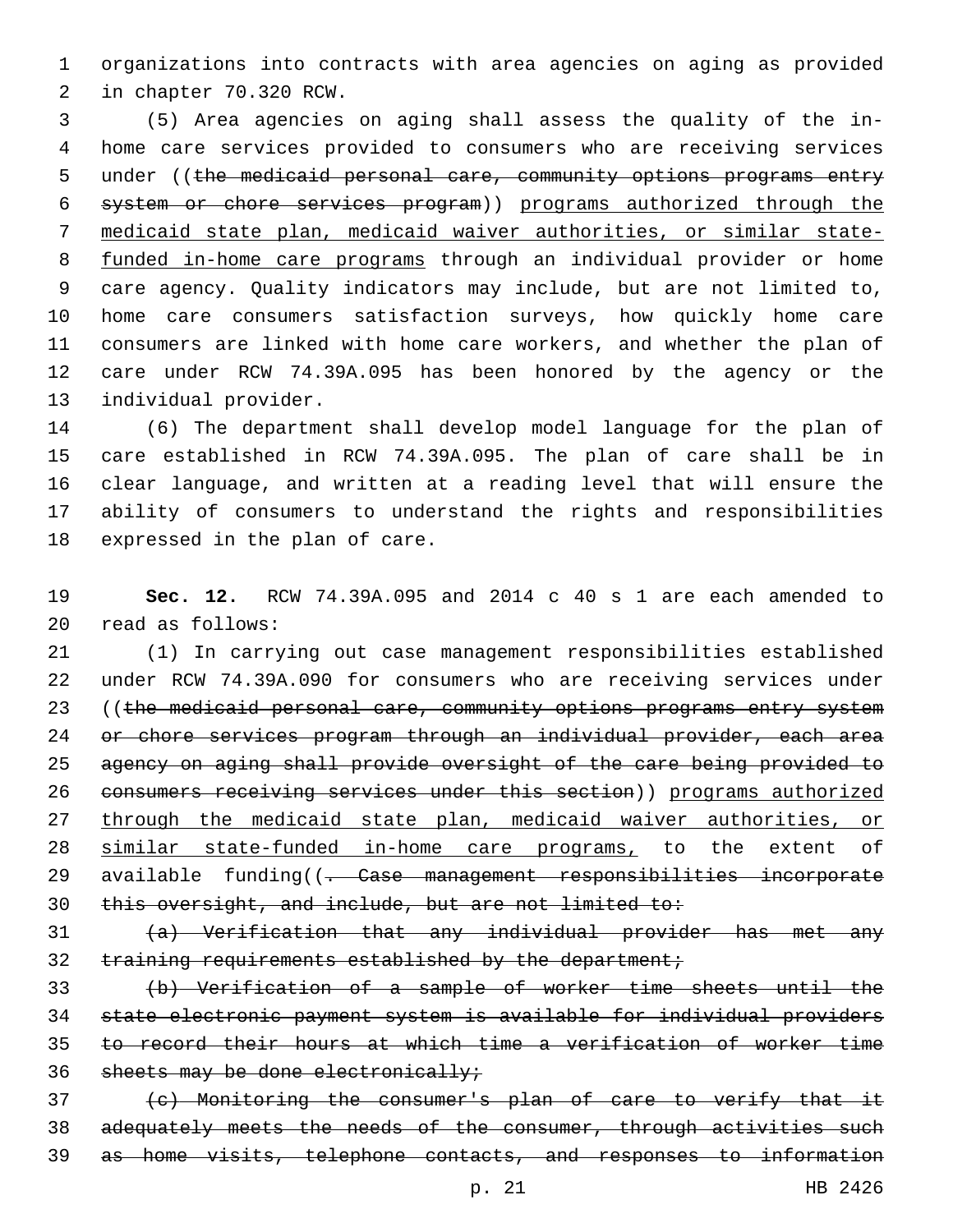received by the area agency on aging indicating that a consumer may

be experiencing problems relating to his or her home care;

3 (d) Reassessing and reauthorizing services;

(e) Monitoring of individual provider performance; and

 (f) Conducting criminal background checks or verifying that criminal background checks have been conducted for any individual provider. Individual providers who are hired after January 7, 2012, 8 are subject to background checks under RCW 74.39A.056)), each area agency on aging shall:

 (a) Work with each client to develop a plan of care under this section that identifies and ensures coordination of health and long-12 term care services and supports. In developing the plan, the area 13 agency on aging shall use and modify as needed any comprehensive plan 14 of care developed by the department as provided in RCW 74.39A.040;

15 (b) Monitor the implementation of the consumer's plan of care to 16 verify that it adequately meets the needs of the consumer through activities such as home visits, telephone contacts, and responses to information received by the area agency on aging indicating that a consumer may be experiencing problems relating to his or her home care;

21 (c) Reassess and reauthorize services;

 (d) Explain to the consumer that consumers have the right to waive case management services offered by the area agency on aging, except consumers may not waive the area agency on aging's reassessment or reauthorization of services, or verification that services are being provided in accordance with the plan of care; and

 (e) Document the waiver of any case management services by the 28 consumer.

29 (2) ((The area agency on aging case manager shall work with each consumer to develop a plan of care under this section that identifies and ensures coordination of health and long-term care services that meet the consumer's needs. In developing the plan, they shall utilize, and modify as needed, any comprehensive community service plan developed by the department as provided in RCW 74.39A.040. The plan of care shall include, at a minimum:

 (a) The name and telephone number of the consumer's area agency on aging case manager, and a statement as to how the case manager can be contacted about any concerns related to the consumer's well-being 39 or the adequacy of care provided;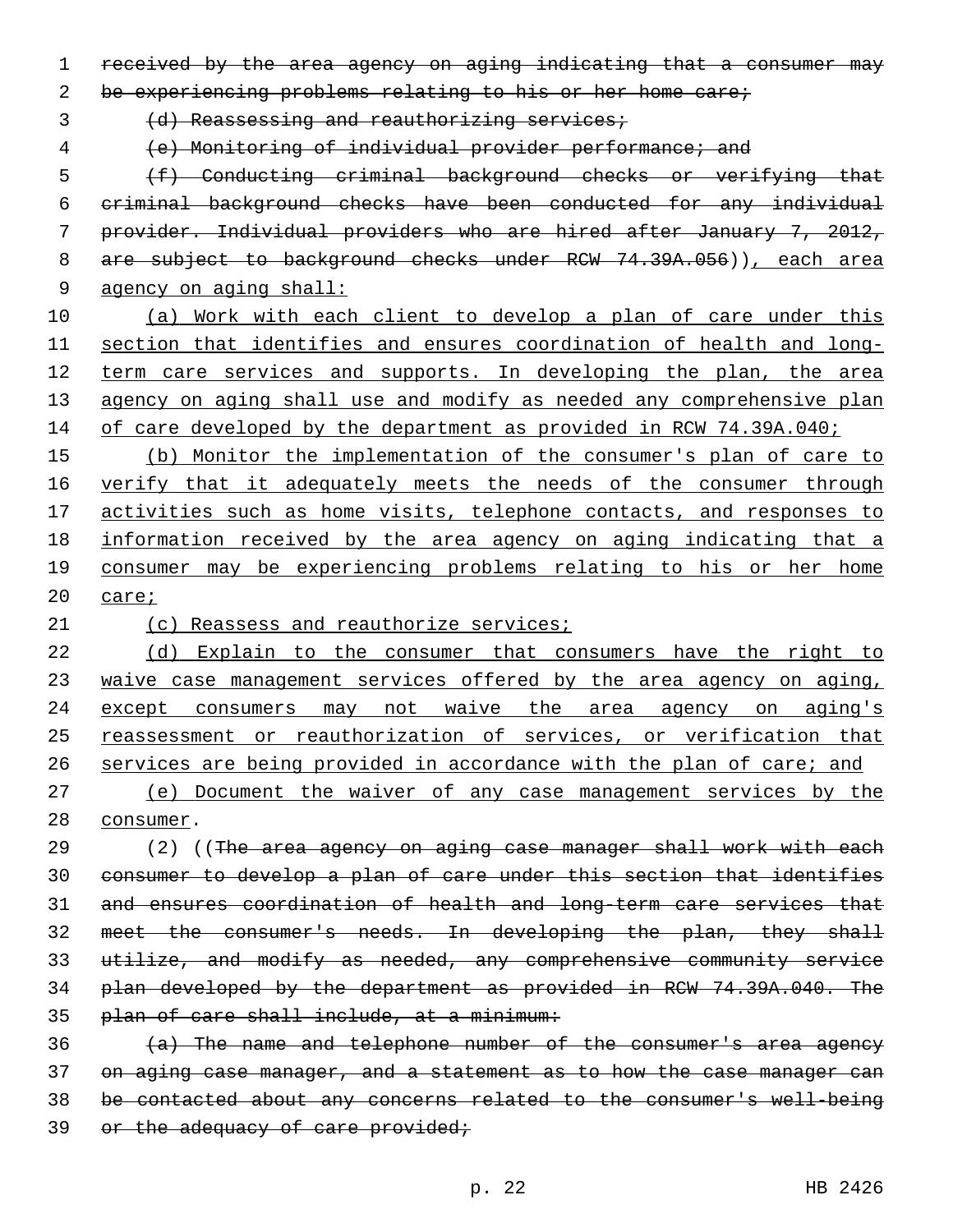- 1 (b) The name and telephone numbers of the consumer's primary 2 health care provider, and other health or long-term care providers 3 with whom the consumer has frequent contacts;
- 4 (c) A clear description of the roles and responsibilities of the 5 area agency on aging case manager and the consumer receiving services 6 under this section;
- 7 (d) The duties and tasks to be performed by the area agency on 8 aging case manager and the consumer receiving services under this 9 section;
- 10 (e) The type of in-home services authorized, and the number of 11 hours of services to be provided;
- 

12 (f) The terms of compensation of the individual provider;

13 (g) A statement by the individual provider that he or she has the 14 ability and willingness to carry out his or her responsibilities 15 relative to the plan of care; and

 (h)(i) Except as provided in (h)(ii) of this subsection, a clear statement indicating that a consumer receiving services under this section has the right to waive any of the case management services 19 offered by the area agency on aging under this section, and a clear 20 indication of whether the consumer has, in fact, waived any of these services.

22 (ii) The consumer's right to waive case management services does 23 not include the right to waive reassessment or reauthorization of 24 services, or verification that services are being provided in 25 accordance with the plan of care.

26 (3) Each area agency on aging shall retain a record of each 27 waiver of services included in a plan of care under this section.

28  $(4)$ )) Each consumer has the right to direct and participate in 29 the development of their plan of care to the maximum extent 30 practicable ((extent of their abilities and desires)), and to be 31 provided with the time and support necessary to facilitate that 32 participation.

 $(1+5+1)$  (3) As authorized by the consumer, a copy of the plan of 34 care (( $must$ ))  $may$  be distributed to: (a) The consumer's (( $primery$ 35 eare provider,)) individual provider( $(\tau)$ ) contracted with the 36 department; (b) the entity contracted with the department to provide 37 personal care services; and (c) other relevant providers with whom 38 the consumer has frequent contact( $(\tau$  as authorized by the consumer)).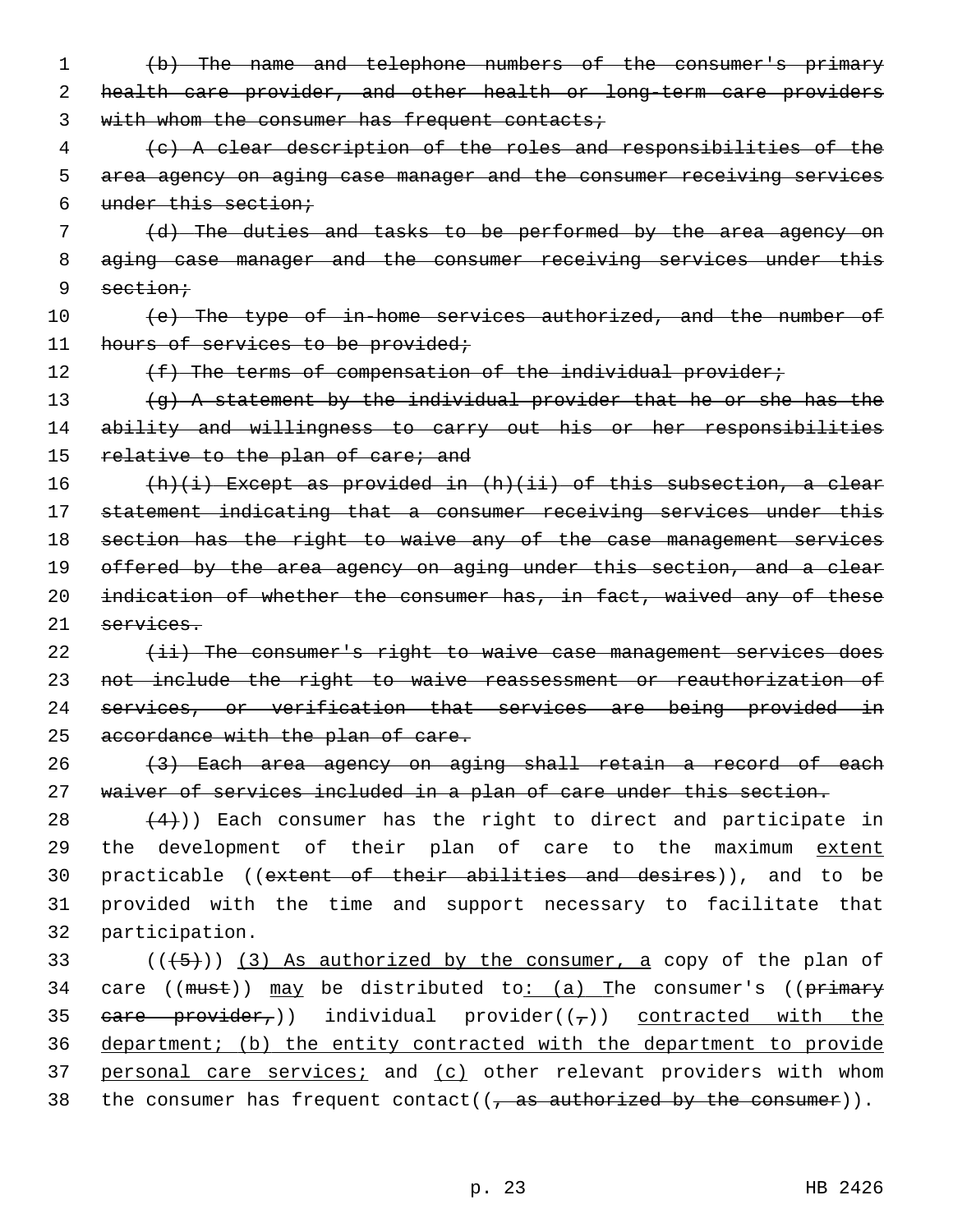(((6) The consumer's plan of care shall be an attachment to the 2 contract between the department, or their designee, and the individual provider.

 (7) If the department or area agency on aging case manager finds that an individual provider's inadequate performance or inability to deliver quality care is jeopardizing the health, safety, or well- being of a consumer receiving service under this section, the department or the area agency on aging may take action to terminate 9 the contract between the department and the individual provider. If 10 the department or the area agency on aging has a reasonable, good faith belief that the health, safety, or well-being of a consumer is 12 in imminent jeopardy, the department or area agency on aging may 13 summarily suspend the contract pending a fair hearing. The consumer 14 may request a fair hearing to contest the planned action of the case 15 manager, as provided in chapter 34.05 RCW. The department may by rule 16 adopt guidelines for implementing this subsection.

 (8) The department or area agency on aging may reject a request 18 by a consumer receiving services under this section to have a family member or other person serve as his or her individual provider if the case manager has a reasonable, good faith belief that the family member or other person will be unable to appropriately meet the care 22 needs of the consumer. The consumer may request a fair hearing to 23 contest the decision of the case manager, as provided in chapter 24 34.05 RCW. The department may by rule adopt guidelines for 25 implementing this subsection.))

 (4) If an individual provider is employed by an individual provider employment administrator, the department or area agency on aging must notify the individual provider employment administrator if:

 (a) There is reason to believe that an individual provider or prospective individual provider is not delivering or will not be able to deliver the services identified in the consumer's plan of care; or (b) The individual provider's performance is jeopardizing the health, safety, or well-being of a consumer receiving services under this section.

 NEW SECTION. **Sec. 13.** A new section is added to chapter 74.39A 37 RCW to read as follows: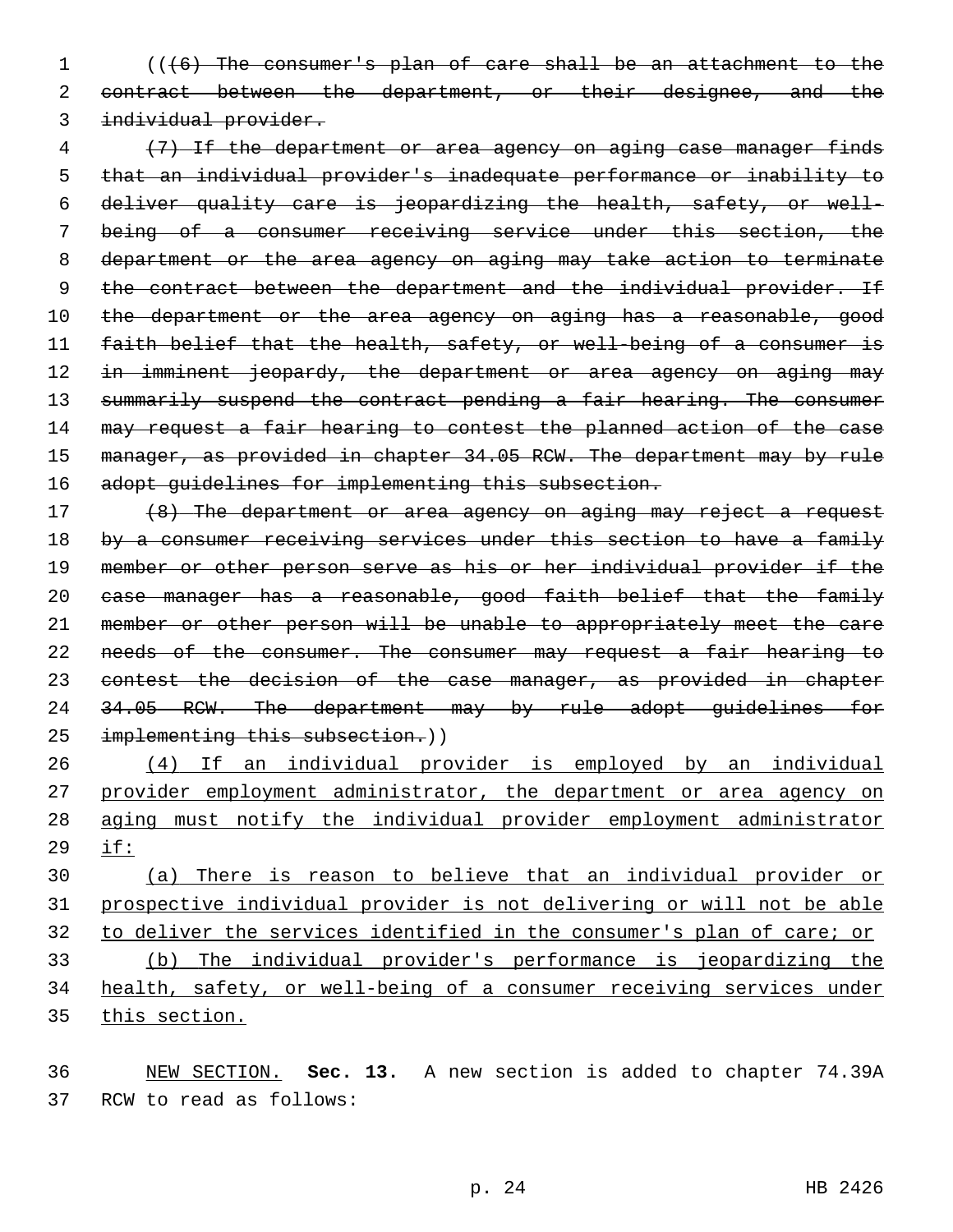(1) If an individual provider employment administrator employs individual providers, then the individual provider employment 3 administrator shall:

 (a) Verify that each individual provider has met any training requirements established under this chapter and rules adopted under 6 this chapter;

 (b) Conduct background checks on individual providers as required under this chapter, RCW 43.43.830 through 43.43.842, 43.20A.710, and the rules adopted by the department; or verify that a background check has been conducted for each individual provider and that the background check is still valid in accordance with department rules;

 (c) Implement an electronic visit verification system that complies with federal requirements, or in the absence of an electronic visit verification system, monitor a statistically valid sample of individual provider's claims to the receipt of services by 16 the consumer;

 (d) Monitor individual provider compliance with employment 18 requirements;

 (e) As authorized and determined by the consumer, provide a copy of the consumer's plan of care to the individual provider who has 21 been selected by the consumer;

 (f) Verify the individual provider is able and willing to carry out his or her responsibilities under the plan of care;

 (g) Take into account information provided by the consumer or the consumer's case manager about the consumer's specific needs;

 (h) Discontinue the individual provider's assignment to a consumer when the individual provider employment administrator has reason to believe, or the department or area agency on aging has reported, that the health, safety, or well-being of a consumer is in imminent jeopardy due to the performance of the individual provider;

 (i) Reject a request by a consumer to assign a specific person as his or her individual provider, if the individual provider employment administrator has reason to believe that the individual will be unable to appropriately meet the care needs of the consumer; and

 (j) Establish a dispute resolution process for consumers who wish to dispute decisions made under (h) and (i) of this subsection.

 (2) If any individual providers are contracted with the department to provide services under this chapter, the area agency on aging case management responsibilities shall include: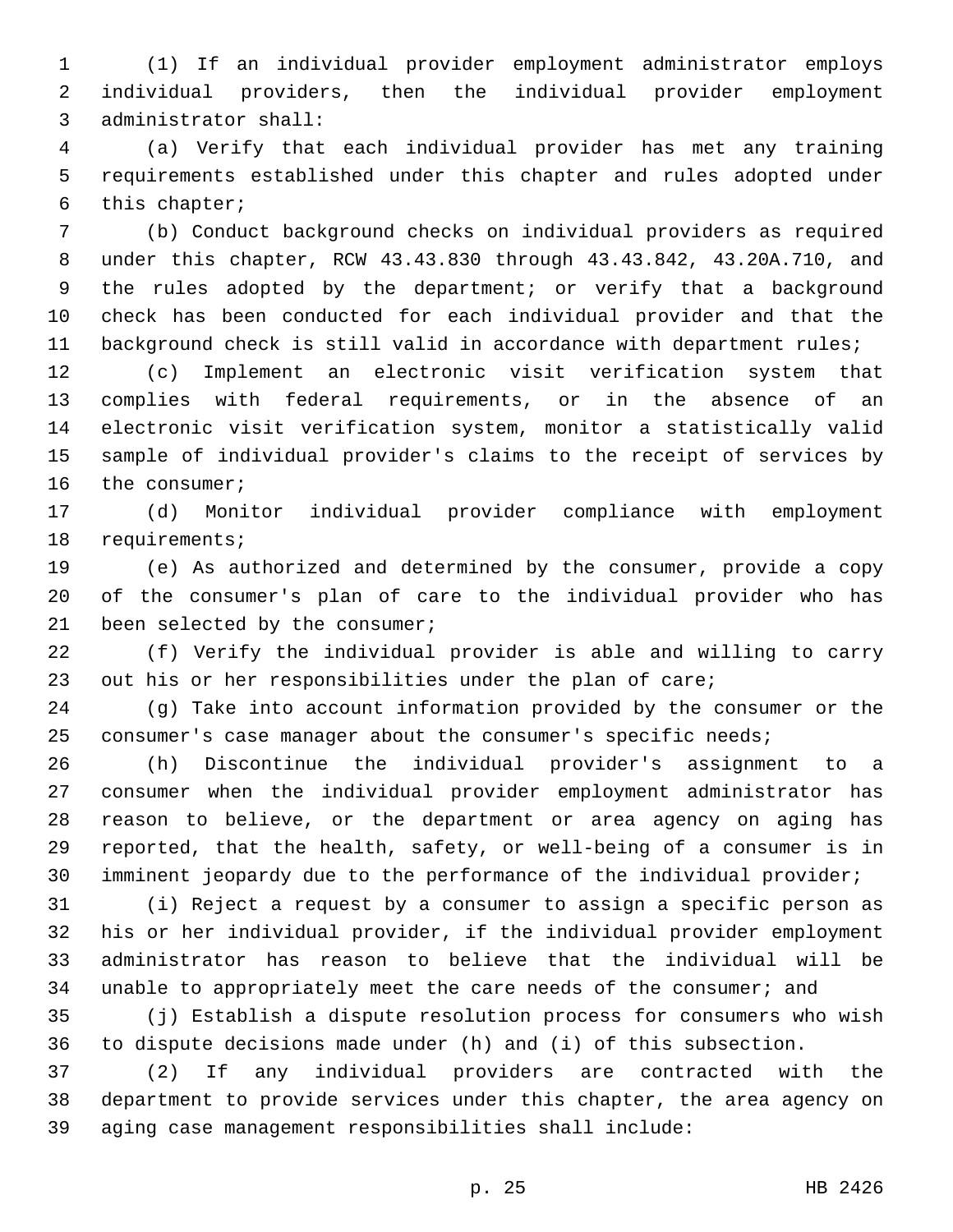(a) Verifying that each individual provider has met all training requirements under this chapter and department rules;

 (b) Conducting background checks on individual providers as required under this chapter, RCW 43.43.830 through 43.43.842, 43.20A.710, and department rules; or verifying that background checks have been conducted for each individual provider and that the background check is still valid in accordance with department rules;

 (c) Monitoring that the individual provider is providing services 9 as outlined in the consumer's plan of care;

 (d) Attaching the consumer's plan of care to the contract with 11 the individual provider;

 (e) Verifying with the individual provider that he or she is able and willing to carry out his or her responsibilities under the plan 14 of care;

 (f) Terminating the contract between the department and the individual provider if the department or area agency on aging finds that an individual provider's inadequate performance or inability to deliver quality care is jeopardizing the health, safety, or well-being of a consumer receiving service under this section;

 (g) Summarily suspending the contract pending a fair hearing, if there is reason to believe the health, safety, or well-being of a 22 consumer is in imminent jeopardy; and

 (h) Rejecting a request by a consumer receiving services under this section to have a family member or other person serve as his or her individual provider if the case manager has reason to believe that the family member or other person will be unable to appropriately meet the care needs of the consumer.

 (3) The consumer may request a fair hearing under chapter 34.05 RCW to contest a planned action of the case manager under subsection  $(2)(g)$  and  $(h)$  of this section.

(4) The department may adopt rules to implement this section.

 **Sec. 14.** RCW 74.39A.155 and 2008 c 146 s 8 are each amended to 33 read as follows:

 Within funds appropriated for this purpose, the department shall provide additional support for residents in community settings who exhibit challenging behaviors that put them at risk for institutional 37 placement. The residents must be receiving services under (( $t$ he community options program entry system waiver or the medically needy residential facility waiver under section 1905(c) of the federal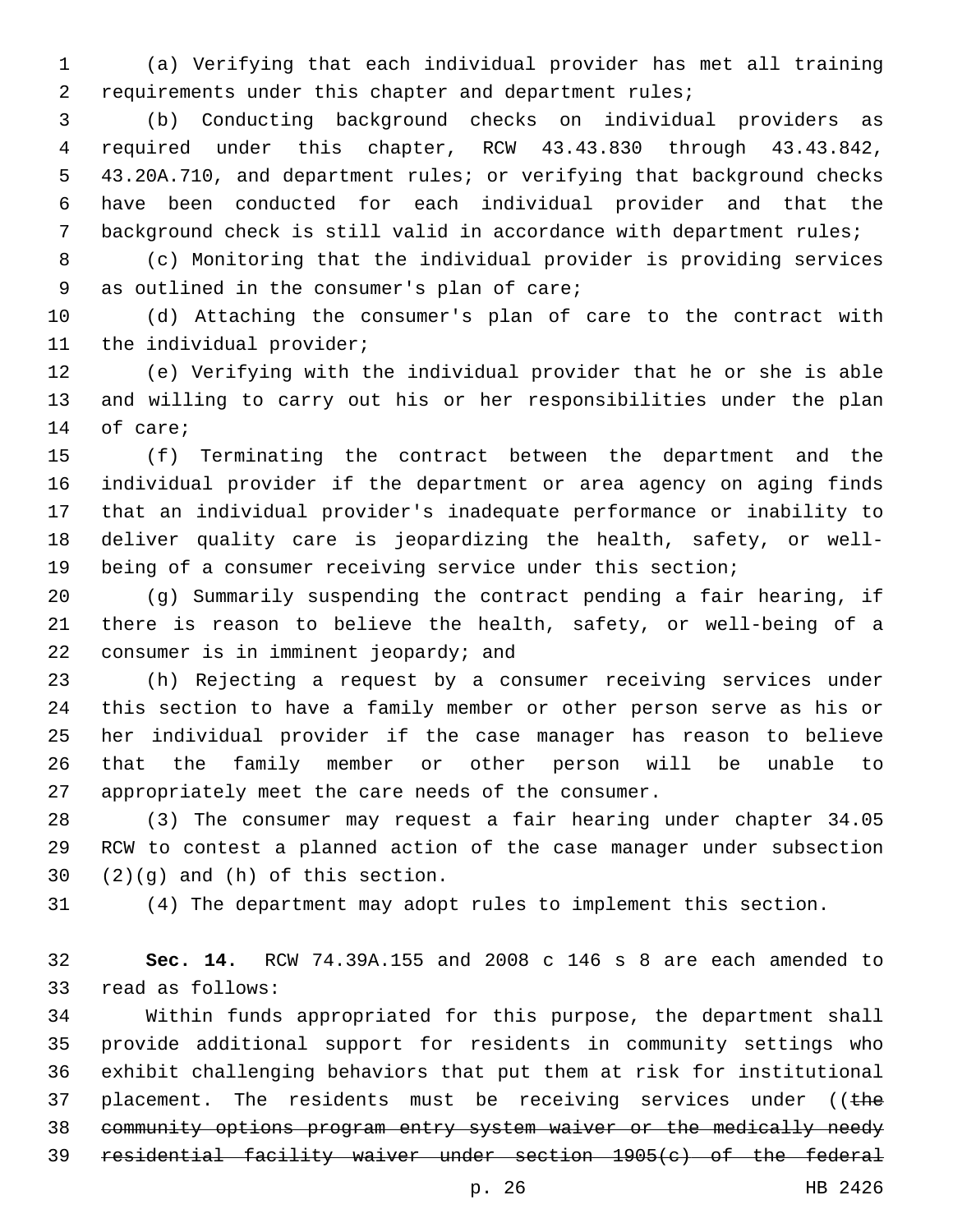1 social security act)) programs authorized through the medicaid state plan, medicaid waiver authorities, or similar state-funded in-home 3 care programs, and must have been evaluated under the individual comprehensive assessment reporting and evaluation process.

 **Sec. 15.** RCW 74.39A.210 and 2001 c 319 s 13 are each amended to read as follows:6

 An employer providing home and community services, including facilities licensed under chapters 18.51, 18.20, 70.97, and 70.128 9 RCW, an employer of a program ((authorized)) operating under RCW 71A.12.040(10), an individual provider employment administrator, or an in-home services agency employer licensed under chapter 70.127 RCW, who discloses information about a former or current employee to a prospective home and community services employer, nursing home 14 employer, individual provider employment administrator, or ((are an)) in-home services agency employer, is presumed to be acting in good faith and is immune from civil and criminal liability for such disclosure or its consequences if the disclosed information relates to: (1) The employee's ability to perform his or her job; (2) the diligence, skill, or reliability with which the employee carried out the duties of his or her job; or (3) any illegal or wrongful act committed by the employee when related to his or her ability to care for a vulnerable adult. For purposes of this section, the presumption of good faith may only be rebutted upon a showing by clear and convincing evidence that the information disclosed by the employer was knowingly false or made with reckless disregard for the truth of 26 the information disclosed. (( $ShouId$ )) If the employee successfully 27 ((rebut)) rebuts the presumption of good faith standard in a court of 28 competent jurisdiction, ((and therefore be)) as the prevailing party, 29 the ((prevailing party)) employee shall be entitled to recover reasonable attorneys' fees against the employer. Nothing in this section shall affect or limit any other state, federal, or 32 constitutional right otherwise available.

 **Sec. 16.** RCW 74.39A.250 and 2012 c 164 s 708 are each amended to 34 read as follows:

 (1) ((The department)) If an individual provider employment administrator employs individual providers, the individual provider employment administrator shall: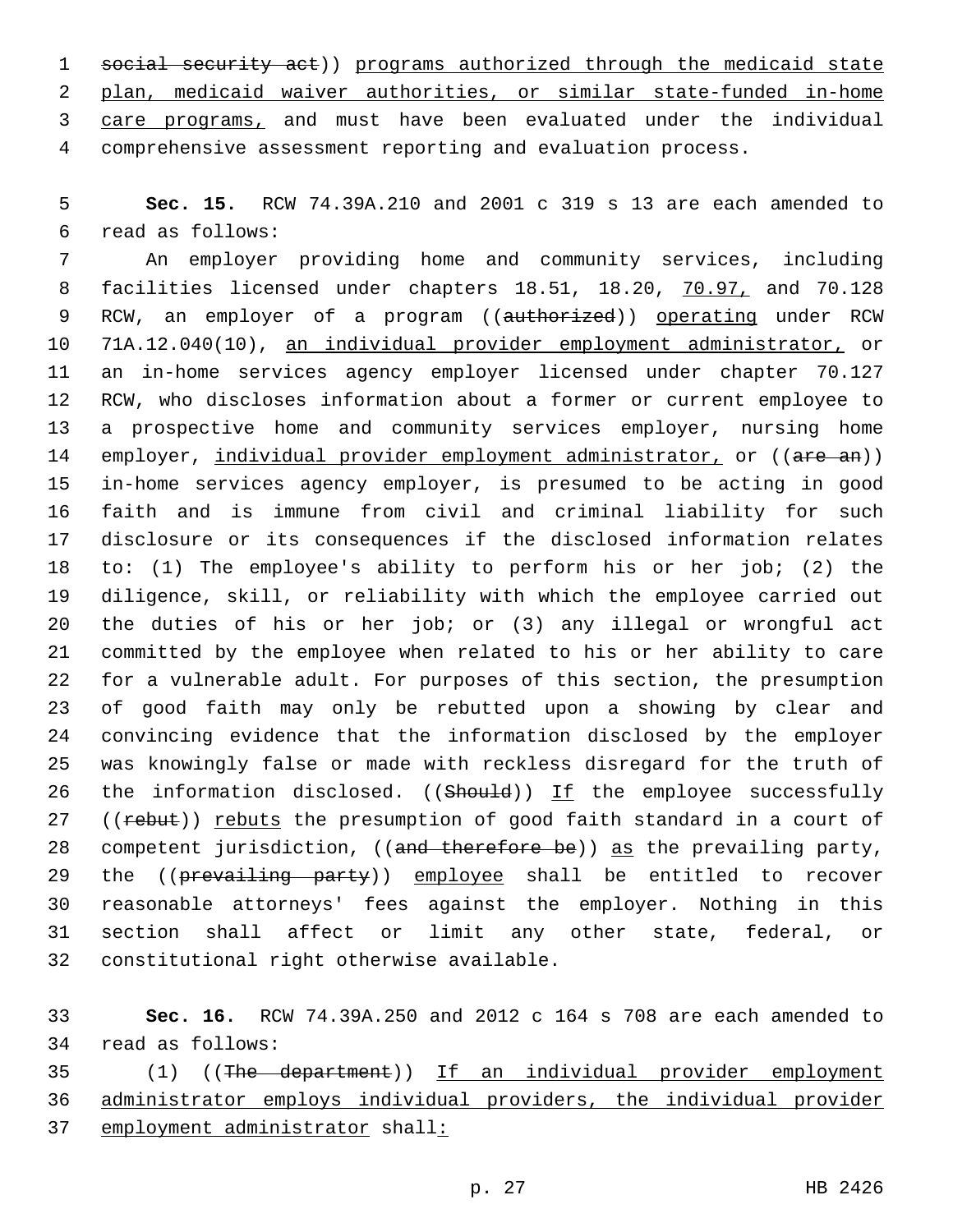(a) Provide assistance to consumers and prospective consumers in finding individual providers and prospective individual providers through the ((establishment)) operation of a referral registry of individual providers and prospective individual providers.

5 (b) Before placing an individual provider or prospective 6 individual provider on the referral registry, ((the department 7  $shall)$ ) determine that((:

 $8$   $\left( \frac{a}{a} \right)$ )) the individual provider or prospective individual provider:

9 (i) Has met the minimum requirements for training ((set forth 10  $\pm$ n)) under RCW 74.39A.051 and 74.39A.074;

11 (((b) The individual provider or prospective individual 12 provider)) (ii) Has satisfactorily ((undergone)) completed a 13 ((criminal)) background check ((conducted)) within the prior twelve 14 months; and

15 (((e) The individual provider or prospective individual 16 provider)) (iii) Is not listed on any ((long-term care abuse and 17 neglect)) state or federal registry ((used)) described in RCW 18 74.39A.056 or on other registries maintained by the department.

19 (((2) The department shall)) (c) Remove from the referral 20 registry any individual provider or prospective individual provider 21 ( $(\text{that})$ ) who does not meet the qualifications set forth in this 22 subsection (1) ((of this section or to have committed misfeasance or 23 malfeasance in the performance of his or her duties)) or whose 24 employment as an individual provider has been terminated based on 25 good cause. ((The individual provider or prospective individual 26 provider, or the consumer to which the individual provider is 27 providing services, may request a fair hearing to contest the removal 28 from the referral registry, as provided in chapter 34.05 RCW.

 $(3)$  The department shall)) (d) Provide routine, emergency, and respite referrals of individual providers and prospective individual providers to consumers and prospective consumers who are authorized to receive long-term in-home care services through an individual 33 provider.

## $34$  ( $(44)$ )) <u>(e) Not allow an individual provider to provide</u> services 35 to a consumer without the consumer's consent.

 (2) The department shall ((give preference in the recruiting, training, referral, and employment of individual providers and prospective individual providers to recipients of public assistance or other low-income persons who would qualify for public assistance 40 in the absence of such employment)) perform the activities under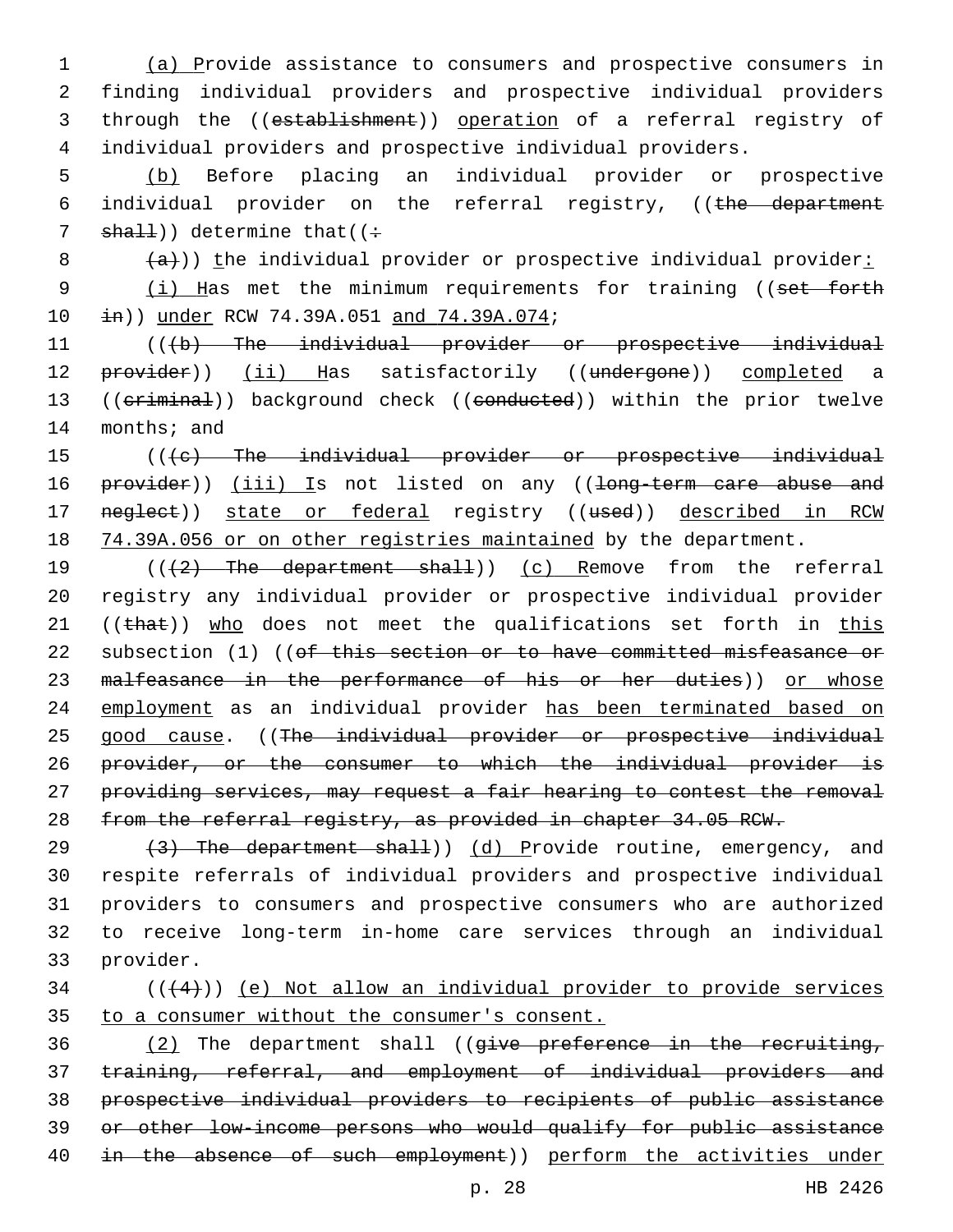subsection (1) of this section if the department has not transitioned 2 the responsibilities under this section to an individual provider

3 employment administrator.

 **Sec. 17.** RCW 74.39A.261 and 2012 c 164 s 502 are each amended to 5 read as follows:

 If the department contracts with individual providers, the 7 department must perform ((criminal)) background checks for individual providers and prospective individual providers under RCW 74.39A.056.

## **Sec. 18.** RCW 74.39A.270 and 2017 3rd sp.s. c 24 s 1 are each 10 amended to read as follows:

 The following provisions apply only to individual providers who 12 are contracted with the department to provide personal care or respite care services:

 (1) Solely for the purposes of collective bargaining and as expressly limited under subsections (2) and (3) of this section, the governor is the public employer, as defined in chapter 41.56 RCW, of individual providers, who, solely for the purposes of collective bargaining, are public employees as defined in chapter 41.56 RCW. To accommodate the role of the state as payor for the community-based services provided under this chapter and to ensure coordination with state employee collective bargaining under chapter 41.80 RCW and the coordination necessary to implement RCW 74.39A.300, the public employer shall be represented for bargaining purposes by the governor 24 or the governor's designee appointed under chapter 41.80 RCW. ((The governor or governor's designee shall periodically consult with the authority during the collective bargaining process to allow the authority to communicate issues relating to the long-term in-home 28 eare services received by consumers.)) The department shall solicit input from the developmental disabilities council, the governor's committee on disability issues and employment, the state council on aging, and other consumer advocacy organizations to obtain informed input from consumers on their interests, including impacts on consumer choice, for all issues proposed for collective bargaining 34 under subsections (5) and  $((+6+))$  (7) of this section.

 (2) Chapter 41.56 RCW governs the collective bargaining relationship between the governor and individual providers, except as otherwise expressly provided in this chapter and except as follows: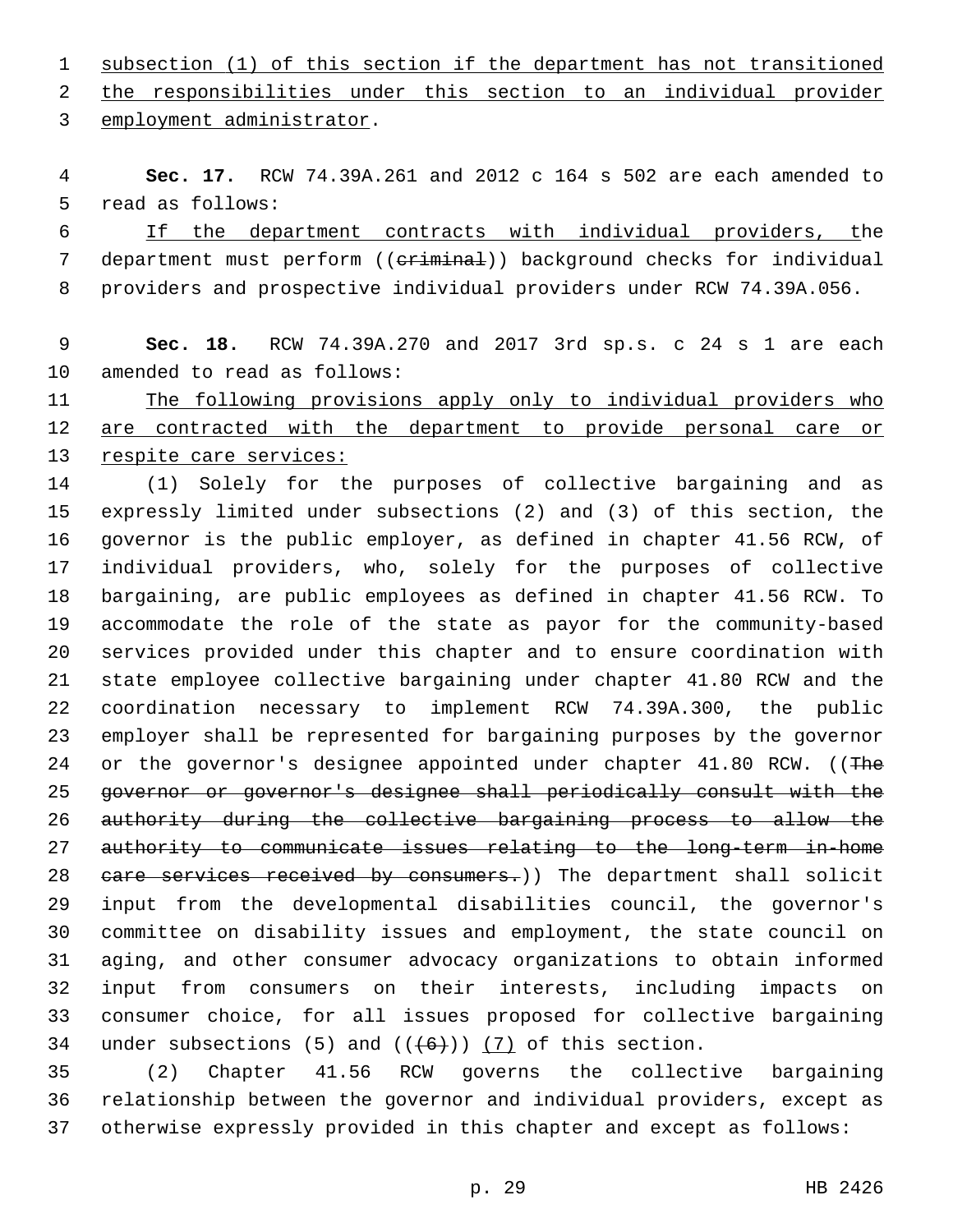(a) The only unit appropriate for the purpose of collective bargaining under RCW 41.56.060 is a statewide unit of all individual 3 providers;

 (b) The showing of interest required to request an election under RCW 41.56.060 is ten percent of the unit, and any intervener seeking to appear on the ballot must make the same showing of interest;

 (c) The mediation and interest arbitration provisions of RCW 41.56.430 through 41.56.470 and 41.56.480 apply, except that:

 (i) With respect to commencement of negotiations between the governor and the bargaining representative of individual providers, negotiations shall be commenced by May 1st of any year prior to the year in which an existing collective bargaining agreement expires; 13 and

14 (ii) The decision of the ((arbitration panel)) arbitrator is not binding on the legislature and, if the legislature does not approve the request for funds necessary to implement the compensation and fringe benefit provisions of the arbitrated collective bargaining 18 agreement, is not binding on the authority or the state;

(d) Individual providers do not have the right to strike; and

 (e) Individual providers who are related to, or family members of, consumers or prospective consumers are not, for that reason, 22 exempt from this chapter or chapter 41.56 RCW.

 (3) Individual providers who are public employees solely for the purposes of collective bargaining under subsection (1) of this section are not, for that reason, employees of the state, its political subdivisions, or an area agency on aging for any purpose. Chapter 41.56 RCW applies only to the governance of the collective bargaining relationship between the employer and individual providers as provided in subsections (1) and (2) of this section.

 (4) Consumers and prospective consumers retain the right to select, hire, supervise the work of, and terminate any individual provider providing services to them. Consumers may elect to receive long-term in-home care services from individual providers who are not 34 referred to them by the ((authority)) department or a department 35 contractor.

 (5) Except as expressly limited in this section and RCW 74.39A.300, the wages, hours, and working conditions of individual providers are determined solely through collective bargaining as 39 provided in this chapter. Except as described in ((subsection (9) of 40 this)) section 25 of this act, no agency or department of the state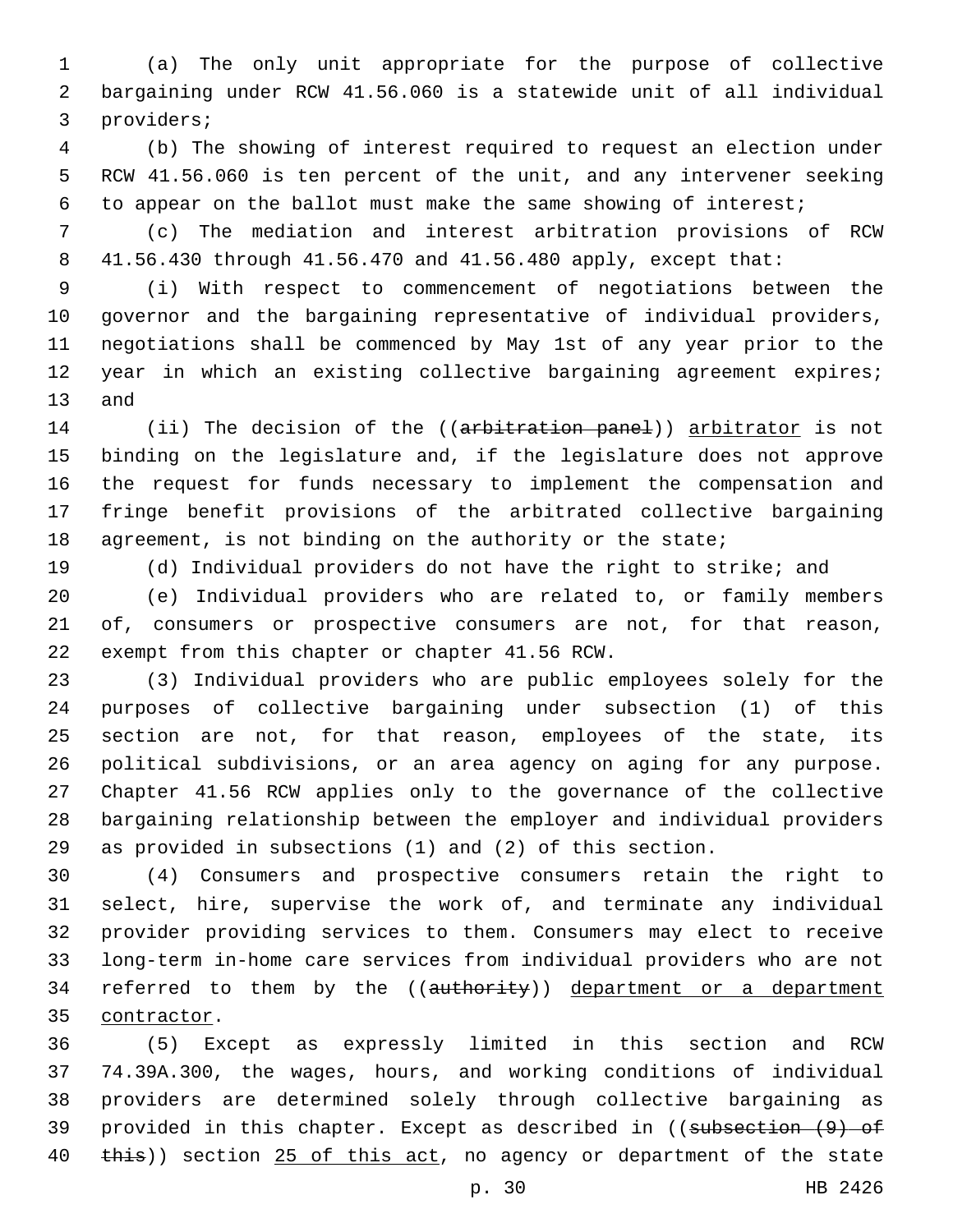1 may establish policies or rules governing the wages or hours of 2 individual providers. ((This subsection does not modify:

 (a) The department's authority to establish a plan of care for each consumer or its core responsibility to manage long-term in-home care services under this chapter, including determination of the level of care that each consumer is eligible to receive. However, at the request of the exclusive bargaining representative, the governor 8 or the governor's designee appointed under chapter 41.80 RCW shall engage in collective bargaining, as defined in RCW 41.56.030(4), with 10 the exclusive bargaining representative over how the department's 11 core responsibility affects hours of work for individual providers. This subsection shall not be interpreted to require collective 13 bargaining over an individual consumer's plan of care;

14 (b)(i) The requirement that the number of hours the department 15 may pay any single individual provider is limited to:

16 (A) Sixty hours each workweek if the individual provider was 17 working an average number of hours in excess of forty hours for the 18 workweeks during January 2016, except for fiscal years 2016, 2017, 19 and 2018, the limit is sixty-five hours each workweek; or

 (B) Forty hours each workweek if the individual provider was not working an average number of hours in excess of forty hours for the workweeks during January 2016, or had no reported hours for the month 23 of January 2016.

24 (ii) Additional hours may be authorized under criteria 25 established by rules adopted by the department under subsection (9) 26 of this section.

27 (iii) Additional hours may be authorized for required training 28 under RCW 74.39A.074, 74.39A.076, and 74.39A.341.

29 (iv) An individual provider may appeal to the department for 30 qualification for the hour limitation in  $(b)$   $(i)$   $(A)$  of this subsection 31 if the average weekly hours the individual provider was working in 32 January 2016 materially underrepresent the average weekly hours 33 worked by the individual provider during the first three months of 34 2016.

 (v) No individual provider is subject to the hour limitations in  $(b)(i)(A)$  of this subsection until the department has conducted a review of the plan of care for the consumers served by the individual 38 provider. The department shall review plans of care expeditiously, starting with consumers connected with the most individual provider overtime;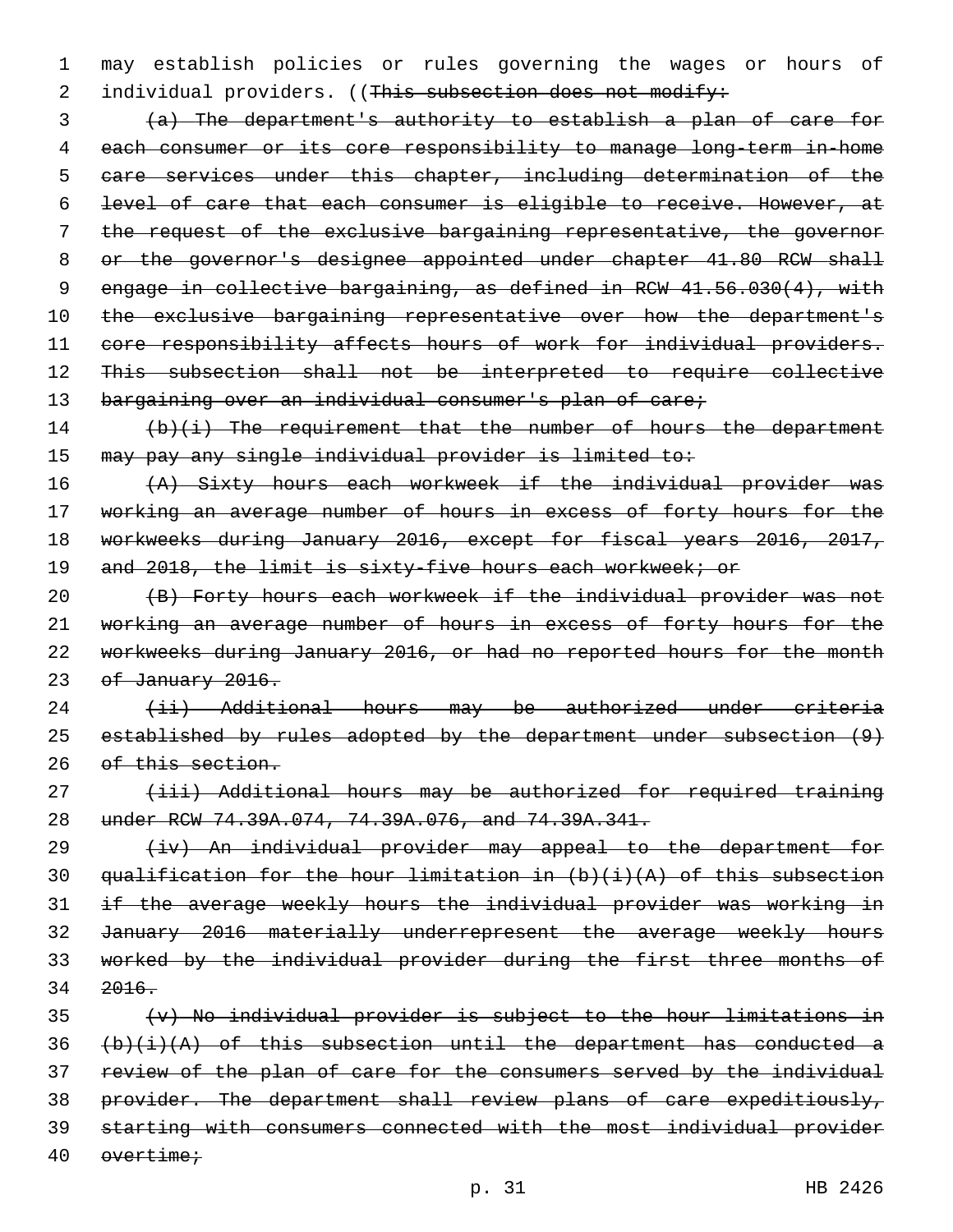(c) The requirement that the total number of additional hours in 2 excess of forty hours authorized under (b) of this subsection and subsection (9) of this section are limited by the total hours as provided in subsection (10) of this section;

 (d) The department's authority to terminate its contracts with individual providers who are not adequately meeting the needs of a 7 particular consumer, or to deny a contract under RCW 74.39A.095(8);

 (e) The consumer's right to assign hours to one or more 9 individual providers consistent with the rules adopted under this 10 chapter and his or her plan of care;

11 (f) The consumer's right to select, hire, terminate, supervise 12 the work of, and determine the conditions of employment for each 13 individual provider providing services to the consumer under this 14 chapter;

 (g) The department's obligation to comply with the federal medicaid statute and regulations and the terms of any community-based 17 waiver granted by the federal department of health and human services and to ensure federal financial participation in the provision of the services; and

 (h) The legislature's right to make programmatic modifications to 21 the delivery of state services under this title, including standards of eligibility of consumers and individual providers participating in 23 the programs under this title, and the nature of services provided. 24 The governor shall not enter into, extend, or renew any agreement under this chapter that does not expressly reserve the legislative 26 rights described in this subsection  $(5)(h)$ .)

(6) Nothing in this section modifies:

 (a) The department's authority to deny individual provider 29 contracts to individuals who will not be able to meet the needs of a consumer or to terminate contracts of individual providers who are not adequately meeting the needs of a particular consumer; or

 (b) The consumer's right to: (i) Assign hours to one or more individual providers consistent with the rules adopted under this chapter and his or her plan of care; and (ii) select, hire, terminate, supervise the work of, and determine the conditions of employment for each individual provider providing services to the consumer under this chapter.

 (7) At the request of the exclusive bargaining representative, the governor or the governor's designee appointed under chapter 41.80 RCW shall engage in collective bargaining, as defined in RCW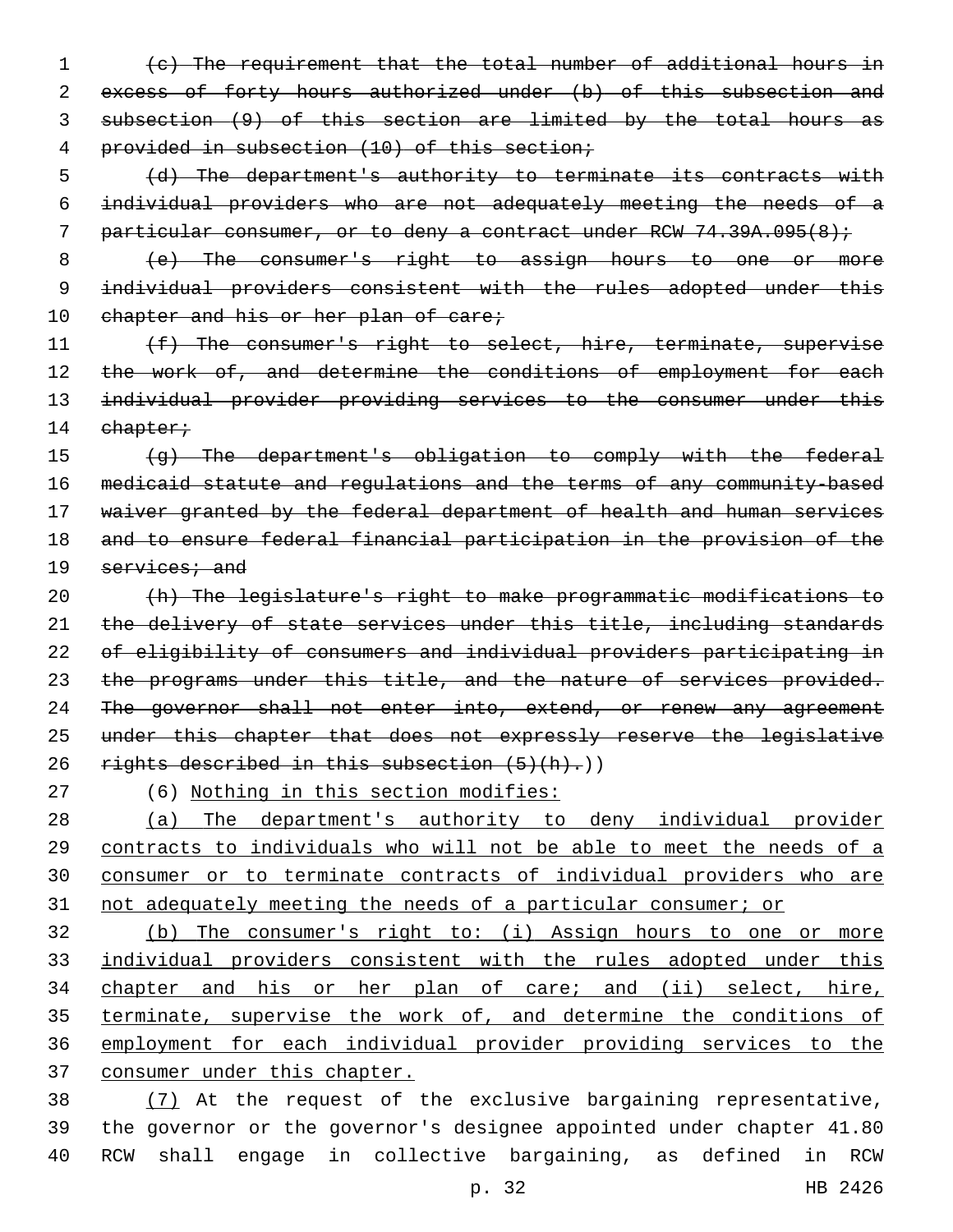41.56.030(4), with the exclusive bargaining representative over ((employer contributions to the training partnership for the costs of: (a) Meeting all training and peer mentoring required under this chapter; and (b) other training intended to promote the career development of individual providers)) the following issues:

 (a) Employer contributions to the training partnership for the costs of: (i) Meeting all training and peer mentoring requirements under this chapter; and (ii) other training intended to promote the career development of individual providers; and

 (b) How the department's core responsibility affects hours of work for individual providers; this subsection shall not be interpreted to require collective bargaining over an individual 13 consumer's plan of care.

 $((+7+))$   $(8)$  The state, the department, the area agencies on aging, or their contractors under this chapter may not be held vicariously or jointly liable for the action or inaction of any individual provider or prospective individual provider, whether or not that individual provider or prospective individual provider was included on the referral registry or referred to a consumer or prospective consumer. The existence of a collective bargaining agreement, the placement of an individual provider on the referral registry, or the development or approval of a plan of care for a consumer who chooses to use the services of an individual provider and the provision of case management services to that consumer, by the department or an area agency on aging, does not constitute a 26 special relationship with the consumer.

 ( $(\overline{+8})$ ) (9) Nothing in this section affects the state's responsibility with respect to unemployment insurance for individual providers. However, individual providers are not to be considered, as a result of the state assuming this responsibility, employees of the 31 state.

 (((9) The department may not pay any single individual provider more than the hours listed in subsection (5)(b) of this section unless the department authorizes additional hours under criteria established by rule. The criteria must be limited in scope to reduce the state's exposure to payment of overtime, address travel time from worksite to worksite, and address the following needs of consumers:

 (a) Ensuring that consumers are not at increased risk for institutionalization;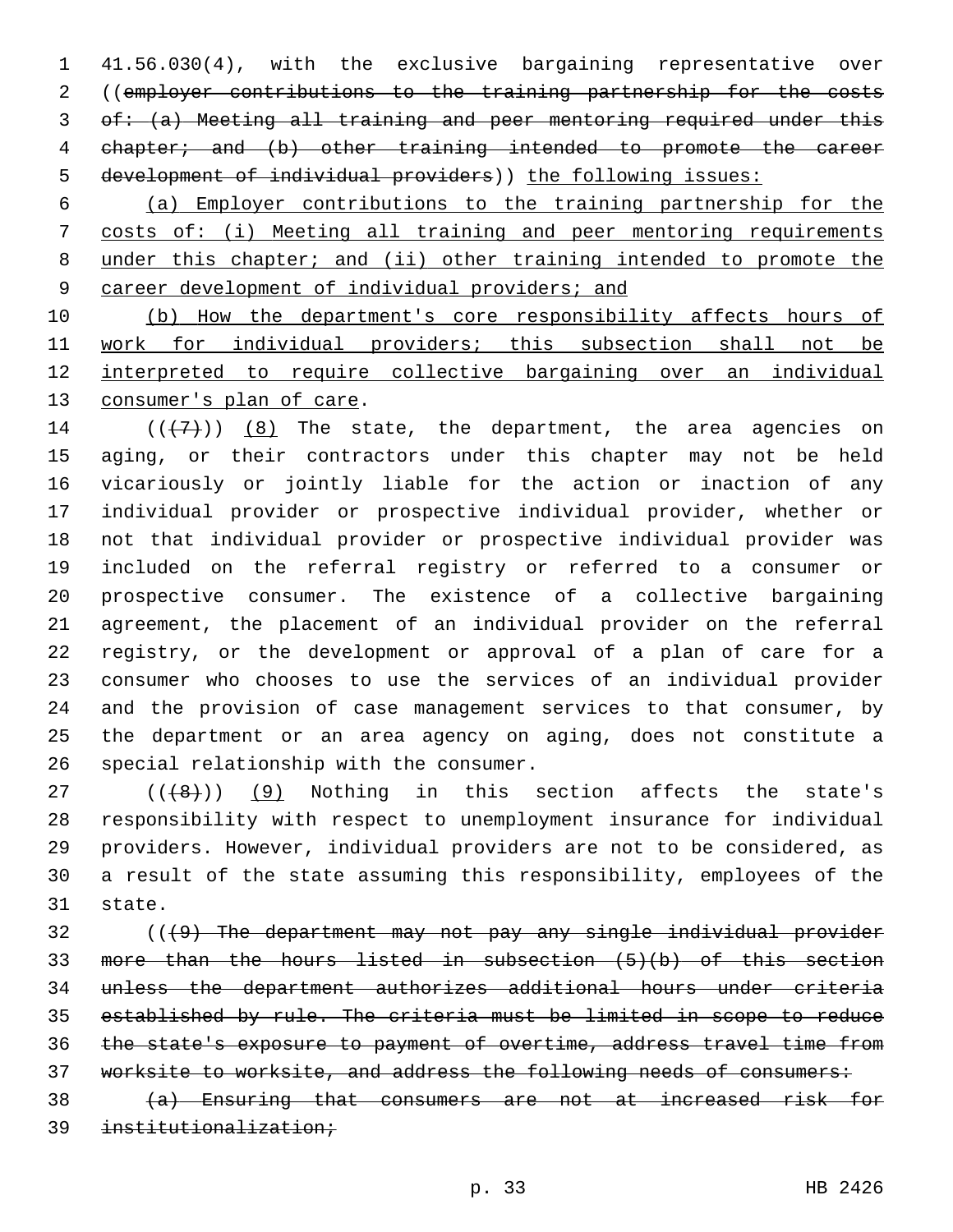- (b) When there is a limited number of individual providers within 2 the geographic region of the consumer;
- (c) When there is a limited number of individual providers available to support a consumer with complex medical and behavioral 5 needs or specific language needs;
- (d) Emergencies that could pose a health and safety risk for 7 consumers; and

 (e) Instances where the cost of the allowed hour is less than other alternatives to provide care to a consumer, distinct from any increased risk of institutionalization.

 (10)(a) Each fiscal year, the department shall establish a 12 spending plan and a system to monitor the authorization and cost of 13 hours in excess of forty hours each workweek from subsections (5)(b) 14 and (9) of this section beginning July 1, 2016, and each fiscal year 15 thereafter. Expenditures for hours in excess of forty hours each workweek under subsections (5)(b) and (9) of this section shall not exceed 8.75 percent of the total average authorized personal care 18 hours for the fiscal year as projected by the caseload forecast 19 council. The caseload forecast council may adopt a temporary adjustment to the 8.75 percent of the total average hours projection for that fiscal year, up to a maximum of 10.0 percent, if it finds a higher percentage of overtime hours is necessitated by a shortage of individual providers to provide adequate client care, taking into consideration factors including the criteria in subsection (9) of 25 this section. If the council elects to temporarily increase the limit, it may do so only upon a majority vote of the council.

- (b) The department also shall provide expenditure reports 28 beginning September 1, 2016, and on a quarterly basis thereafter. If the department determines, based upon quarterly expenditure reports, that the annual expenditures will exceed the limitation established in  $(a)$  of this subsection, the department shall take those actions necessary to ensure compliance with the limitation.
- (c) The spending plan and expenditure reports must be submitted to the legislative fiscal committees and the joint legislative- executive overtime oversight task force. The joint legislative-36 executive overtime oversight task force members are as follows:
- 37 (i) Two members from each of the two largest caucuses of the senate, appointed by the respective caucus leaders.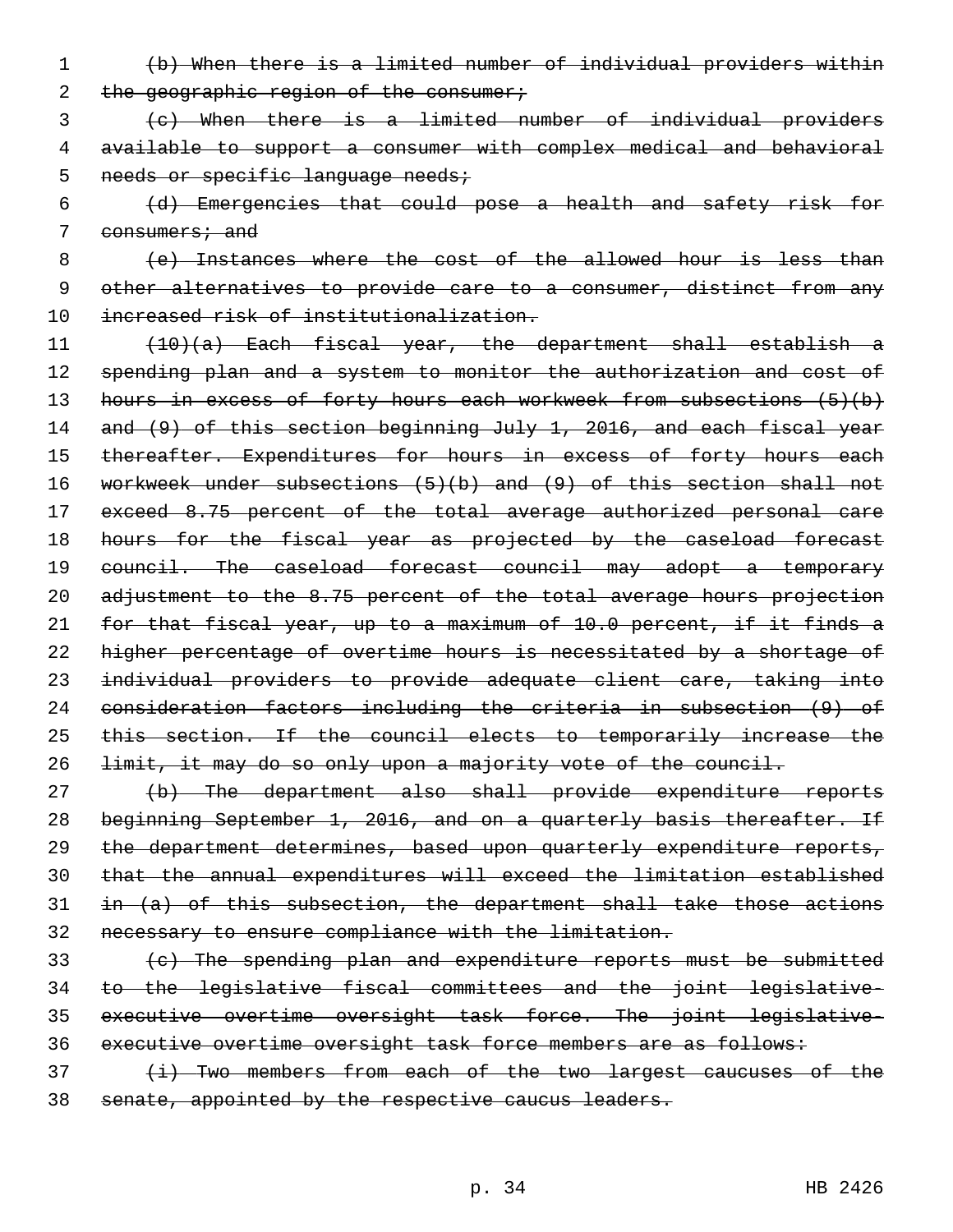(ii) The speaker of the house of representatives shall appoint two members from each of the two largest caucuses of the house of representatives.

 (iii) The governor shall appoint members representing the department of social and health services and the office of financial management.

 (iv) The governor shall appoint two members representing individual providers and two members representing consumers receiving personal care or respite care services from an individual provider.

10 (d) The task force shall meet at least annually, but may meet 11 more frequently as desired by the task force. The task force shall choose cochairs, one from among the legislative members and one from 13 among the executive branch members.

14 (e) The department is authorized to adopt rules, including 15 emergency rules under RCW 34.05.350, to implement this subsection.))

 NEW SECTION. **Sec. 19.** A new section is added to chapter 74.39A 17 RCW to read as follows:

 The following provisions apply only if individual providers are employed by an individual provider employment administrator:

 (1) Consumers and prospective consumers have the right to select, schedule, supervise the work of, and dismiss any individual provider providing services to them consistent with the consumer's plan of 23 care.

24 (2) Nothing in this section modifies:

 (a) The individual provider employment administrator's authority to:

 (i) Refuse to employ an individual provider who may not be able 28 to meet the needs of a particular consumer;

 (ii) Assign an individual provider who has been dismissed by a consumer to a different consumer who has selected the individual 31 provider;

 (iii) Provide information to a consumer about an individual provider's work history as an employee of the individual provider 34 employment administrator; or

 (iv) Terminate the provider's employment when the individual is 36 not meeting the needs of the consumer.

37 (b) The consumer's right to: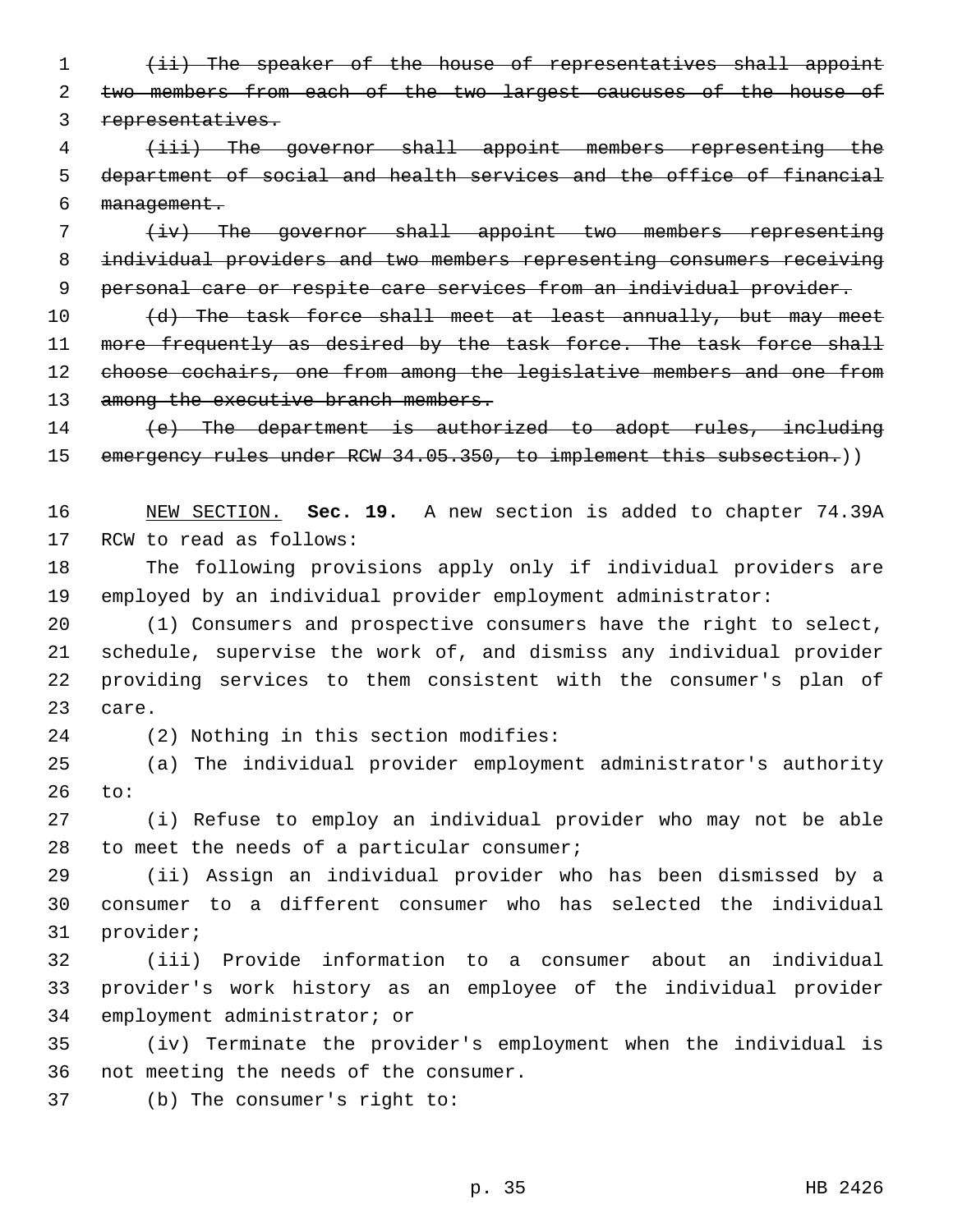1 (i) Assign hours to one or more individual providers consistent 2 with this chapter, the rules adopted under this chapter, and his or 3 her plan of care; or

(ii) Dismiss an individual provider.4

5 **Sec. 20.** RCW 74.39A.275 and 2016 sp.s. c 30 s 3 are each amended to read as follows:6

7 In order to monitor quality of care and safety of consumers, 8 employment conditions of individual providers, and compliance with 9 the provisions of payment of hours in excess of forty hours each 10 workweek for any single ((<del>[individual]</del>)) individual provider, the 11 department must provide ((quarterly)) annual expenditure reports to 12 the legislative fiscal committees and joint legislative-executive 13 overtime oversight task force created ((in RCW 74.39A.270(10))) under 14 section 25 of this act. The report must contain the following 15 information:

16 (1) The number of (( $\{\text{individual}\})$ ) individual providers receiving 17 payment for more than forty hours in a workweek, specifying how many 18 of those (( $\{\text{individual}\}$ )) individual providers were eligible for 19 those hours due to meeting the conditions of ((RCW 74.39A.270) 20  $(5)(b)(i)(A), (b)(ii), (b)(iii), and (9))$  section 25 of this act.

21 (2) The number of hours paid and the amount paid for hours in 22 excess of forty hours in a workweek, specifying how many of those 23 hours and payments were for ((<del>[individual]</del>)) individual providers 24 eligible for those hours and payments due to meeting the conditions 25 of  $((RCW - 74.39A.270 - (5)(b)(i)(A), (b)(ii), (b)(iii), and (9))$ 26 section  $25(1)$  or  $(2)$  of this act.

27 (3) In reporting the information required in subsections (1) and 28 (2) of this section, the department must provide total amounts, 29 averages, and a display of the distribution of the amounts.

30 (4) The information required must be provided by department 31 region and county of client, department program, and must be 32 specified for ((<del>[individual]</del>)) individual providers by the number of 33 clients they serve.

 (5) Any personally identifiable information of consumers and individual providers used to develop this report is confidential under RCW 43.17.410 and exempt from public disclosure, inspection, or 37 copying ((under)) in accordance with chapter 42.56 RCW. However, information may be released in aggregate form, with any personally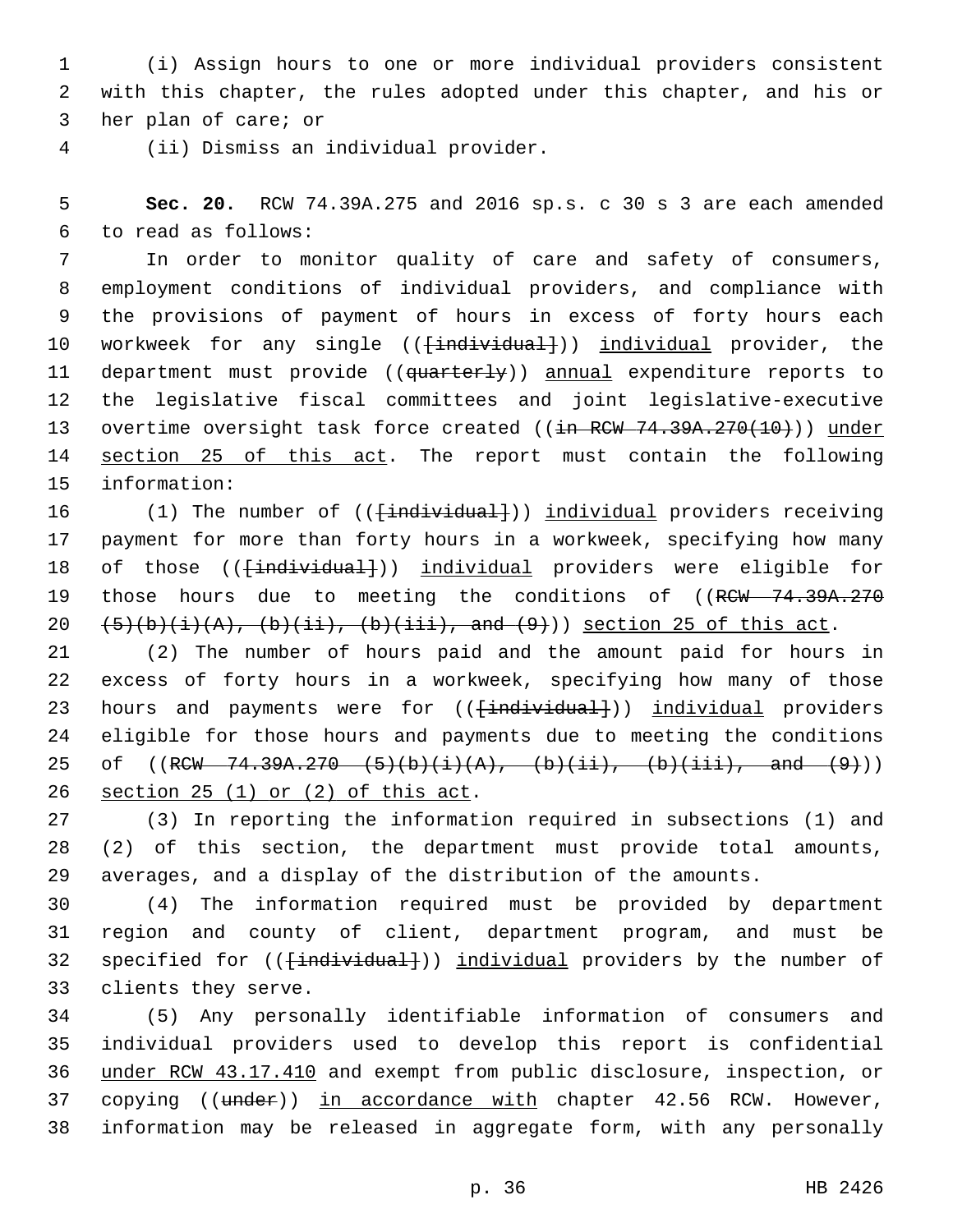identifiable information redacted, for the purpose of statistical analysis and oversight of agency performance and actions.

 **Sec. 21.** RCW 74.39A.300 and 2004 c 3 s 2 are each amended to 4 read as follows:

 If the department contracts with any individual providers for personal care services, funding will be determined in accordance with the following process:

 (1) Upon meeting the requirements of subsection (2) of this section, the governor must submit, as a part of the proposed biennial or supplemental operating budget submitted to the legislature under 11 RCW 43.88.030, a request for funds necessary to administer ((chapter 12 3, Laws of 2002)) in-home care programs under this chapter and to implement the compensation and fringe benefits provisions of a collective bargaining agreement entered into under RCW 74.39A.270 or for legislation necessary to implement such agreement.

 (2) A request for funds necessary to implement the compensation and fringe benefits provisions of a collective bargaining agreement entered into under RCW 74.39A.270 shall not be submitted by the 19 governor to the legislature unless such request:

 (a) Has been submitted to the director of financial management by October 1st prior to the legislative session at which the request is 22 to be considered; and

 (b) Has been certified by the director of financial management as being feasible financially for the state or reflects the binding 25 decision of an ((arbitration panel)) arbitrator reached under RCW 74.39A.270(2)(c).

 (3) The legislature must approve or reject the submission of the request for funds as a whole. If the legislature rejects or fails to act on the submission, any such agreement will be reopened solely for the purpose of renegotiating the funds necessary to implement the 31 agreement.

 (4) When any increase in individual provider wages or benefits is negotiated or agreed to, no increase in wages or benefits negotiated or agreed to under this chapter will take effect unless and until, before its implementation, the department has determined that the increase is consistent with federal law and federal financial participation in the provision of services under Title XIX of the 38 federal social security act.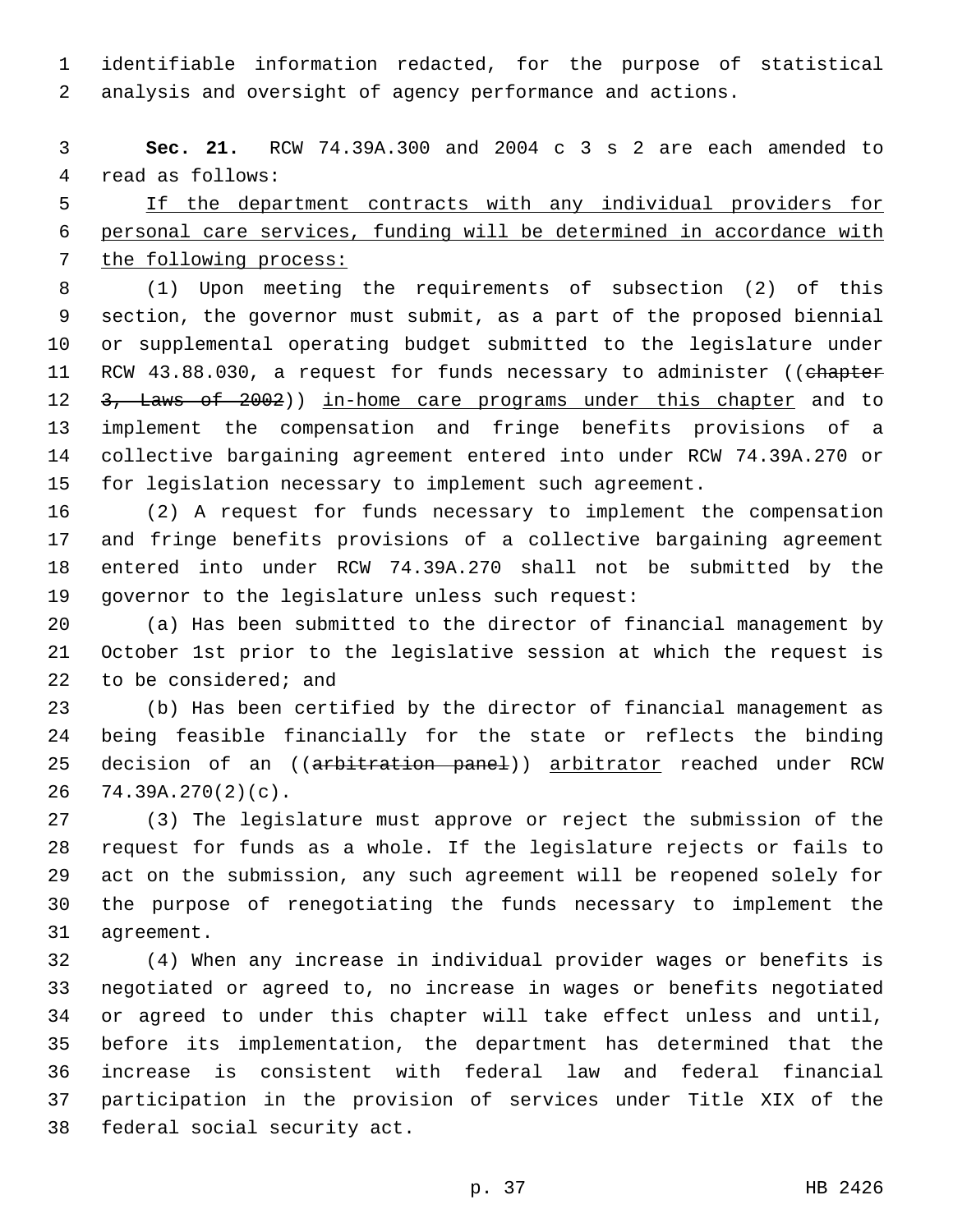(5) The governor shall periodically consult with the joint committee on employment relations established by RCW 41.80.010 regarding appropriations necessary to implement the compensation and fringe benefits provisions of any collective bargaining agreement and, upon completion of negotiations, advise the committee on the elements of the agreement and on any legislation necessary to 7 implement such agreement.

 (6) After the expiration date of any collective bargaining agreement entered into under RCW 74.39A.270, all of the terms and conditions specified in any such agreement remain in effect until the effective date of a subsequent agreement, not to exceed one year from the expiration date stated in the agreement, except as provided in 13 RCW 74.39A.270( $(\frac{6}{f})$ ).

 (7) If, after the compensation and benefit provisions of an agreement are approved by the legislature, a significant revenue shortfall occurs resulting in reduced appropriations, as declared by proclamation of the governor or by resolution of the legislature, both parties shall immediately enter into collective bargaining for a mutually agreed upon modification of the agreement.

 **Sec. 22.** RCW 74.39A.310 and 2007 c 361 s 8 are each amended to 21 read as follows:

22 (1) The department shall create a formula that converts into a per-hour amount, excluding those benefits defined in subsection (3) 24 of this section, the cost of the increase in:

 (a) Wages and benefits negotiated and funded in the contract for individual providers of home care services pursuant to RCW 74.39A.270 27 and 74.39A.300((, into a per-hour amount, excluding those benefits defined in subsection (2) of this section)); or

(b) The labor rates established under section 26 of this act.

 ((That)) (2) The per-hour amount from subsection (1) of this section shall be added to the statewide home care agency vendor rate and shall be used exclusively for improving the wages and benefits of home care agency workers who provide direct care. The formula shall 34 account for:

 (a) All types of wages, benefits, and compensation negotiated and funded each biennium, including but not limited to:

37 (i) Reqular waqes;

(ii) Benefit pay, such as vacation, sick, and holiday pay;

39 (iii) Taxes on wages/benefit pay;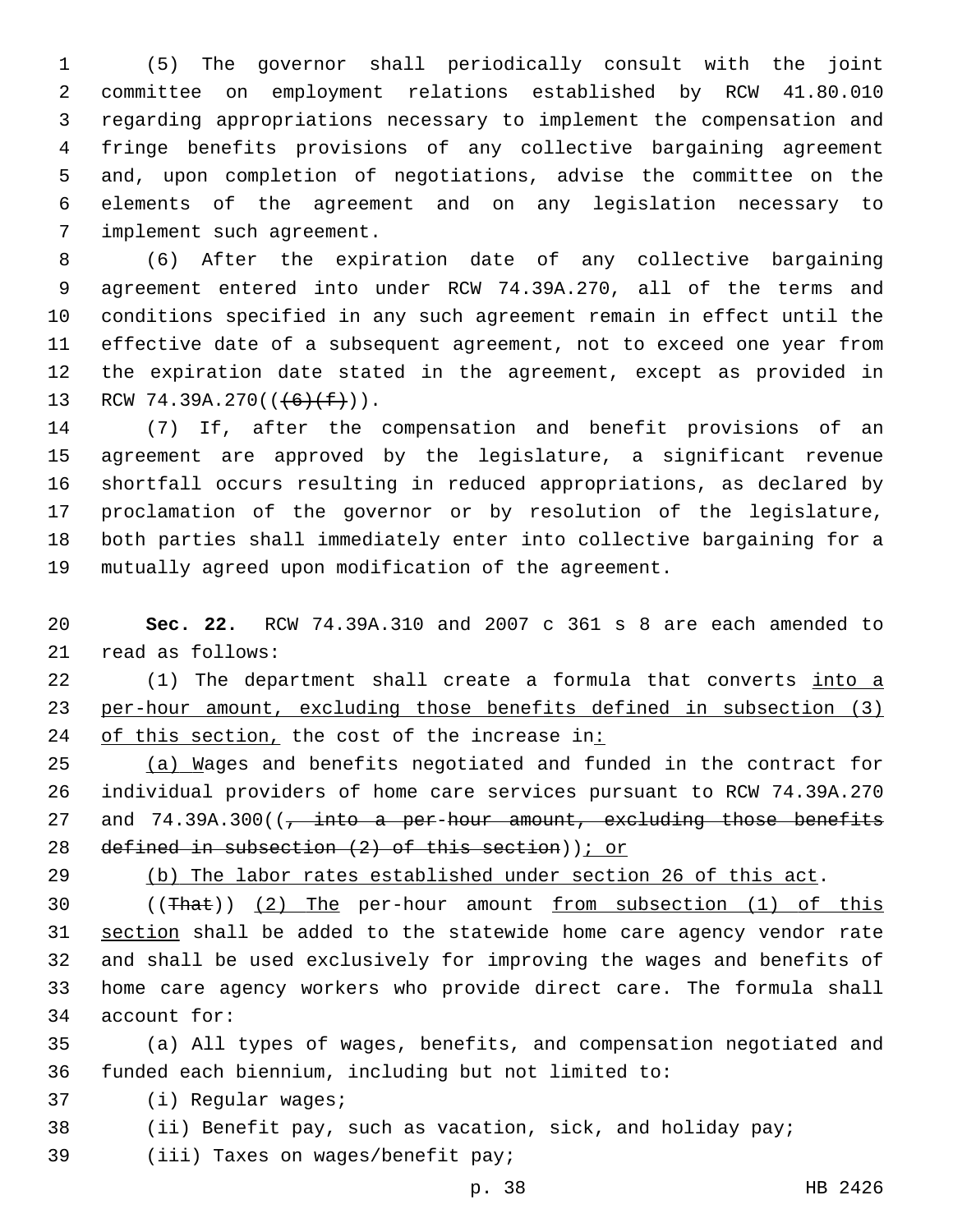1 (iv) Mileage; and

(v) Contributions to a training partnership; and

 (b) The increase in the average cost of worker's compensation for home care agencies and application of the increases identified in (a) of this subsection to all hours required to be paid, including travel time, of direct service workers under the wage and hour laws and 7 associated employer taxes.

 $((+2))$   $(3)$  The contribution rate for health care benefits, including but not limited to medical, dental, and vision benefits, for eligible agency home care workers shall be paid by the department to home care agencies at the same rate as negotiated and funded in the collective bargaining agreement for individual providers of home 13 care services.

 **Sec. 23.** RCW 74.39A.351 and 2012 c 164 s 404 are each amended to 15 read as follows:

 (1) The department shall offer, directly or through contract, training opportunities sufficient for a long-term care worker to accumulate seventy hours of training within a reasonable time period. For individual providers represented by an exclusive bargaining 20 representative ((under RCW 74.39A.270)), the training opportunities shall be offered through the training partnership established under 22 RCW 74.39A.360.

 (2) Training topics offered under this section shall include, but are not limited to: Client rights; personal care; mental illness; dementia; developmental disabilities; depression; medication assistance; advanced communication skills; positive client behavior support; developing or improving client-centered activities; dealing with wandering or aggressive client behaviors; medical conditions; nurse delegation core training; peer mentor training; and advocacy 30 for quality care training.

 (3) The department may not require long-term care workers to 32 obtain the training described in this section.

 (((4) The requirement to offer advanced training applies beginning January 1, 2013, except that it does not apply to long-term care workers employed by community residential service businesses until January 1, 2016.))

 **Sec. 24.** RCW 74.39A.360 and 2007 c 361 s 6 are each amended to 38 read as follows: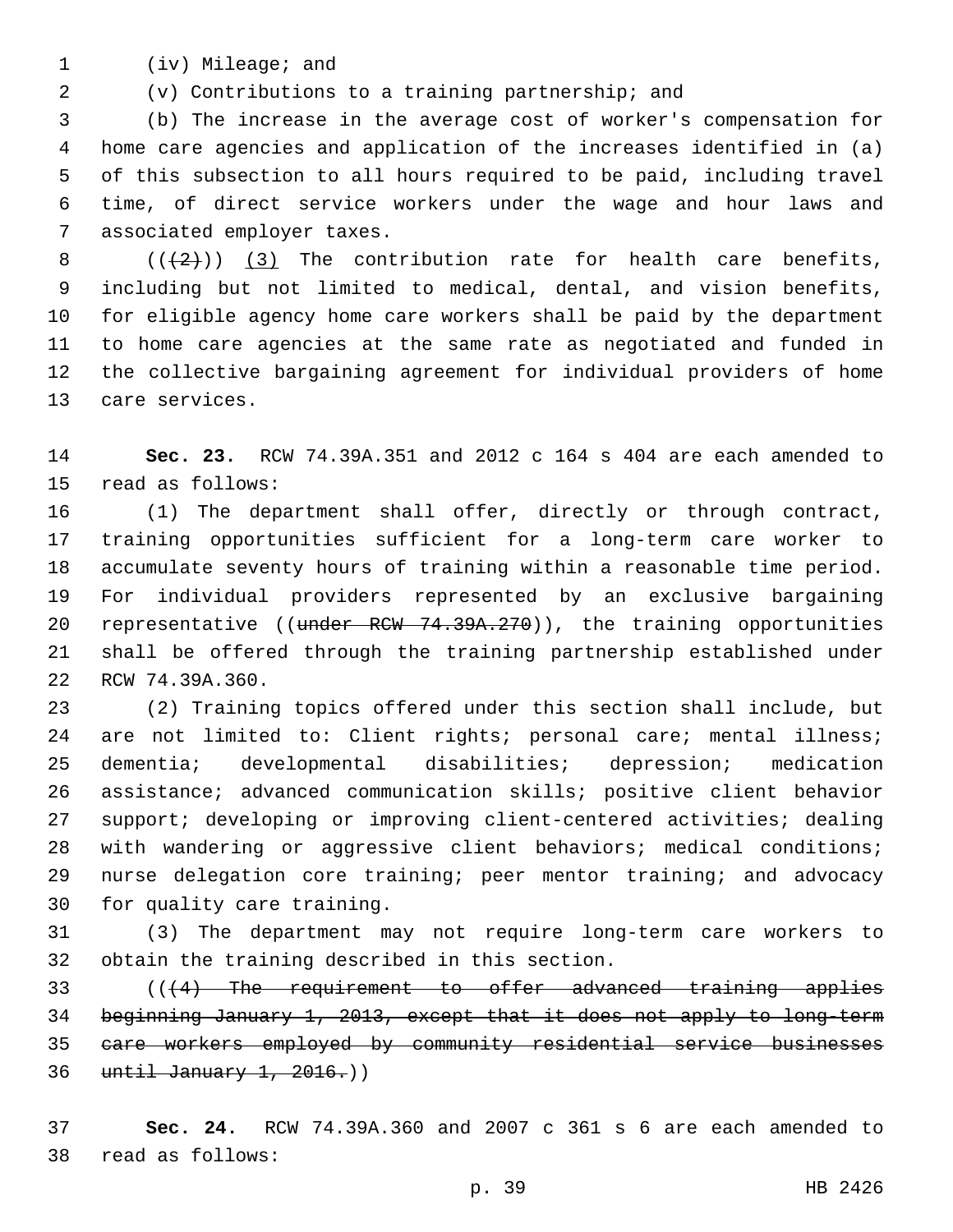1 ((Beginning January 1, 2010, for)) (1) If the department has any 2 contracts for personal care services with any individual providers 3 represented by an exclusive bargaining representative ((under RCW  $4 \quad 74.39A.270.$ 

5 (a) All training and peer mentoring required under this chapter 6 shall be provided by a training partnership $((-))$  i

7 (b) Contributions to the partnership ((pursuant to)) shall be 8 made under a collective bargaining agreement negotiated under this 9 chapter ((shall be made beginning July 1, 2009.));

10 (c) The training partnership shall provide reports as required by 11 the department verifying that all individual providers have complied 12 with all training requirements( $(-)$ ); and

13 (d) The exclusive bargaining representative shall designate the 14 training partnership.

15 (2) When individual providers are employed by an individual 16 provider employment administrator, funding for training shall be 17 included in the labor rate component paid to the individual provider 18 employment administrator as determined and funded under section 26 of 19 this act.

20 NEW SECTION. **Sec. 25.** A new section is added to chapter 74.39A 21 RCW to read as follows:

 (1) Except as authorized by subsection (3) or (4) of this section or otherwise required by law, the department may not permit a client to use a single department-contracted individual provider for more 25 than forty hours in one workweek.

26 (2) An individual provider employment administrator that employs 27 individual providers:

28 (a) Must permit a client to use a single individual provider more 29 than forty hours in a workweek if required by rules adopted under 30 subsection (3) of this section;

31 (b) May permit an individual provider to work additional hours in 32 accordance with subsection (4) of this section; and

33 (c) May permit an individual provider to work more than forty 34 hours per workweek.

 (3) The department shall adopt rules describing criteria under which a consumer may be permitted to use a single individual provider for more than forty hours per week. At a minimum, the criteria shall limit the state's exposure to exceeding the expenditure limits established in this section, require consumers to use good faith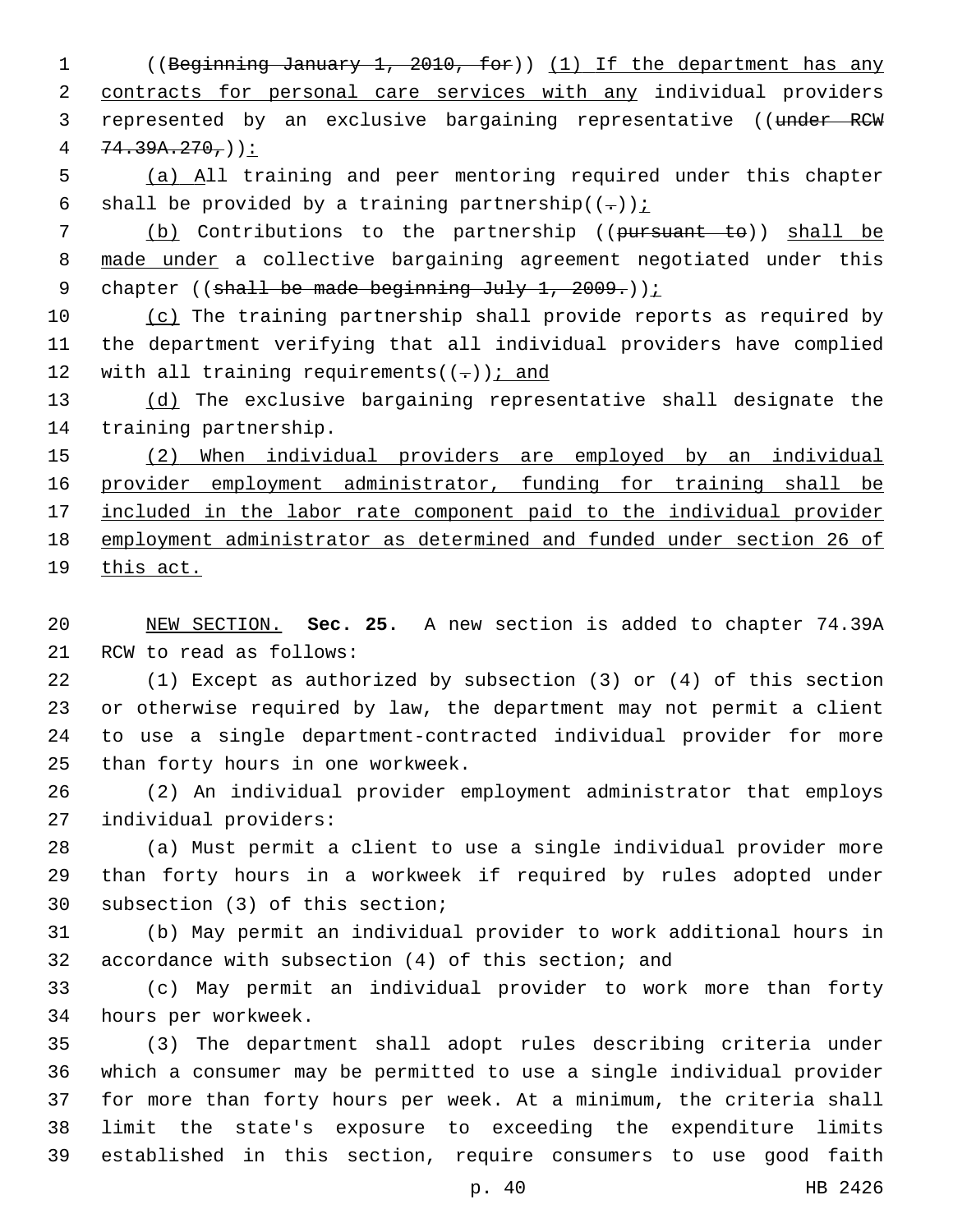efforts to locate additional providers, address travel time from worksite to worksite, and address the following needs of consumers:

 (a) Emergencies that could pose a health and safety risk for 4 consumers; and

 (b) Circumstances that could increase the risk of institutionalization without the use of overtime.6

 (4) An individual provider may be authorized to work more than 8 forty hours in a workweek:

 (a) If the department established a permanent workweek limit between forty and one-quarter hours and sixty-five hours for an individual provider, based upon work performed by the individual provider in January 2016, as modified by an appeal, if any; or

 (b) For required training under RCW 74.39A.074, 74.39A.076, and 74.39A.341, and for required travel time between clients.

 (5) The cost of overtime incurred under subsections (2)(a) and (b) and (4) of this section shall be included in an individual provider employment administrator labor rate determined in accordance with section 26 of this act. The following overtime costs shall not be included in the labor rate under section 26 of this act:

(a) Costs incurred under subsection (2)(c) of this section;

 (b) Costs incurred by an individual provider employment administrator employee for services provided to an individual who is 23 not a consumer;

24 (c) Costs for services not authorized under this chapter; and

 (d) Overtime costs incurred because an individual provider 26 employment administrator employee performed work:

 (i) For both a consumer and an individual who is not a consumer; 28 or

 (ii) Worked as both an individual provider and as an employee of the licensed home care agency affiliated with the individual provider 31 employment administrator.

 (6) Expenditures for hours in excess of forty hours each workweek under subsections (1) and (2) of this section shall not exceed eight and one-fourth percent of the total average authorized personal care hours for the fiscal year as projected by the caseload forecast council.36

 (7) The caseload forecast council may adopt a temporary adjustment to the eight and one-fourth percent of the total average in-home personal care hours projection for that fiscal year, up to a maximum of ten percent, if it finds a higher percentage of overtime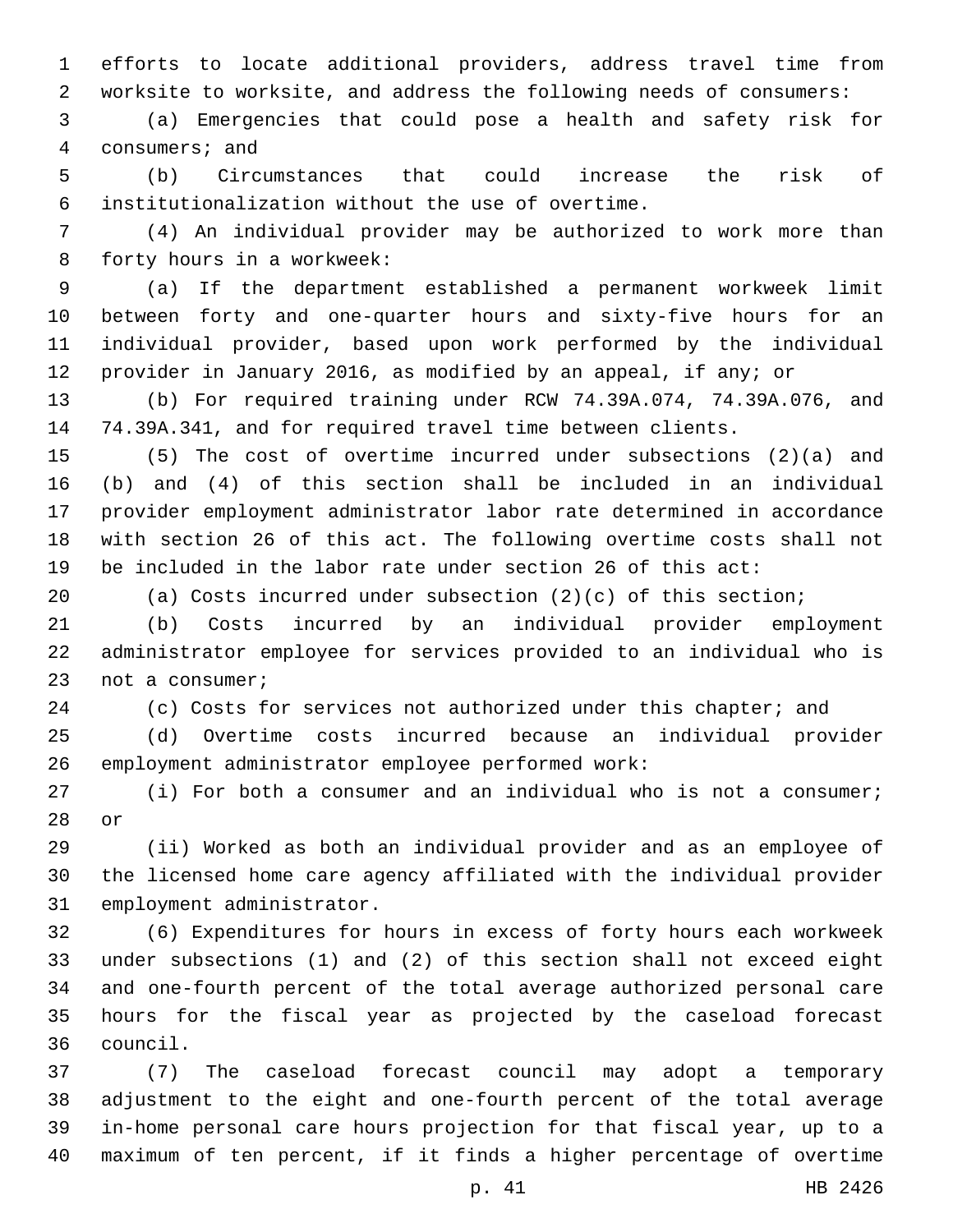hours is necessitated by a shortage of individual providers to provide adequate client care, taking into consideration factors including the criteria in subsection (1) of this section and rules adopted by the department. If the council elects to temporarily increase the limit, it may do so only upon a majority vote of the council.6

 (8) The department shall prepare expenditure reports beginning September 1, 2018, and on September 1st every year thereafter. The report shall include the results of the department's monitoring of authorizations and costs of hours in excess of forty hours each workweek. If the department determines that the annual expenditures will exceed the limitation established in subsection (3) of this section, the department shall take those actions necessary to ensure 14 compliance with the limitation.

 (9) The expenditure reports must be submitted to the legislative fiscal committees and the joint legislative-executive overtime oversight task force. The joint legislative-executive overtime 18 oversight task force members are as follows:

 (a) Two members from each of the two largest caucuses of the senate, appointed by the respective caucus leaders.

 (b) Two members from each of the two largest caucuses of the house of representatives, appointed by the speaker of the house of 23 representatives.

 (c) The governor shall appoint members representing the department of social and health services and the office of financial 26 management.

 (d) The governor shall appoint two members representing individual providers and two members representing consumers receiving personal care or respite care services from an individual provider.

 (10) The task force shall meet when the department determines that it is projected to or is exceeding the expenditure limits established in subsection (6) of this section but may meet more frequently as desired by the task force. The task force shall choose cochairs, one from among the legislative members and one from among 35 the executive branch members.

 (11) The department may take appropriate corrective action, up to and including termination of an individual provider's contract, when the individual provider works more than his or her workweek limit in 39 any given workweek.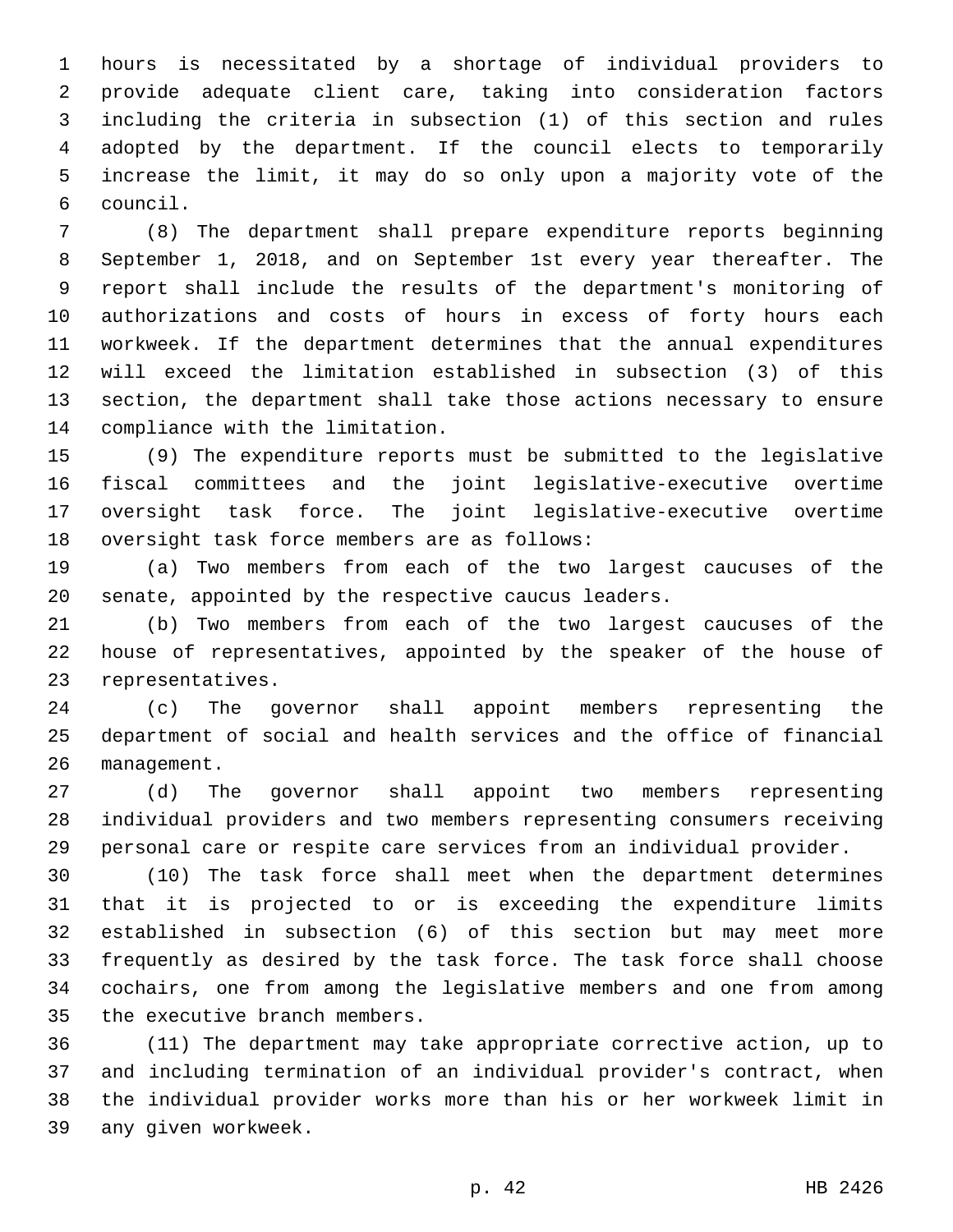NEW SECTION. **Sec. 26.** A new section is added to chapter 74.39A 2 RCW to read as follows:

 If the department contracts with an individual provider 4 employment administrator:

 (1) In addition to overtime and compensable travel time set forth in section 25 of this act, the initial labor rates shall be paid as described in the most recent collective bargaining agreement between the governor and the service employees international union 775, plus the hourly roll-up costs of any additional legally required benefits or labor costs, until subsequent rates can be established in 11 accordance with this section.

 (2) A fourteen person rate-setting board is established to evaluate and propose changes in the rates paid to the individual 14 provider employment administrator.

(a) The following four members shall be voting members:

(i) One representative from the governor's office;

17 (ii) One representative from the department;

 (iii) One representative from the individual provider employment 19 administrator; and

 (iv) One designee from the exclusive bargaining representative of individual providers or, in the absence of an exclusive bargaining representative, a designee from the individual provider employment administrator workforce chosen by the employees of the individual 24 provider employment administrator.

 (b) The following nine members of the board shall be nonvoting 26 advisory members:

 (i) Four legislators, one member from each caucus of the house of 28 representatives and the senate;

 (ii) One representative from the state council on aging, 30 appointed by the governor;

 (iii) One representative of an organization representing people with intellectual or developmental disabilities appointed by the 33 qovernor;

 (iv) One representative of an organization representing people with physical disabilities appointed by the governor;

 (v) One representative from the licensed home care agency industry chosen by the state's largest association of home care agencies that primarily serves state-funded clients; and

 (vi) One home care worker chosen by the state's largest 40 organization of home care workers.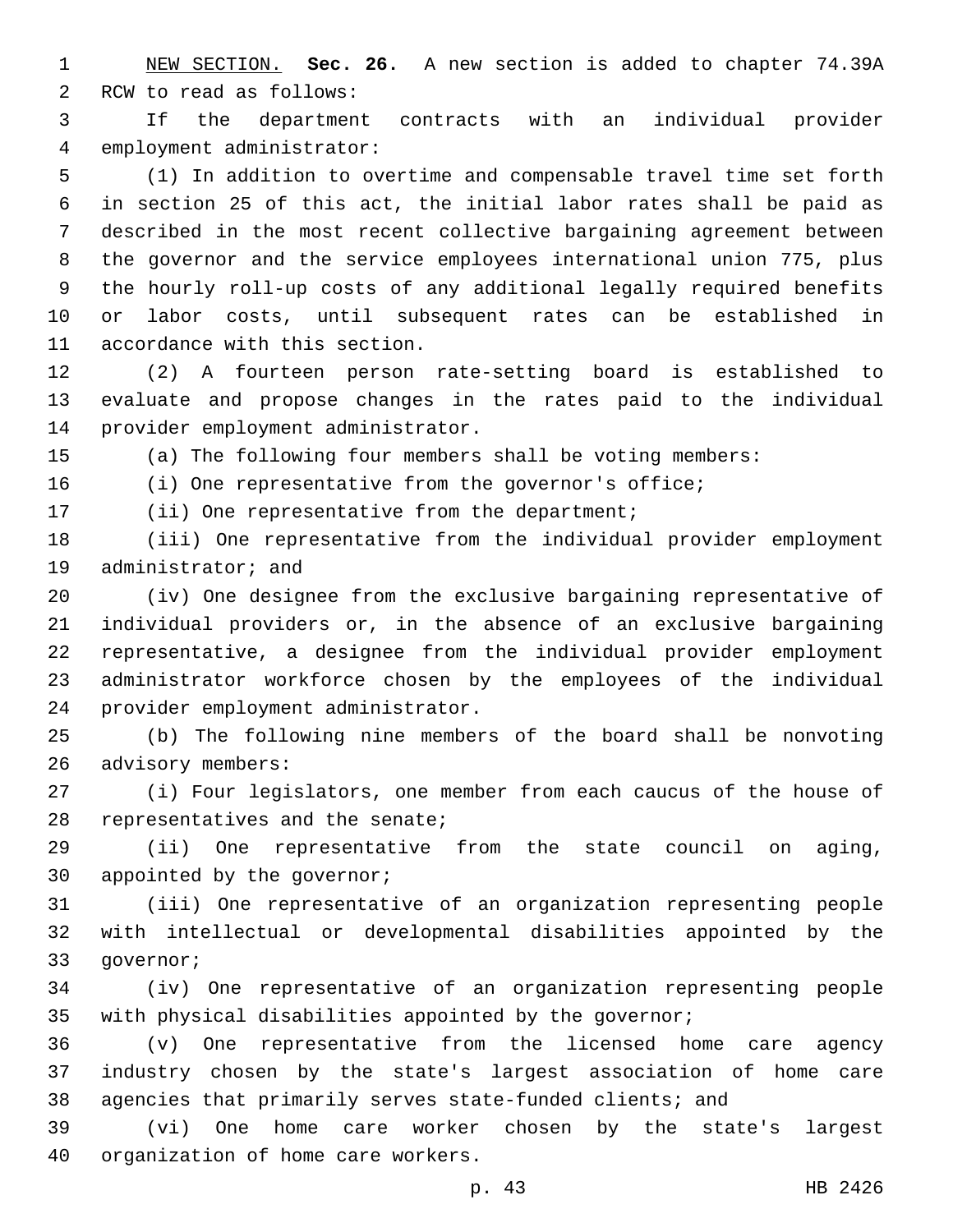(c) The governor's appointments shall be made by April 1st in 2 even-numbered years.

 (3) Beginning in the year following the establishment of the initial rate under subsection (1) of this section, and in every even- numbered year thereafter, the rate-setting board shall attempt to determine a proposed labor rate, including a specific amount for health benefits by considering the factors listed in RCW 41.56.465(5). In addition, the rate-setting board shall attempt to determine an administrative rate for the individual provider 10 employment administrator.

 (4) At the commencement of the board's rate-setting activities, the four voting members must first attempt to select a fifth voting member, who will chair the rate-setting panel and will cast a tie- breaking vote if the four voting members identified in subsection (2) of this section are unable to reach an agreement on the labor rate.

 (a) On the first occasion that the four voting members fail to select a tie-breaking member by a majority vote, the fifth member 18 will be selected as follows:

 (i) The panel member representing the governor's office shall request a list of five qualified arbitrators from the federal 21 mediation and conciliation service.

 (ii) If a majority of the voting members of the panel cannot agree on the selection of a neutral arbitrator from the list, the representative from the individual provider employment administrator will strike a name from the list first. The representative from the governor's office shall then strike a name from the list, the designee from the exclusive bargaining representative or, in the absence of an exclusive bargaining representative, the designee from the individual provider employment administrator workforce shall strike a name from the list, and finally the representative from the 31 department shall strike a name from the list.

 (iii) The name of the arbitrator remaining after the final strike 33 shall be the fifth member of the panel.

 (iv) If that person is not willing or available to be the fifth panel member, the second to last person remaining on the list shall be asked to be the fifth panel member. If the second to last person is not willing or available, the third to last person shall be asked to be the fifth member. This process of selecting an arbitrator shall be continued until a fifth member of the panel is appointed.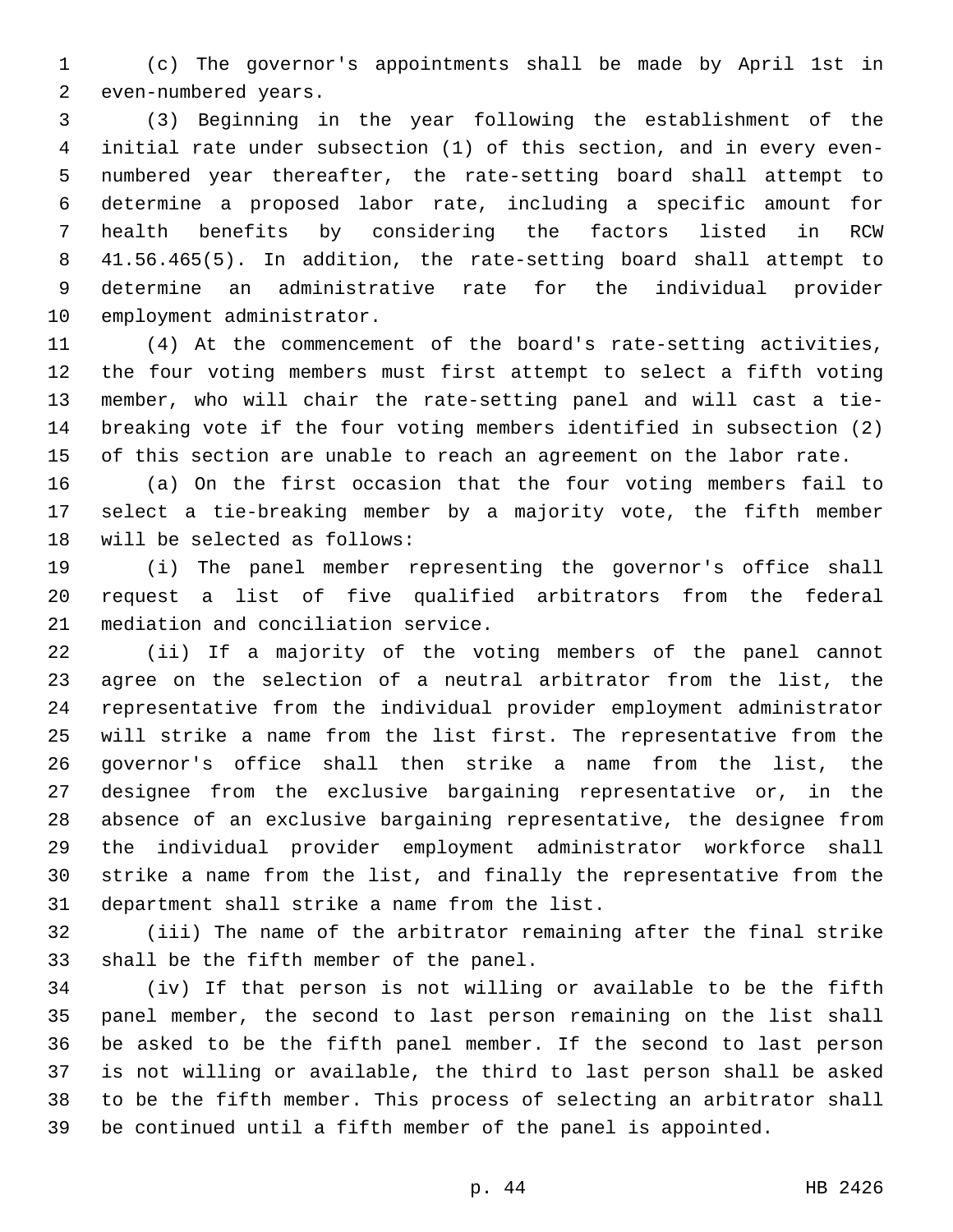(b) On the next occasion that the four voting members fail to select a fifth tie-breaking member by a majority vote, the fifth member will be selected using the method described in (a) of this subsection except that the order of panel members striking names from the list, described in (a)(ii) of this subsection, shall be reversed.

 (c) On each successive occasion that the four voting members fail to select a fifth tie-breaking member by a majority vote, the order of panel members striking names from the list will continue to alternate between the order described in (a)(ii) and (b) of this 10 subsection.

 (5) If an agreement on a proposed labor rate, an administrative rate, or both, is not reached by a majority of the voting members of 13 the rate-setting board prior to July 1st, then:

 (a) The labor rate shall be determined by the vote of the fifth member, who was selected in accordance with subsections (2) and (4) 16 of this section; and

 (b) The administrative rate shall be determined by the 18 department.

 (6) After the rates have been determined in accordance with subsections (3) through (5) of this section, they shall be submitted to the director of the office of financial management by October 1st prior to the legislative session during which the requests are to be considered for review. If the director of the office of financial management certifies them as being feasible financially for the state, the governor shall include a request for funds necessary to implement the proposed rates as part of the governor's budget document submitted under RCW 43.88.030 and 43.88.060. The legislature shall approve or reject the request for funds as a whole.

 (7) If the legislature rejects the request under subsection (5) of this section, the matter shall return to the rate-setting board established under this section for further consideration. Until the legislature approves a request for funds under this section, the 33 current labor rate shall stay in effect.

 (8) The labor rate approved by the legislature shall be an hourly rate paid to the individual provider employment administrator. The labor rate shall be used exclusively for paying the wages, associated taxes, and benefits of individual providers. The individual provider employment administrator shall have full discretion to set wages and benefits for individual providers, except as provided in: (a) Subsection (9) of this section; (b) any specific legislative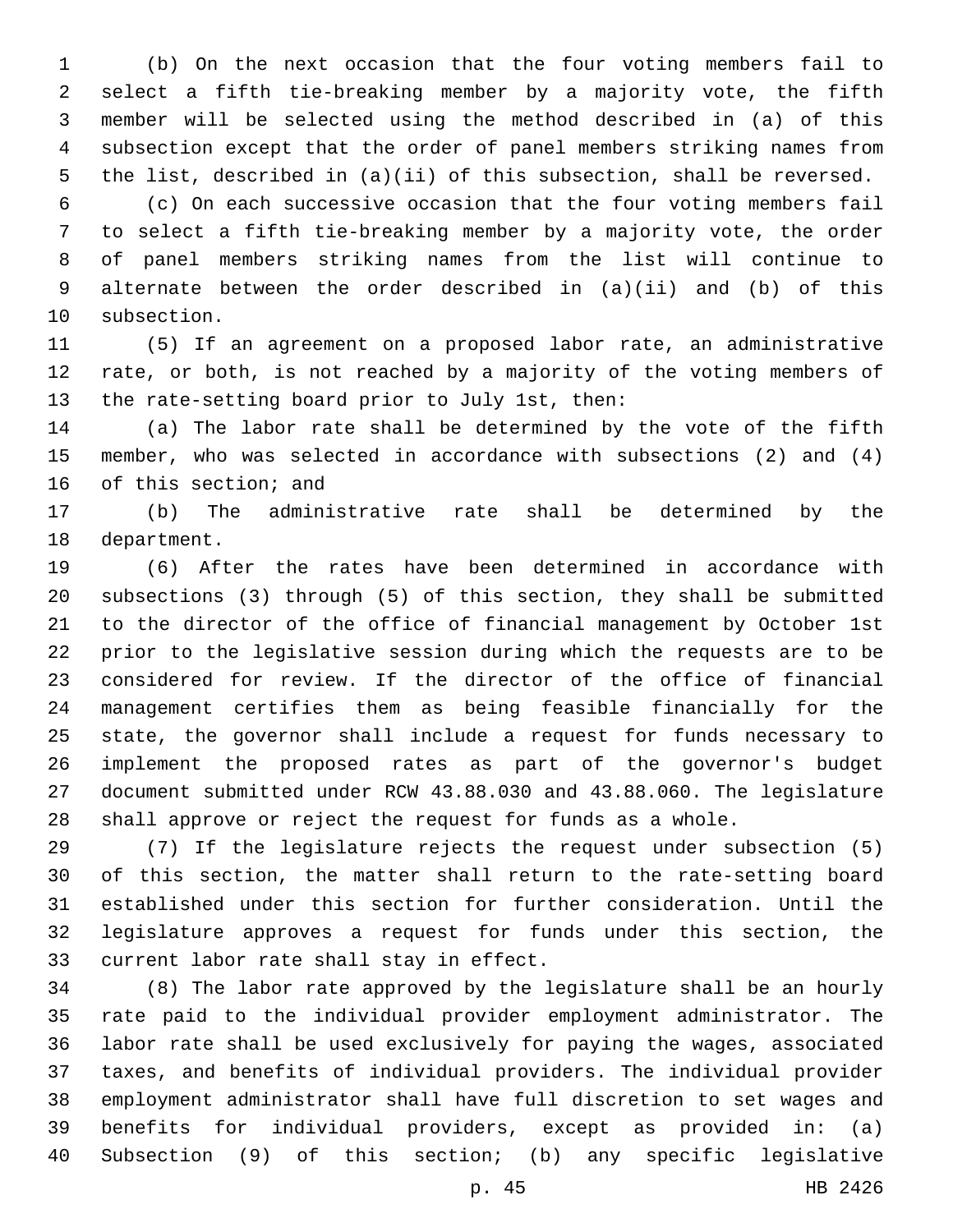appropriation requirement; or (c) a collective bargaining agreement, 2 if applicable.

 (9) The labor rate shall include a specific hourly amount that the individual provider employment administrator may use only for 5 health benefits for individual providers.

(10) For the purpose of this section:6

 (a) "Labor rate" is defined as that portion of the individual provider employment administrator's hourly rate that is to be used by the individual provider employment administrator to compensate its workers, including wages, benefits, and any associated taxes.

 (b) "Administrative rate" is defined as that portion of the individual provider employment administrator's hourly rate that is to be used by the individual provider employment administrator to 14 perform its administrative duties.

 **Sec. 27.** RCW 41.56.026 and 2002 c 3 s 12 are each amended to 16 read as follows:

 In addition to the entities listed in RCW 41.56.020, this chapter 18 applies to individual providers who have contracts with the 19 department under chapter 74.39A RCW ((74.39A.270 and 74.39A.300)).

 **Sec. 28.** RCW 41.56.113 and 2010 c 296 s 4 are each amended to 21 read as follows:

 (1) This subsection (1) applies only if the state makes the 23 payments directly to a provider.

24 (a) Upon the written authorization of an individual provider who contracts with the department of social and health services, a family child care provider, an adult family home provider, or a language access provider within the bargaining unit and after the certification or recognition of the bargaining unit's exclusive bargaining representative, the state as payor, but not as the employer, shall, subject to (c) of this subsection, deduct from the payments to an individual provider who contracts with the department 32 of social and health services, a family child care provider, an adult family home provider, or a language access provider the monthly amount of dues as certified by the secretary of the exclusive bargaining representative and shall transmit the same to the treasurer of the exclusive bargaining representative.

 (b) If the governor and the exclusive bargaining representative of a bargaining unit of individual providers who contract with the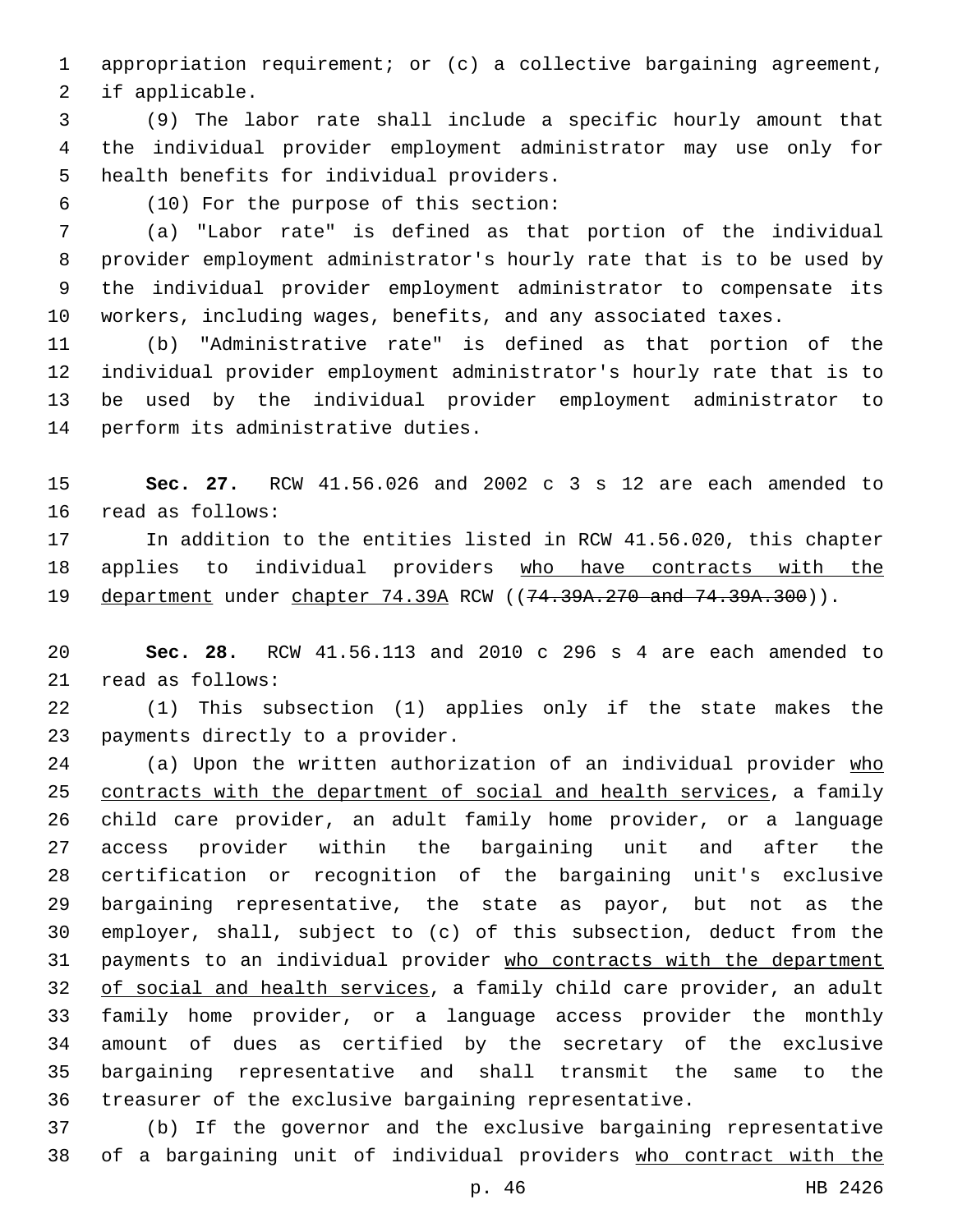department of social and health services, family child care providers, adult family home providers, or language access providers 3 enter into a collective bargaining agreement that:

 (i) Includes a union security provision authorized in RCW 41.56.122, the state as payor, but not as the employer, shall, subject to (c) of this subsection, enforce the agreement by deducting from the payments to bargaining unit members the dues required for membership in the exclusive bargaining representative, or, for nonmembers thereof, a fee equivalent to the dues; or

 (ii) Includes requirements for deductions of payments other than 11 the deduction under  $((+a))$  (b)(i) of this subsection, the state, as payor, but not as the employer, shall, subject to (c) of this subsection, make such deductions upon written authorization of the individual provider, family child care provider, adult family home 15 provider, or language access provider.

 (c)(i) The initial additional costs to the state in making deductions from the payments to individual providers, family child care providers, adult family home providers, and language access providers under this section shall be negotiated, agreed upon in advance, and reimbursed to the state by the exclusive bargaining 21 representative.

 (ii) The allocation of ongoing additional costs to the state in making deductions from the payments to individual providers, family child care providers, adult family home providers, or language access providers under this section shall be an appropriate subject of collective bargaining between the exclusive bargaining representative and the governor unless prohibited by another statute. If no collective bargaining agreement containing a provision allocating the ongoing additional cost is entered into between the exclusive bargaining representative and the governor, or if the legislature does not approve funding for the collective bargaining agreement as provided in RCW 74.39A.300, 41.56.028, 41.56.029, or 41.56.510, as applicable, the ongoing additional costs to the state in making deductions from the payments to individual providers, family child care providers, adult family home providers, or language access providers under this section shall be negotiated, agreed upon in advance, and reimbursed to the state by the exclusive bargaining 38 representative.

 (d) The governor and the exclusive bargaining representative of a bargaining unit of family child care providers may not enter into a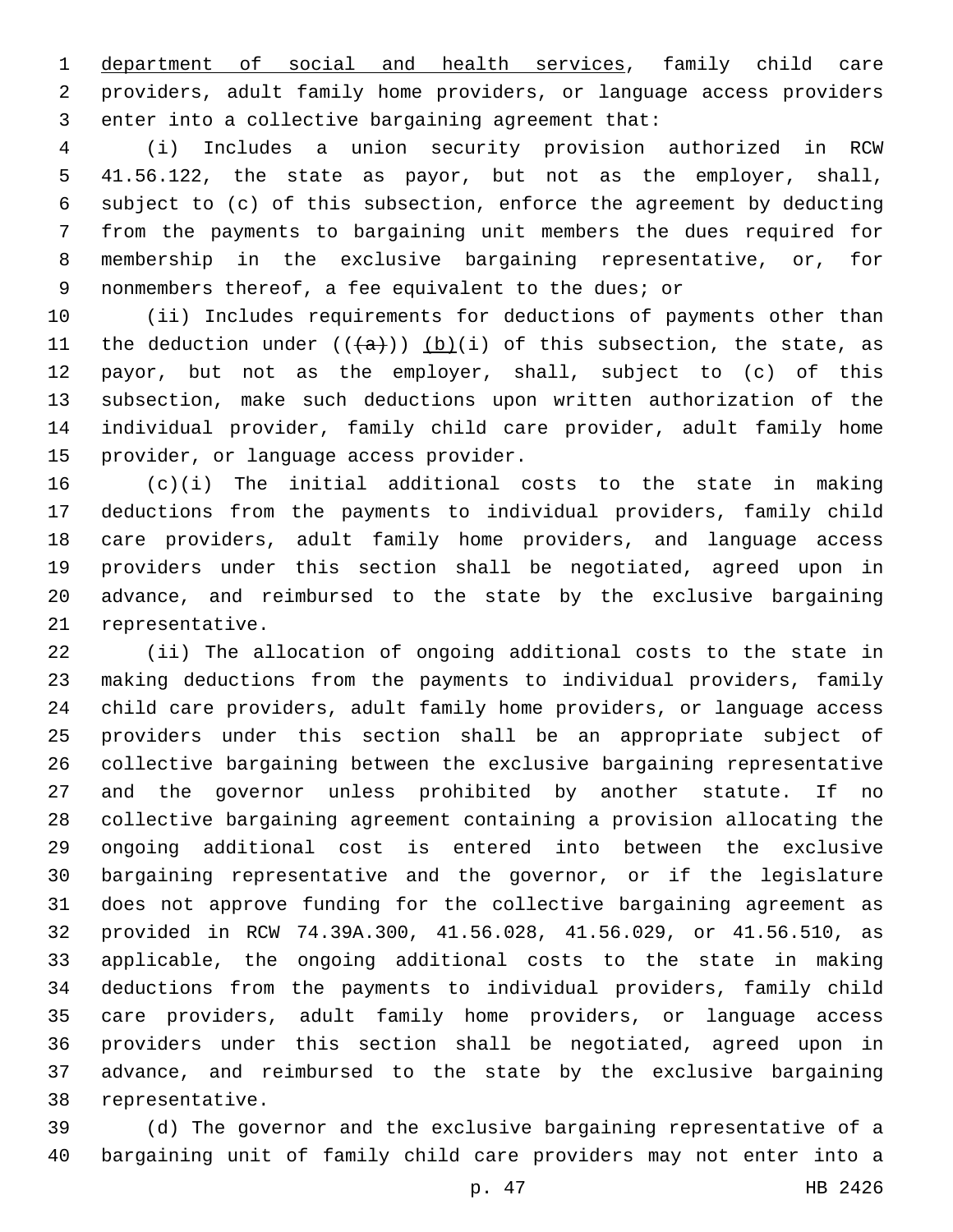collective bargaining agreement that contains a union security provision unless the agreement contains a process, to be administered by the exclusive bargaining representative of a bargaining unit of family child care providers, for hardship dispensation for license- exempt family child care providers who are also temporary assistance for needy families recipients or WorkFirst participants.

 (2) This subsection (2) applies only if the state does not make 8 the payments directly to a language access provider.

 (a) Upon the written authorization of a language access provider within the bargaining unit and after the certification or recognition of the bargaining unit's exclusive bargaining representative, the state shall require through its contracts with third parties that:

 (i) The monthly amount of dues as certified by the secretary of the exclusive bargaining representative be deducted from the payments to the language access provider and transmitted to the treasurer of 16 the exclusive bargaining representative; and

 (ii) A record showing that dues have been deducted as specified 18 in  $(a)(i)$  of this subsection be provided to the state.

 (b) If the governor and the exclusive bargaining representative of the bargaining unit of language access providers enter into a collective bargaining agreement that includes a union security provision authorized in RCW 41.56.122, the state shall enforce the agreement by requiring through its contracts with third parties that:

 (i) The monthly amount of dues required for membership in the exclusive bargaining representative as certified by the secretary of the exclusive bargaining representative, or, for nonmembers thereof, a fee equivalent to the dues, be deducted from the payments to the language access provider and transmitted to the treasurer of the 29 exclusive bargaining representative; and

 (ii) A record showing that dues or fees have been deducted as specified in (a)(i) of this subsection be provided to the state.

 (3) This subsection (3) applies only to individual providers who contract with the department of social and health services. If the governor and the exclusive bargaining representative of a bargaining unit of individual providers enter into a collective bargaining 36 agreement that meets the requirements in subsection  $(1)(b)(i)$  or  $(ii)$ 37 of this section, and the state as payor, but not as the employer, contracts with a third-party entity to perform its obligations as set forth in those subsections, and that third-party contracts with the exclusive bargaining representative to perform voluntary deductions